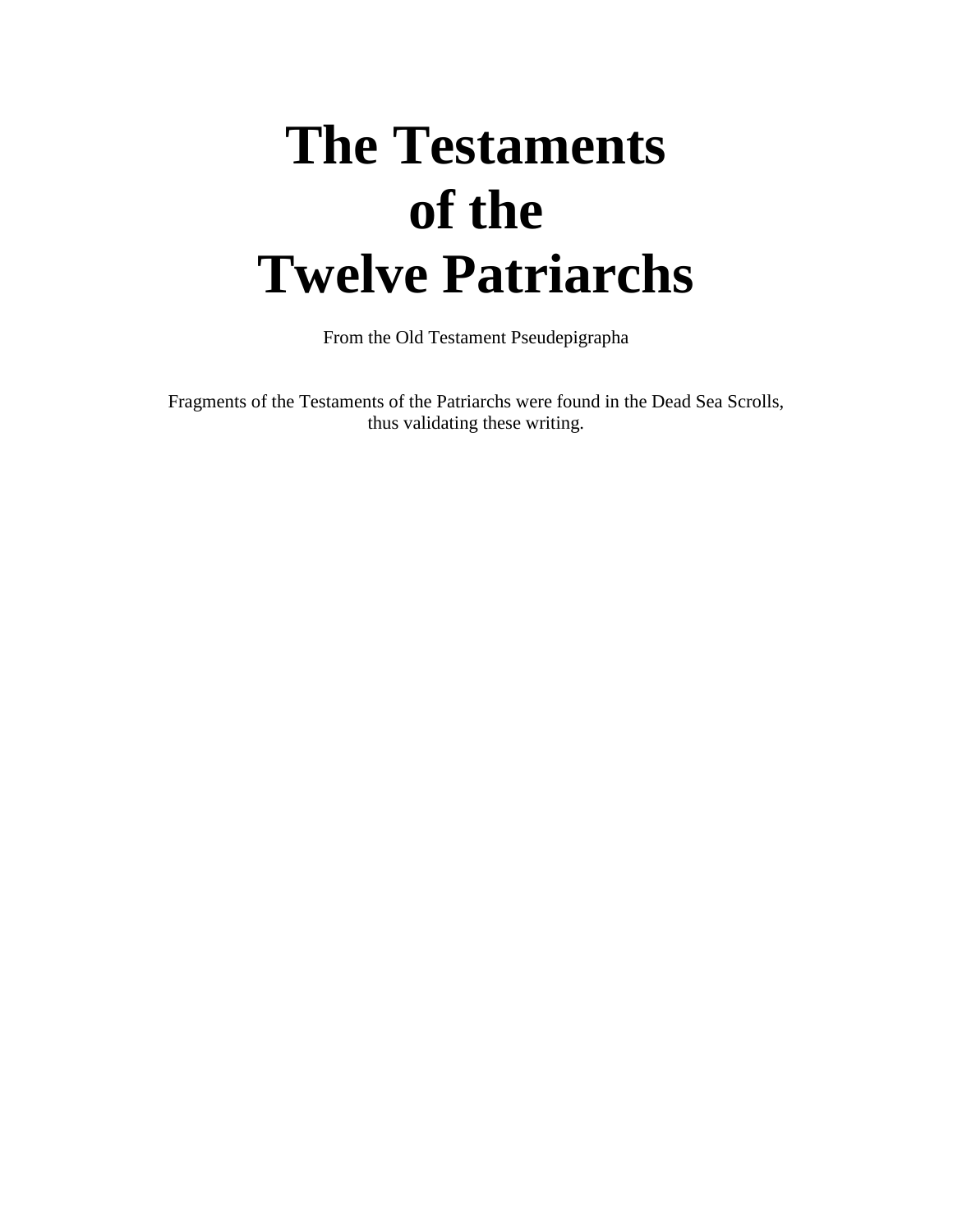## **The Testament of Reuben**

the firstborn son of Jacob and Leah

Test. of Reuben 1:1 "A copy of the testament of Reuben: the things which he commanded to his sons before he died in the one hundred twenty-fifth year of his life."

Test. of Reuben 1:2 "Two years after the death of Joseph, his brother Reuben became sick and there gathered to watch over him his sons and his son's sons."

Test. of Reuben 1:3 "And he said to them, My children, behold I am dying, and I am going the way of my fathers."

Test. of Reuben 1:4 "When he saw Judah and Gad and Asher his brothers there he said to them, Raise me up so that I can tell my brothers and my children the things that I have hidden in my heart, for behold I am departing from you now."

Test. of Reuben 1:5 "And when he was raised up he kissed them and said to them, Listen, my brothers and my sons; give heed to the things which I, Reuben, your father, command you."

Test. of Reuben 1:6 "See here, I call the God of heaven to bear witness to you this day, so that you will not behave yourselves in the ignorant ways of youth and sexual promiscuity in which I indulged myself and defiled the marriage bed of my father, Jacob."

Test. of Reuben 1:7 "But I tell you he struck me with a severe wound in my loins for seven months, and if my father, Jacob, had not prayed to the Lord in my behalf, the Lord would have destroyed me."

Test. of Reuben 1:8 "For I was thirty years old when I committed this evil deed in the sight of the Lord, and for seven months I was an invalid on the brink of death."

Test. of Reuben 1:9 "And after this, with determination of soul, for seven years I repented before the Lord:"

Test. of Reuben 1:10 "I did not drink wine or liquor; meat did not enter my mouth, and I did not eat any pleasurable food. Rather, I was mourning over my sin, since it was so great. Never had anything like it been done in Israel."

Test. of Reuben 2:1 "And now give heed to me, my children, concerning the things which I saw during my time of penitence, concerning the seven spirits of deceit."

Test. of Reuben 2:2 "For seven spirits are established against mankind, and they are the sources of the deeds of youth."

Test. of Reuben 2:3 "And seven other spirits are given to man at creation so that by them every human deed is done."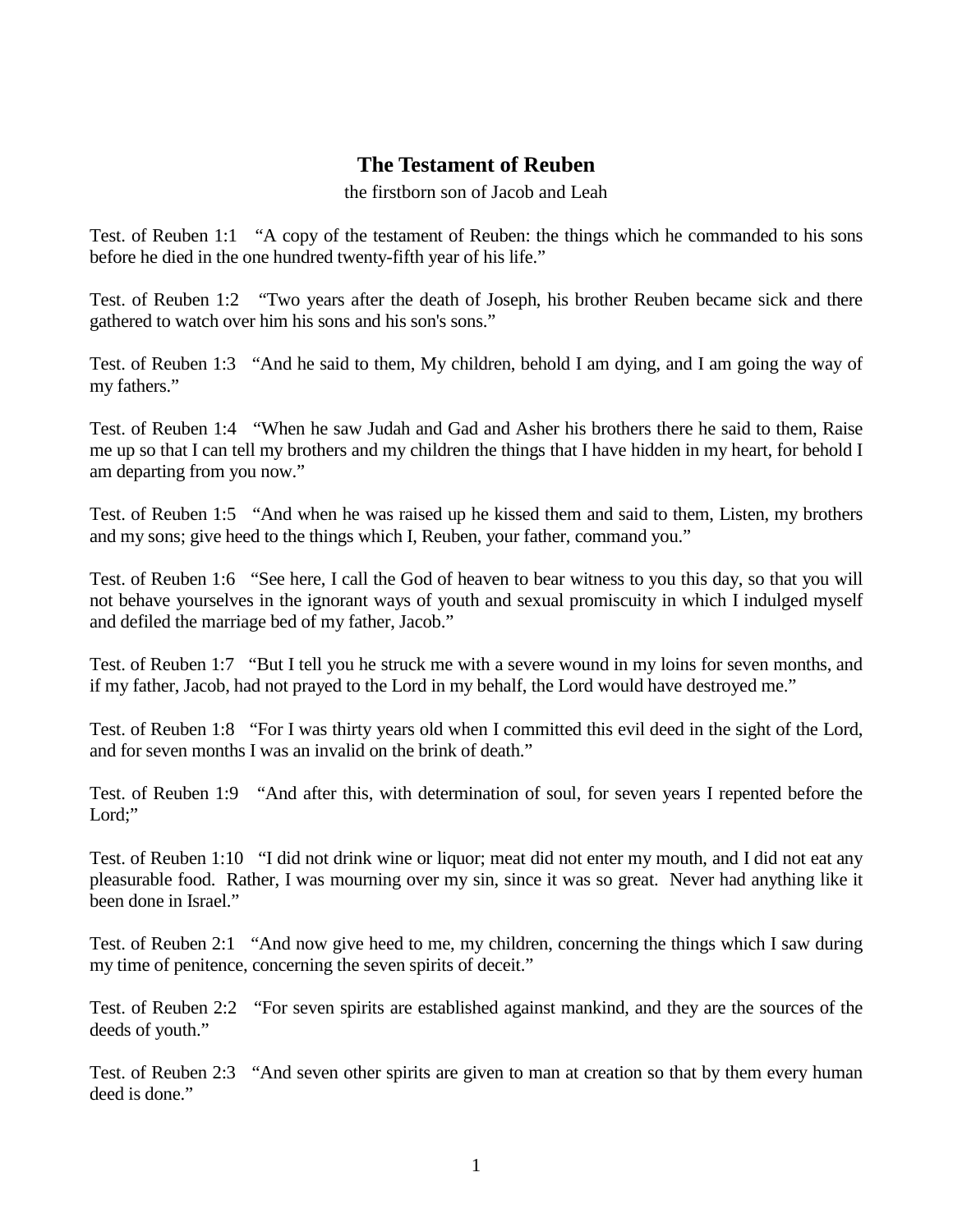Test. of Reuben 2:4 "First is the spirit of life, with which man is created as a composite being. The second is the spirit of seeing, with which comes desire."

Test. of Reuben 2:5 "The third is the spirit of hearing, with which comes instruction. The fourth is the spirit of smell, with which is given taste for the drawing air and breath."

Test. of Reuben 2:6 "The fifth is the spirit of speech, with which comes knowledge."

Test. of Reuben 2:7 "The sixth is the spirit of taste for consuming food and drink; by it comes strength, because in food is the substance of strength."

Test. of Reuben 2:8 "The seventh is the spirit of procreation and intercourse, with which come sins through fondness for pleasure."

Test. of Reuben 2:9 "For this reason, it was the last in the creation and the first in youth, because it is filled with ignorance; it leads the young like a blind man into a ditch and like an animal over a cliff."

Test. of Reuben 3:1 "In addition to all is an eighth spirit: sleep, with which is created the ecstasy of nature and the image of death."

Test. of Reuben 3:2 "With these are commingled the spirits of error."

Test. of Reuben 3:3 "First, the spirit of promiscuity resides in the nature and the senses."

Test. of Reuben 3:4 "A second spirit of insatiability, in the stomach; a third spirit of strife, in the liver and the gall; a fourth spirit of flattery and trickery, in order that through excessive effort one might appear to be at the height of his powers;"

Test. of Reuben 3:5 "A fifth spirit of arrogance, that one might be boastful and haughty; a sixth spirit of lying, which through destructiveness and rivalry, handles his affairs smoothly and secretively even with his relatives and his household."

Test. of Reuben 3:6 "A seventh spirit of injustice, with which are thefts and crooked dealings, in order that one might gain his heart's desire. For injustice works together with the other spirits through acceptance of bribes."

Test. of Reuben 3:8 "And thus every young man is destroyed, darkening his mind from the truth, neither gaining understanding in the Law of God nor heeding the advice of his fathers - just this was my plight in my youth."

Test. of Reuben 3:9 "And now, my children, love truth and she will preserve you. Give heed to the words of Reuben, your father."

Test. of Reuben 3:10 "Do not devote your attention to a woman's looks, nor live with a woman who is already married, nor become involved in affairs with women."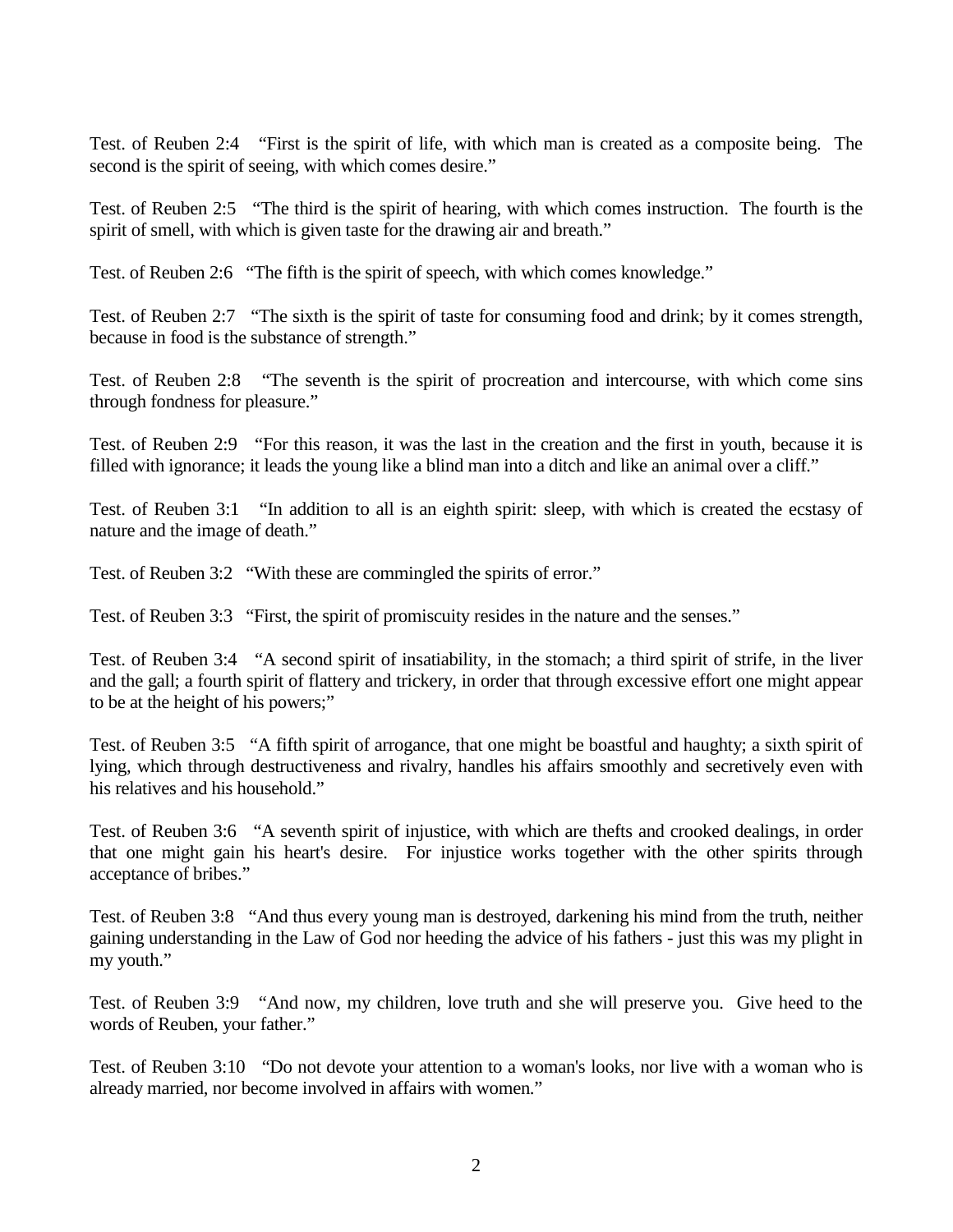Test. of Reuben 3:11 "For if I had not seen Bilhah bathing in a sheltered place, I would not have fallen into this great lawless act."

Test. of Reuben 3:12 "For so absorbed were my senses by her naked femininity that I was not able to sleep until I had performed this revolting act."

Test. of Reuben 3:13 "While our father, Jacob, had gone off to visit his father, Isaac, and we were at Gader near Ephratha in Bethlehem, Bilhah became drunk and was sound asleep, naked in her bedchamber."

Test. of Reuben 3:14 "So when I came in and saw her nakedness, I performed the impious deed without her being aware of it. Leaving her sleeping soundly, I went out."

Test. of Reuben 3:15 "And immediately a messenger from God revealed it to my father. He came and made lamentation over me, and never again touched her."

Test. of Reuben 4:1 "Do not devote your attention to the beauty of women, my children, nor occupy your minds with their activities. But live in integrity of heart in the fear/reverence of the Lord, and weary yourself in good deeds, in learning, and in tending your flocks, until the Lord gives you the mate whom he wills, so that you do not suffer, as I did."

Test. of Reuben 4:2 "For until my father's death I never had the courage to look him in the face or speak to any of my brothers because of my disgraceful act."

Test. of Reuben 4:3 "Even until now my conscience harasses me because of my impious act."

Test. of Reuben 4:4 "And yet my father consoled me greatly and prayed to the Lord in my behalf so that the Lord's anger would pass me by - which is just how the Lord treated me. From that time until now I have kept a careful watch and have not sinned."

Test. of Reuben 4:5 "So then, my children, observe all the things that I command you, and do not sin,"

Test. of Reuben 4:6 "For the sin of promiscuity is the pitfall of life, separating man from God and leading on toward idolatry, because it is the deceiver of the mind and the perceptions, and leads youths down to hell before their time."

Test. of Reuben 4:7 "For promiscuity has destroyed many. Whether a man is old, well born, rich, or poor, he brings on himself disgrace among mankind and provides Beliar/Satan with an opportunity to cause him to stumble."

Test. of Reuben 4:8 "You heard how Joseph protected himself from a woman and purified his mind from all promiscuity;"

Test. of Reuben 4:9 "He found favor before God and men. For the Egyptian woman did many things to him, summoned magicians, and brought potions for him, but his soul's deliberation rejected evil desire."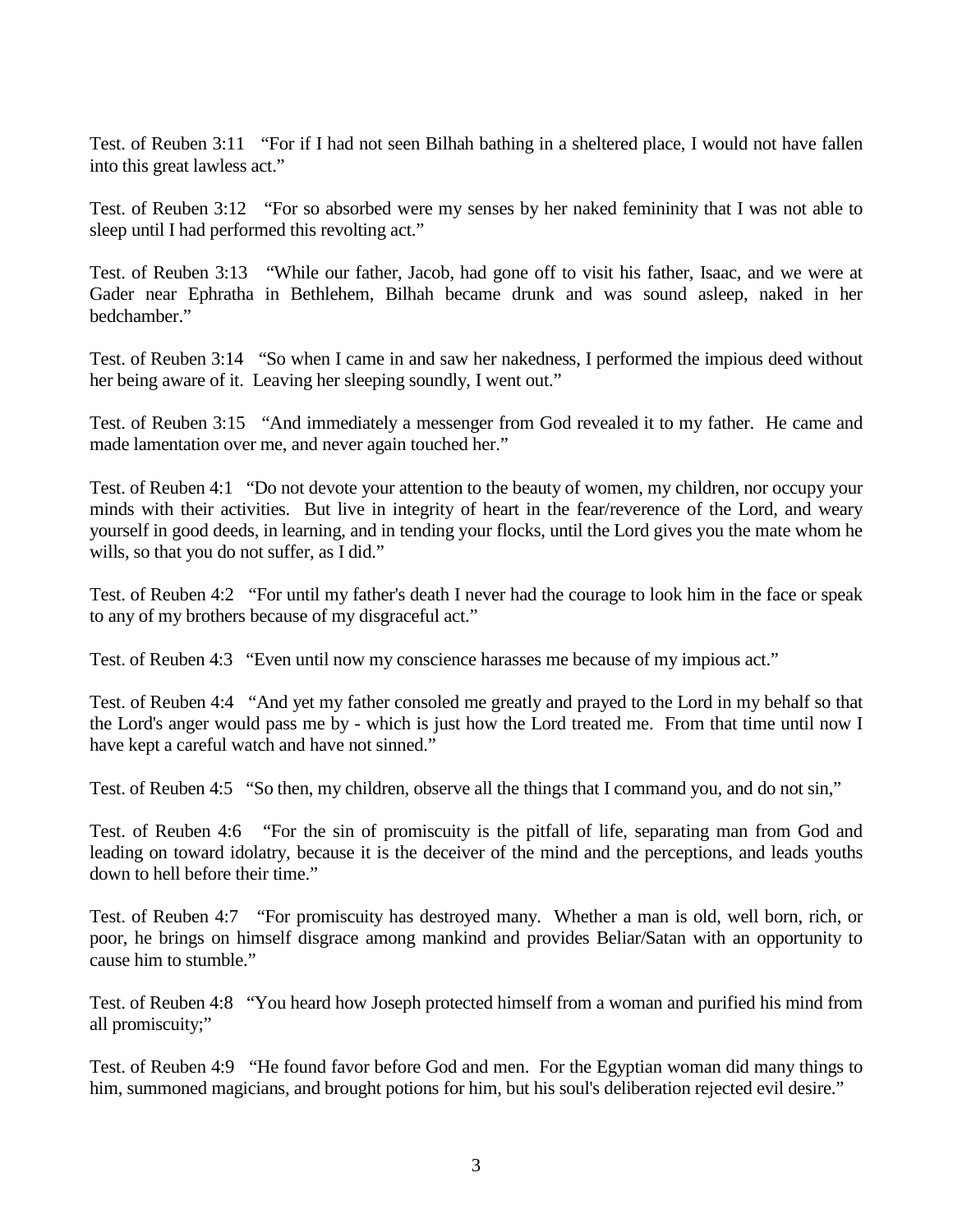Test. of Reuben 4:10 "For this reason the God of our fathers rescued him from every visible or hidden death."

Test. of Reuben 4:11 "For if promiscuity does not triumph over your reason, then neither can Beliar/Satan conquer you."

Test. of Reuben 5:1 "For women are evil, my children, and by reason of their lacking authority or power over man, they scheme treacherously how they might entice him to themselves by means of their looks."

Test. of Reuben 5:2 "And whomever they cannot enchant by their appearance they conquer by a stratagem."

Test. of Reuben 5:3 "Indeed, the angel of the Lord told me and instructed me that women are more easily overcome by the spirit of promiscuity than are men. They contrive in their hearts against men, then by decking themselves out they lead men's minds astray, by a look they implant their poison, and finally in the act itself they take them captive."

Test. of Reuben 5:4 "For a woman is not able to coerce a man overtly, but by a harlot's manner she accomplishes her villainy."

Test. of Reuben 5:5 "Accordingly, my children, flee from sexual promiscuity, and order your wives and your daughters not to adorn their heads and their appearances so as to deceive men's sound minds. For every woman who schemes in these ways is destined for eternal punishment."

Test. of Reuben 5:6 "For it was thus that they charmed the Watchers, who were before the Flood. As they continued looking at the women, they were filled with desire for them and perpetrated the act in their minds. Then they were transformed into human males, and while the women were cohabiting with their husbands they appeared to them. Since the women's minds were filled with lust for these apparitions, they gave birth to giants. For the Watchers were disclosed to them as being as high as the heavens."

Test. of Reuben 6:1 "So guard yourself against sexual promiscuity, and if you want to remain pure in your mind, protect your senses from women."

Test. of Reuben 6:2 "And tell them not to consort with men, so that they too might be pure in their minds."

Test. of Reuben 6:3 "For even recurrent chance meetings - although the impious act itself is not committed - are for these women an incurable disease, but for us they are the plague of Beliar/Satan and an eternal disgrace."

Test. of Reuben 6:4 "Because in sexual promiscuity there is a place for neither understanding nor piety, and every passion dwells in its desire."

Test. of Reuben 6:5 "For this reason, I say to you, you will vie with the sons of Levi and will seek to be exalted above them, but you will not be able."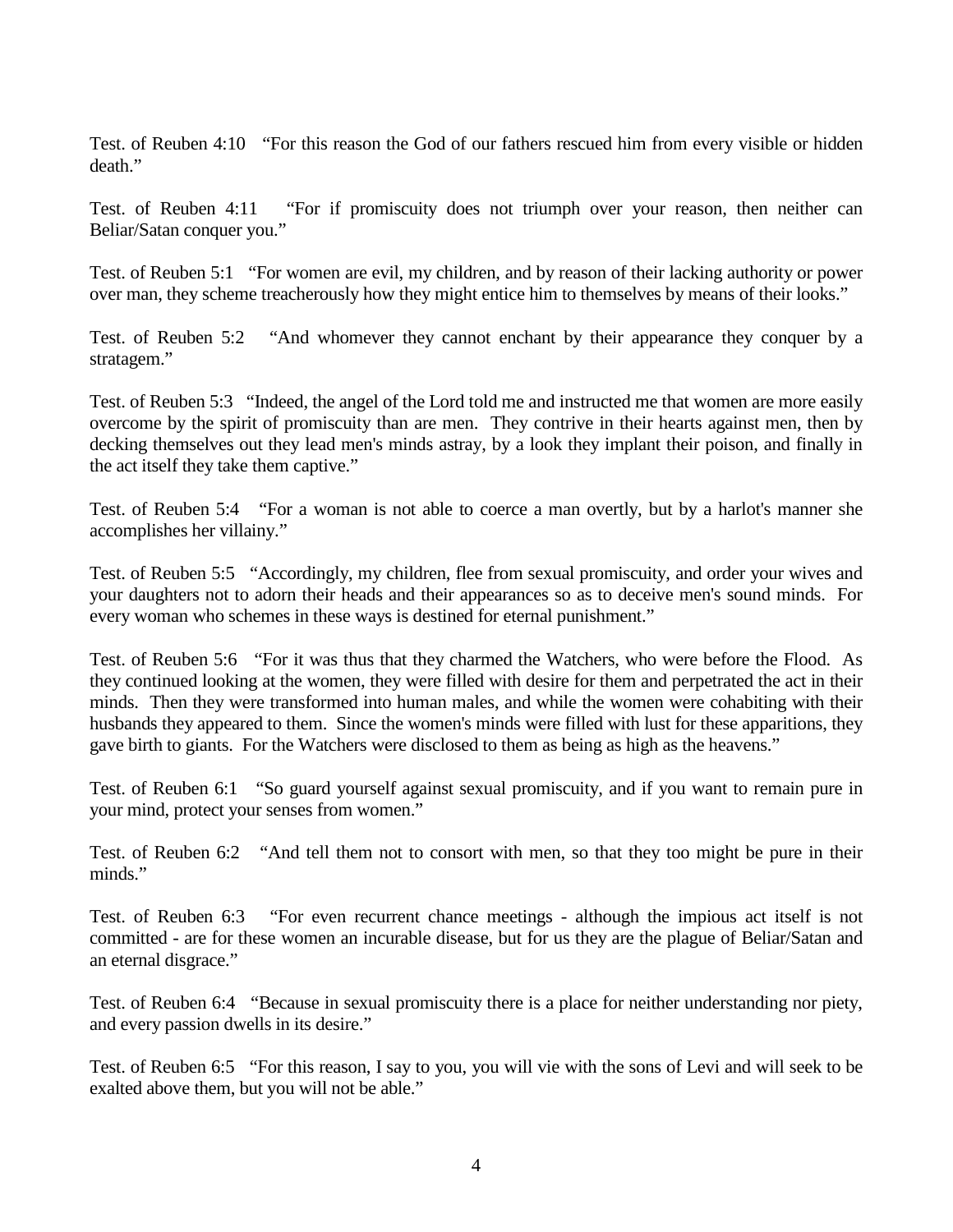Test. of Reuben 6:6 "For God will perform vengeance in their behalf, and you will die an evil death,"

Test. of Reuben 6:7 "Since God gave Levi the authority, and to Judah with him, [as well as to me and to Dan and to Joseph] to be rulers."

Test. of Reuben 6:8 "It is for this reason that I command you to give heed to Levi, because he will know the law of God and will give instructions concerning justice and concerning sacrifice for Israel until the consummation of times; he is the anointed priest of whom the Lord spoke."

Test. of Reuben 6:9 "I call to witness the God of heaven that you do the truth, each to his neighbor, and that you show love, each to his brother."

Test. of Reuben 6:10 "Draw near to Levi in humility of your hearts in order that you may receive blessing from his mouth."

Test. of Reuben 6:11 "For he will bless Israel and Judah, since it is through him that the Lord has chosen to reign in the presence of all the people."

Test. of Reuben 6:12 "Prostrate yourselves before his posterity, because (his offspring) will die in your behalf in wars visible and invisible. And he shall be among you an eternal king."

Test. of Reuben 7:1 "And Reuben died, having spoken these commandments to his sons."

Test. of Reuben 7:2 "And they placed him in a coffin until they carried him up from Egypt and buried him in Hebron, in the cave where his father was."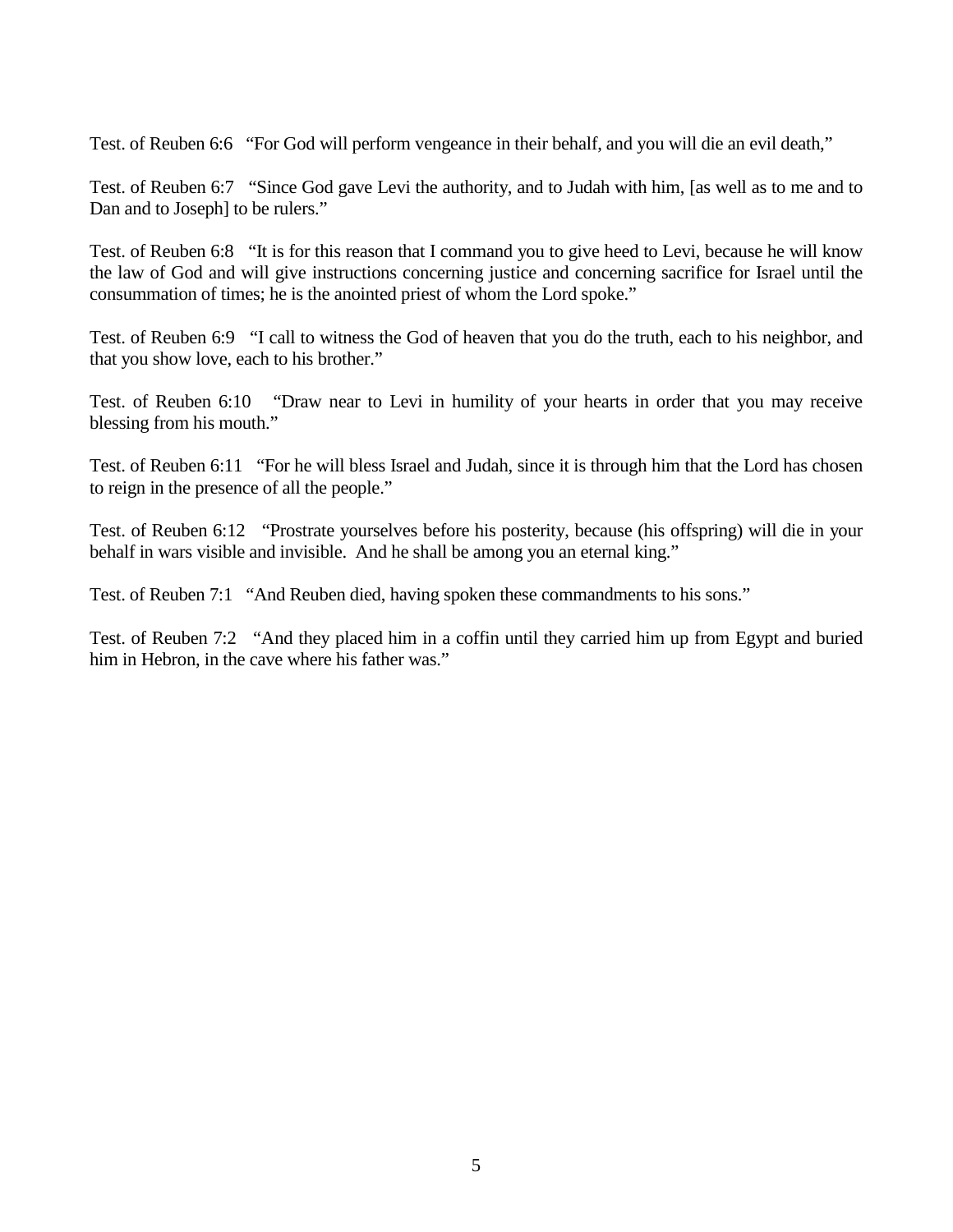#### **The Testament of Simeon**

the second son of Jacob and Leah

Test. of Simeon 1:1 "A copy of the words of Simeon, which he spoke to his sons before he died in the hundred and twentieth year of his life, at the time when his brother Joseph died."

Test. of Simeon 1:2 "While Simeon was sick his sons came to see him, and becoming stronger, he sat up, kissed them, and said,"

Test. of Simeon 2:1 "Listen, my children, to Simeon, your father, and I shall tell you the things which I have in my heart."

Test. of Simeon 2:2 "I was born of Jacob, a second son for my father; and Leah, my mother, called me Simeon because the Lord had heard her prayer."

Test. of Simeon 2:3 "And I became extraordinarily strong; I did not hold back from any exploit, nor did I fear anything."

Test. of Simeon 2:4 "My heart was firm, my courage was high, and my feelings were dispassionate."

Test. of Simeon 2:5 "For by the Most High, manly courage is given to men in soul and body."

Test. of Simeon 2:6 "In the time of my youth I was jealous of Joseph, because my father loved him more than the rest of us."

Test. of Simeon 2:7 "I determined inwardly to destroy him, because the Prince of Error blinded my mind so that I did not consider him as a brother nor did I spare Jacob, my father."

Test. of Simeon 2:8 "But his God and the God of our fathers sent his messenger and delivered him from my hands."

Test. of Simeon 2:9 "For when I went to Shechem to procure an unguent for the flocks, and Reuben went to Dothan where our supplies and stores were, my brother Judah sold him to the Ishmaelites."

Test. of Simeon 2:10 "When Reuben heard this he was sorrowful, for he wanted to restore him to his father."

Test. of Simeon 2:11 "But when I heard it, I was furious with Judah because he had let him go away alive. For five months I was angry with him."

Test. of Simeon 2:12 "The Lord bound my hands and feet, however, and thus prevented my hands from performing their deeds, because for seven days my right hand became partly withered."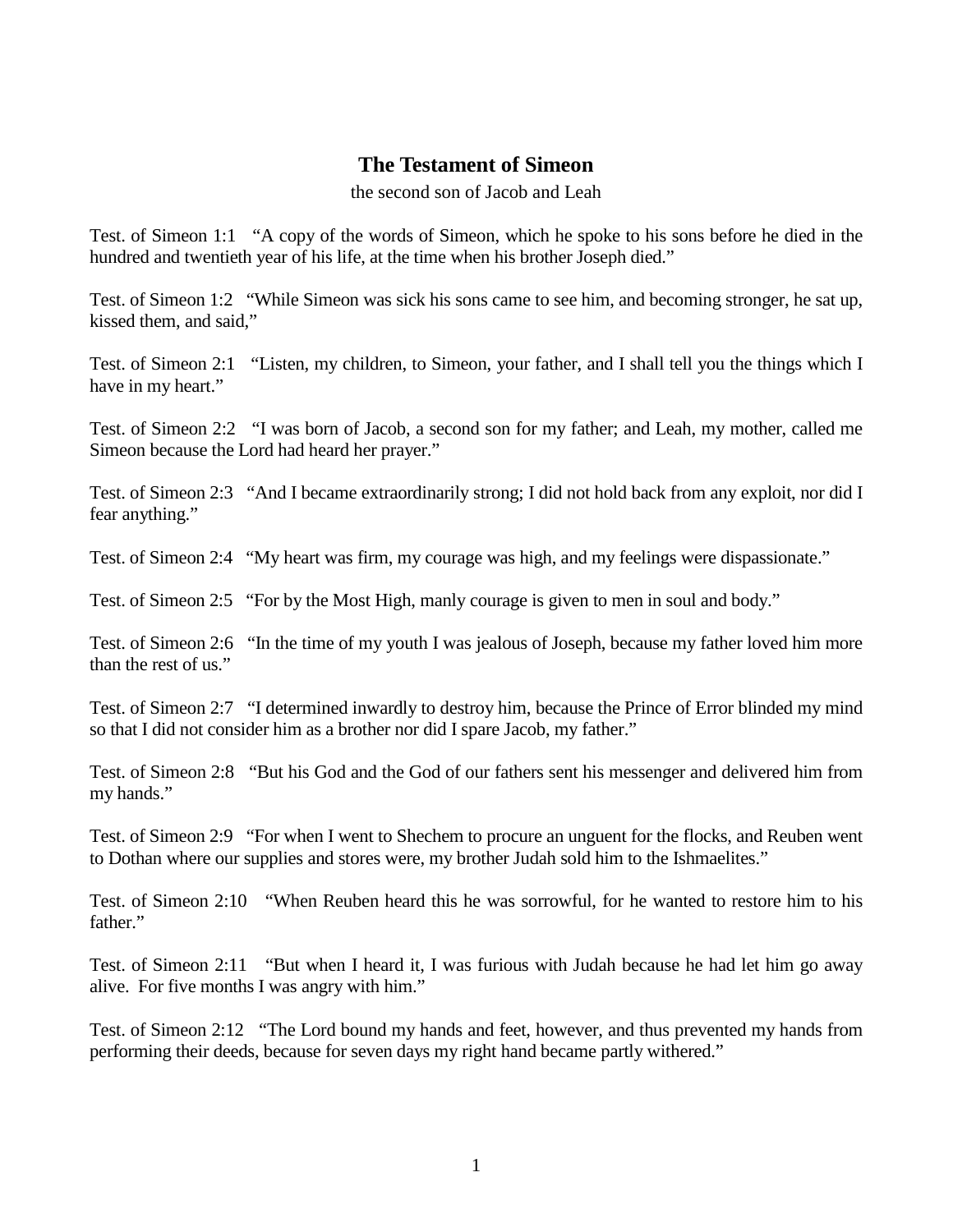Test. of Simeon 2:13 "I knew, children, that this had happened to me because of Joseph, so I repented and wept. Then I prayed to the Lord God that my hand might be restored and that I might refrain from every defilement and grudge and from all folly, for I knew that I had contemplated an evil deed in the sight of the Lord and of Jacob, my father, on account of Joseph, my brother, because of my envying him."

Test. of Simeon 3:1 "And now, my children, pay heed to me. Beware of the spirit of deceit and envy."

Test. of Simeon 3:2 "For envy dominates the whole of man's mind and does not permit him to eat or drink or to do anything good."

Test. of Simeon 3:3 "Rather it keeps prodding him to destroy the one whom he envies. Whenever the one who is envied flourishes, the envious one languishes."

Test. of Simeon 3:4 "Out of the fear/reverence of the Lord I chastened my soul by fasting for two years. And I came to know that liberation from envy occurs through fear/reverence of the Lord."

Test. of Simeon 3:5 "If anyone flees to the Lord for refuge, the evil spirit will quickly depart from him, and his mind will be eased."

Test. of Simeon 3:6 "From then on he has compassion on the one whom he envied and has sympathetic feelings with those who love him, thus his envy ceases."

Test. of Simeon 4:1 "Now my father was inquiring about me because he saw that I was sullen."

Test. of Simeon 4:2 "And I said to him, I am inwardly in pain, for I was more sorrowful than all of them because it was I who was responsible for what had been done to Joseph."

Test. of Simeon 4:3 "And when we went down into Egypt and he placed me in fetters as a spy, I knew that I was suffering justly, and I did not lament."

Test. of Simeon 4:4 "But Joseph was a good man, one who had within him the spirit of God, and being full of compassion and mercy he did not bear ill will toward me, but loved me as well as my brothers."

Test. of Simeon 4:5 "Guard yourselves therefore, my children, from all jealousy and envy. Live in the integrity of your heart, so that God might give you grace and glory and blessing upon your heads, just as you have observed in Joseph."

Test. of Simeon 4:6 "In all his days he did not reproach us for this deed, but he loved us as his own life; he extolled us more than he did his own sons, and he showered us with wealth, flocks, and produce."

Test. of Simeon 4:7 "And you, my children, each of you love his brothers with a good heart, and the spirit of envy will depart from you."

Test. of Simeon 4:8 "For that attitude makes the soul savage and corrupts the body; it foments wrath and conflict in the reason, excites to the shedding of blood, drives the mind to distraction, arouses tumult in the soul and trembling in the body."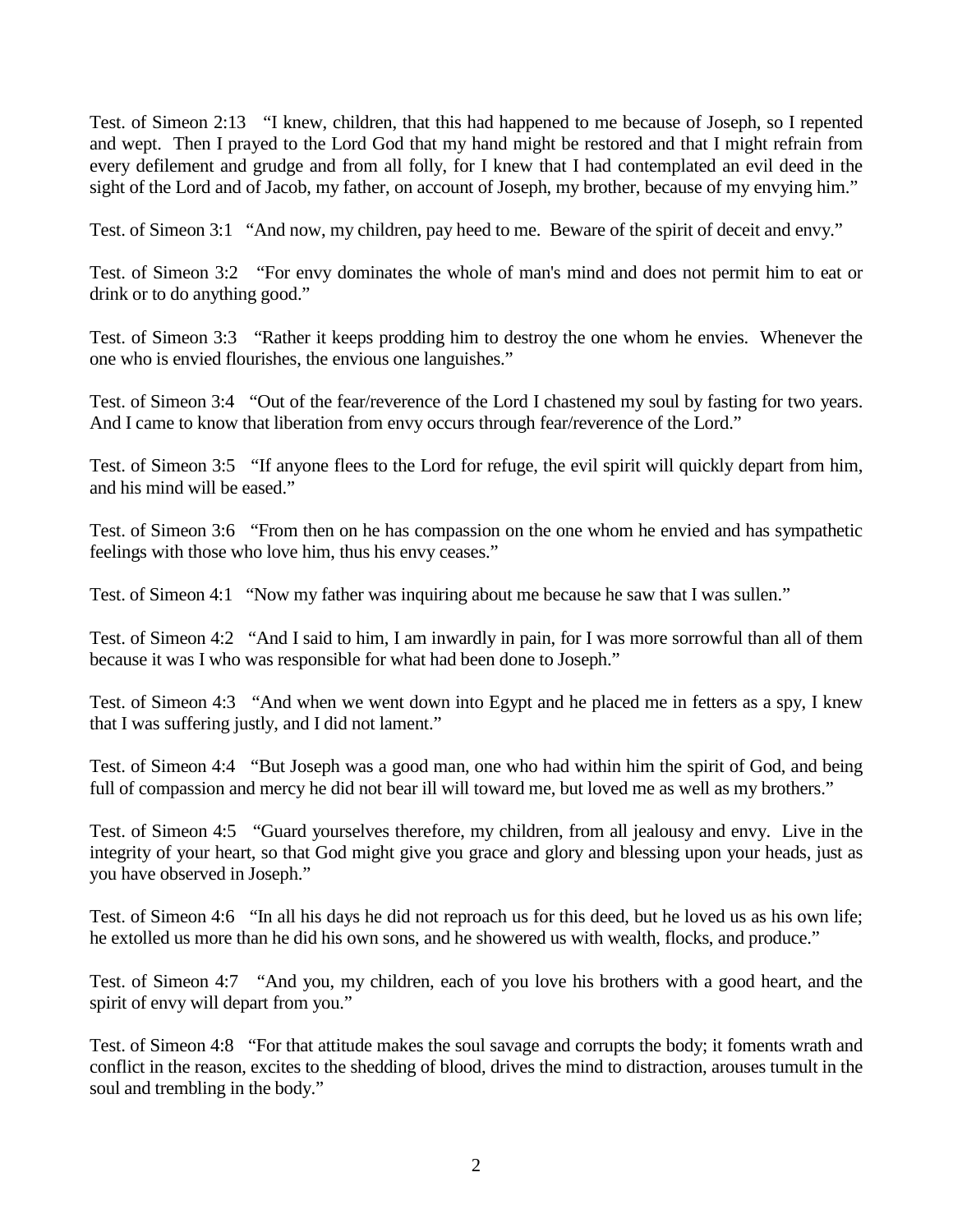Test. of Simeon 4:9 "Even in sleep some passion for evil fills his fantasy and consumes him; by evil spirits it stirs up his soul and fills his body with terror. In distress it rouses his mind from sleep, and like and evil, penetrating spirit, so it manifests itself to human beings."

Test. of Simeon 5:1 "Because nothing evil resided in Joseph, he was attractive in appearance and handsome to behold, for the face evidences any troubling of the spirit."

Test. of Simeon 5:2 "And now my children, Make your hearts virtuous in the Lord's sight, make your paths straight before men, and you shall continually find grace with the Lord and with men."

Test. of Simeon 5:3 "Guard yourselves from sexual promiscuity because fornication is the mother of all wicked deeds; it separates from God and leads men to Beliar/Satan."

Test. of Simeon 5:4 "For I have seen in a copy of the book of Enoch that your sons will be ruined by promiscuity, and they shall injure with a sword the sons of Levi."

Test. of Simeon 5:5 "But they shall not be able to withstand Levi, because he shall wage the Lord's war and will triumph over all your battalions."

Test. of Simeon 5:6 "These forces distributed among Levi and Judah will be few in number, and from you there will be no one for leadership, just as our father predicted in his blessings."

Test. of Simeon 6:1 "See, I have told you everything, so that I might be exonerated with regard to your sin."

Test. of Simeon 6:2 "If you divest yourselves of envy and every hardness of heart, my bones will flourish as a rose in Israel and my flesh as a lily in Jacob. My odor shall be like the odor of Lebanon. Holy ones shall be multiplied from me forever and ever, and their branches shall extend to a great distance."

Test. of Simeon 6:3 "Then the seed of Canaan will be destroyed, and there will be no posterity of Amalek. All the Cappadocians shall be destroyed and all the Hittites shall be wholly obliterated."

Test. of Simeon 6:4 "The land of Ham shall be wanting, and all that people shall perish. Then the whole earth shall be at rest from trouble, and everything under heaven shall be free from war."

Test. of Simeon 6:5 "Then Shem shall be glorified; because God the Lord, the Great One in Israel, will be manifest upon the earth [as a man]. By himself will he save Adam."

Test. of Simeon 6:6 "Then all the spirits of error shall be given over to being trampled underfoot. And men will have mastery over the evil spirits"

Test. of Simeon 6:7 "Then I shall arise in gladness and I shall bless the Most High for his marvels."

Test. of Simeon 7:1 "And now, my children, be obedient to Levi and to Judah. Do not exalt yourselves above these two tribes, [because from them will arise the Savior come from God]."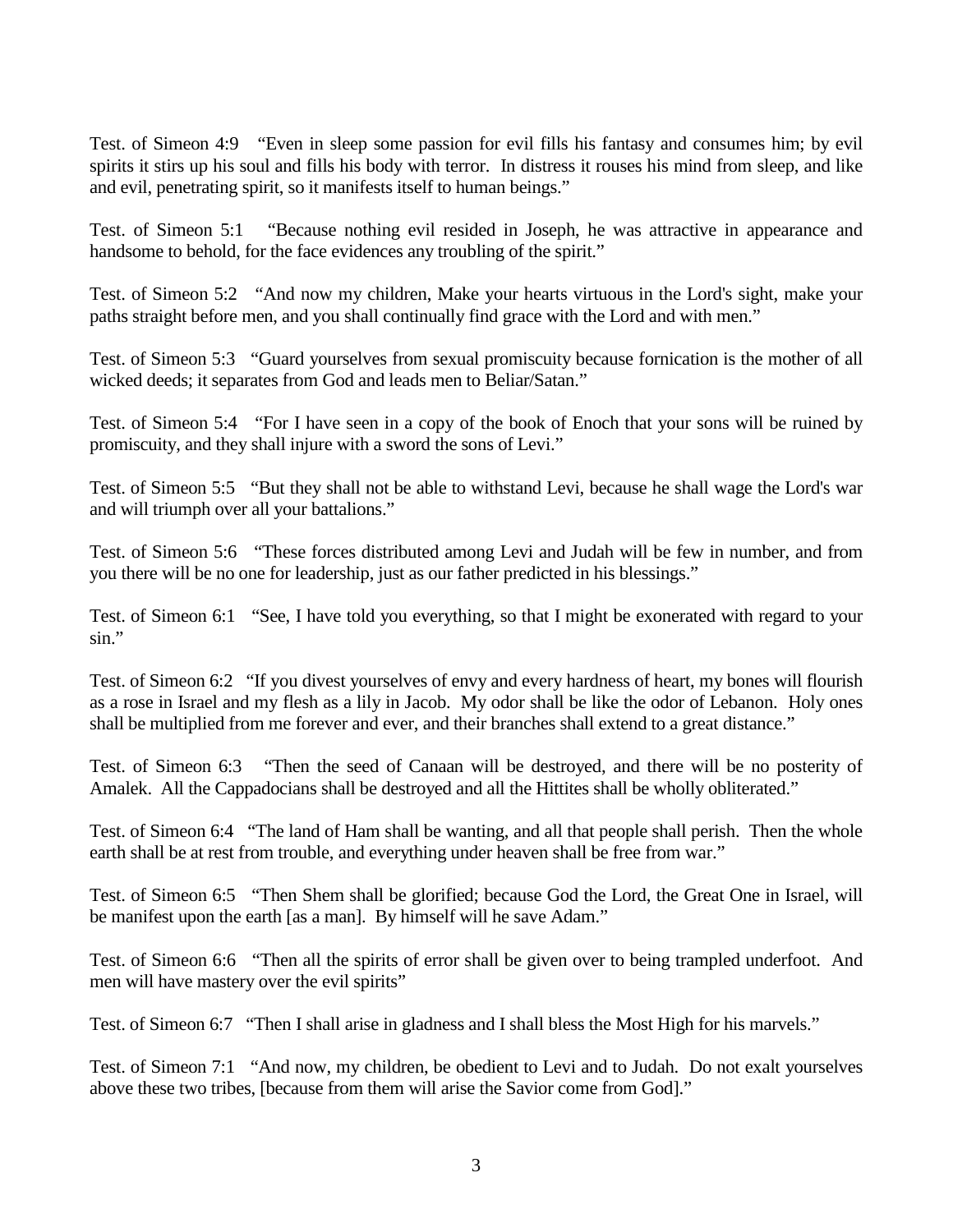Test. of Simeon 7:2 "For the Lord will raise up from Levi someone as high priest and from Judah someone as king [God and man]. He will save all the gentiles/nations and the tribe/race of Israel."

Test. of Simeon 7:3 "For this reason I command these things to you and you command them to your children, so that they may observe them in their successive generations."

Test. of Simeon 8:1 "And when Simeon had finished his instructions to his sons, he fell asleep with his fathers at the age of one hundred and twenty years."

Test. of Simeon 8:2 "They placed him in a wooden coffin in order to carry his bones up to Hebron; they took them up in secret during a war with Egypt."

Test. of Simeon 8:3 "The bones of Joseph the Egyptians kept in the tombs of the kings, since their wizards/magi told them that at the departure of Joseph's bones there would be darkness and gloom in the whole land and a great plague on the Egyptians, so that even with a lamp no one could recognize his brother."

Test. of Simeon 9:1 "And the sons of Simeon uttered lamentations for their father."

Test. of Simeon 9:2 "And they were in Egypt until the day of their departure by the hand of Moses.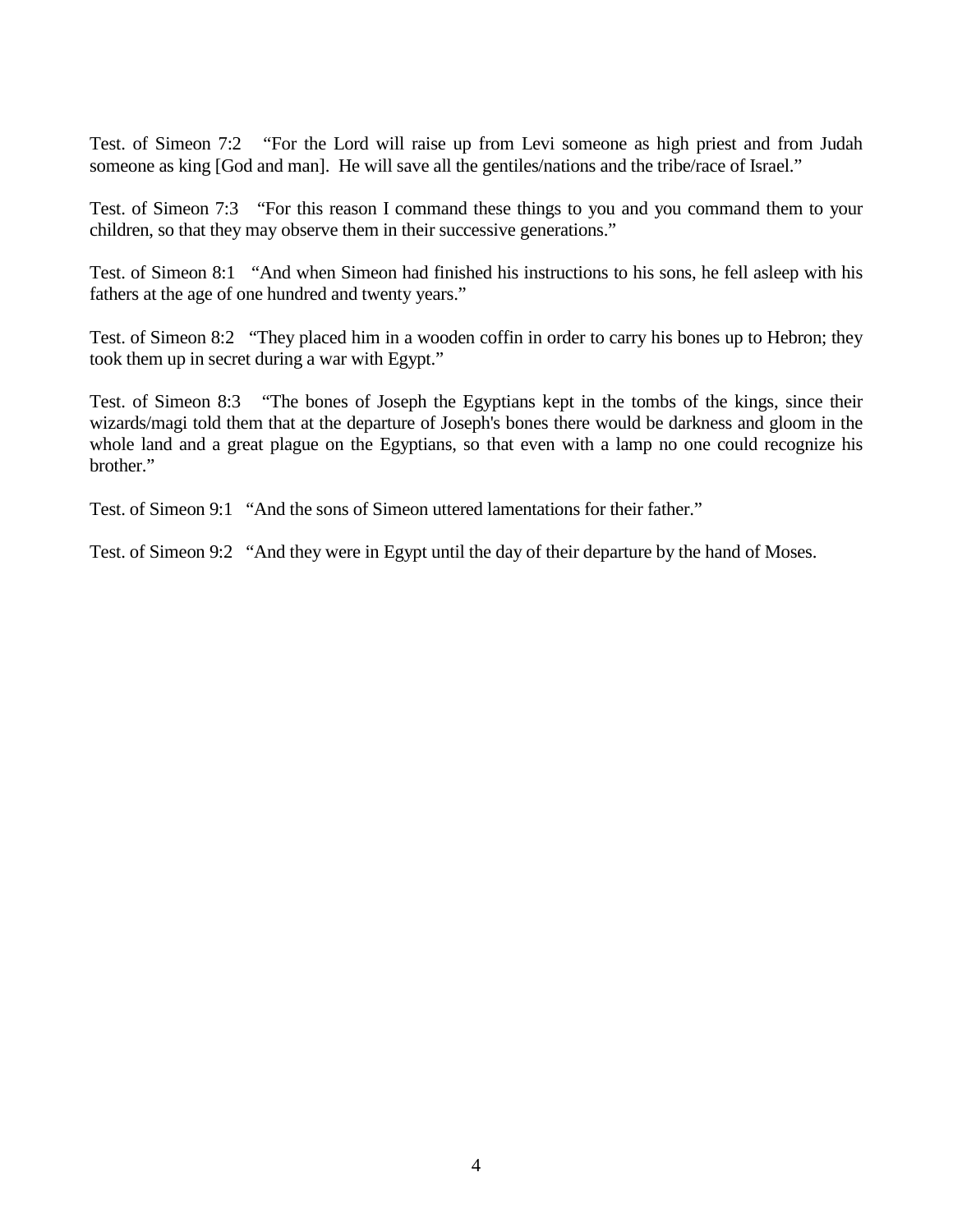## **The Testament of Levi**

the third son of Jacob and Leah

Test. of Levi 1:1 "A copy of the words of Levi: the things that he decreed to his sons concerning all they were to do, and the things that would happen to them until the day of judgment."

Test. of Levi 1:2 "He was in good health when he summoned them to him, but it had been revealed to him that he was about to die. When they all were gathered together he said to them:"

Test. of Levi 2:1 "I, Levi, was born in Haran and came with my father to Shechem."

Test. of Levi 2:2 "I was a youth, about twenty years old. It was then that, together with Simeon, I performed vengeance against Hamor because of our sister, Dinah."

Test. of Levi 2:3 "As I was tending the flocks in Abel-Maoul a spirit of understanding from the Lord came upon me, and I observed all human beings making their way in life deceitfully. Sin was erecting walls and injustice was ensconced in towers."

Test. of Levi 2:4 "I kept grieving over the race of the sons of men, and I prayed to the Lord that I might be delivered."

Test. of Levi 2:5 "Then sleep fell upon me, and I beheld a high mountain, and I was on it."

Test. of Levi 2:6 "And behold, the heavens were opened, and an angel of the Lord spoke to me: 'Levi, Levi, enter!"

Test. of Levi 2:7 "And I entered the first heaven, and saw there much water suspended."

Test. of Levi 2:8 "And again I saw a second heaven much brighter and more lustrous, for there was a measureless height in it."

Test. of Levi 2:9 "And I said to the angel, 'Why are these things thus?' And the angel said to me, 'Do not be amazed concerning this, for you shall see another heaven more lustrous and beyond compare."

Test. of Levi 2:10 "And when you have mounted there, you shall stand near the Lord. You shall be his priest and you shall tell forth his mysteries to men. You shall announce the one who is about to redeem Israel."

Test. of Levi 2:11 "Through you and Judah the Lord will be seen by men."

Test. of Levi 2:12 "Your life shall be from the Lord's provision; he shall be to you as field and vineyard and produce, as silver and gold."

Test. of Levi 3:1 "Listen, therefore, concerning the heavens which have been shown to you."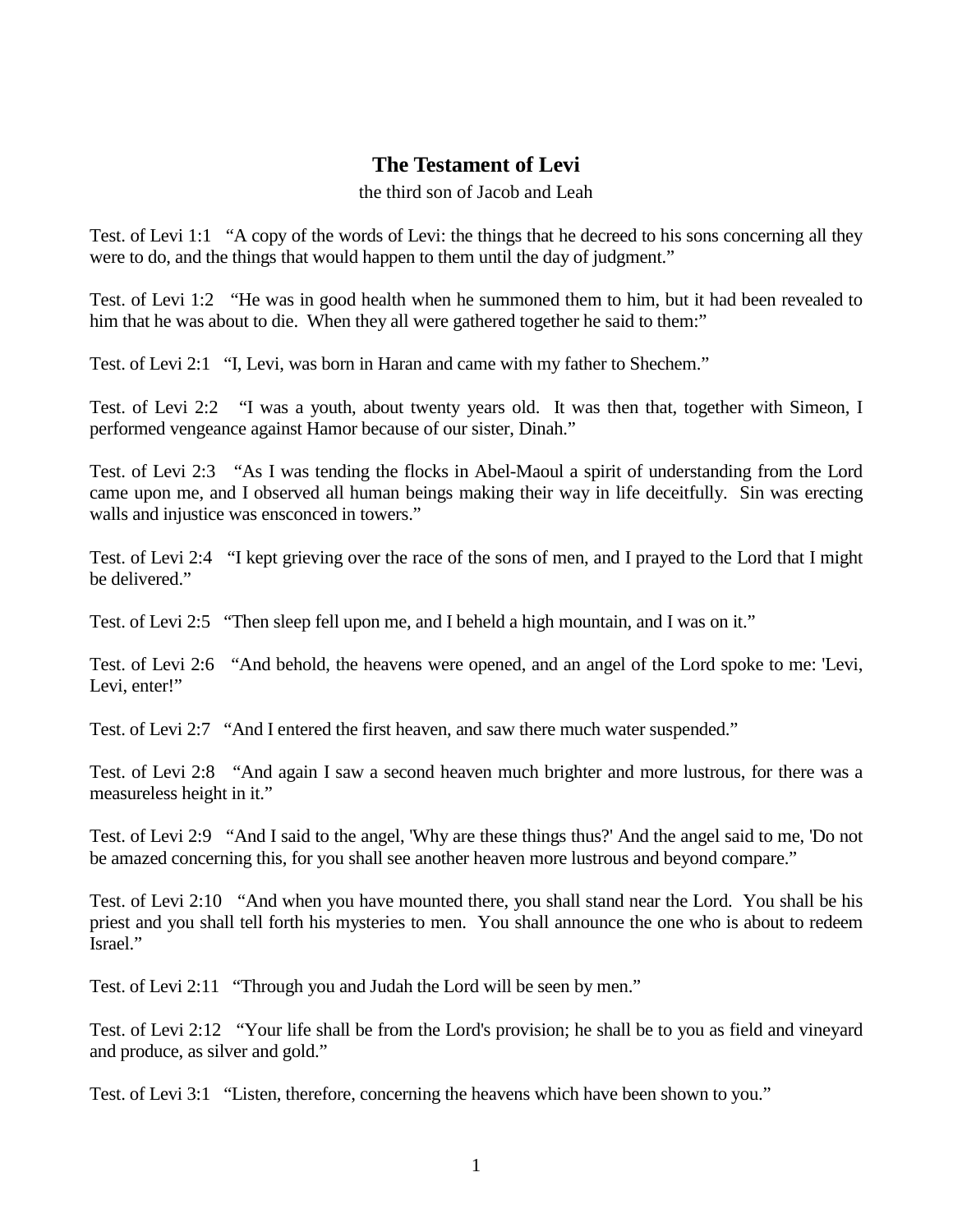Test. of Levi 3:2 "The lowest is dark for this reason: It sees all the injustices of humankind,"

Test. of Levi 3:3 "And contains fire, snow, and ice, ready for the day determined by God's righteous judgment. In it are all the spirits of those dispatched to achieve the punishment of mankind."

Test. of Levi 3:4 "In the uppermost heaven of all dwells the Great Glory in the Holy of Holies, superior to all holiness."

Test. of Levi 3:5 "There with him are the archangels, who serve and offer propitiatory sacrifices to the Lord in behalf of all the sins of ignorance of the righteous ones."

Test. of Levi 3:6 "They present to the Lord a pleasing odor, a rational and bloodless oblation."

Test. of Levi 3:7 "In the heaven below them are the messengers who carry the responses to the angels of the Lord's presence."

Test. of Levi 3:8 "There with him are thrones and authorities; there praises to God are offered eternally."

Test. of Levi 3:9 "So when the Lord looks upon us we all tremble. Even the heavens and earth and the abysses tremble before the presence of his majesty."

Test. of Levi 3:10 "But the sons of men, being insensitive to these matters, keep sinning and provoking the anger of the Most High."

Test. of Levi 4:1 "Know, then, that the Lord will effect judgment on the sons of men. 'For even when stones are split, when the sun is extinguished, the waters are dried up, fire is cowed down, all creation is distraught, invisible spirits are vanishing, and hell is snatching spoils by sufferance of the Most High, men - unbelieving still - will persist in their wrongdoing. Therefore they shall be condemned with punishment."

Test. of Levi 4:2 "The Most High has given heed to your prayer that you be delivered from wrongdoing, that you should become a son to him, as minister and priest in his presence."

Test. of Levi 4:3 "The light of knowledge you shall kindle in Jacob, and you shall be as the sun for all the posterity of Israel."

Test. of Levi 4:4 "Blessing shall be given to you and to all your posterity until through his son's compassion the Lord shall visit all the nations forever, [although your sons will lay hands on him in order to impale him]."

Test. of Levi 4:5 "Therefore counsel and understanding have been given to you so that you might give understanding to your sons concerning this."

Test. of Levi 4:6 "Because those who bless him shall be blessed, those who curse him shall be destroyed."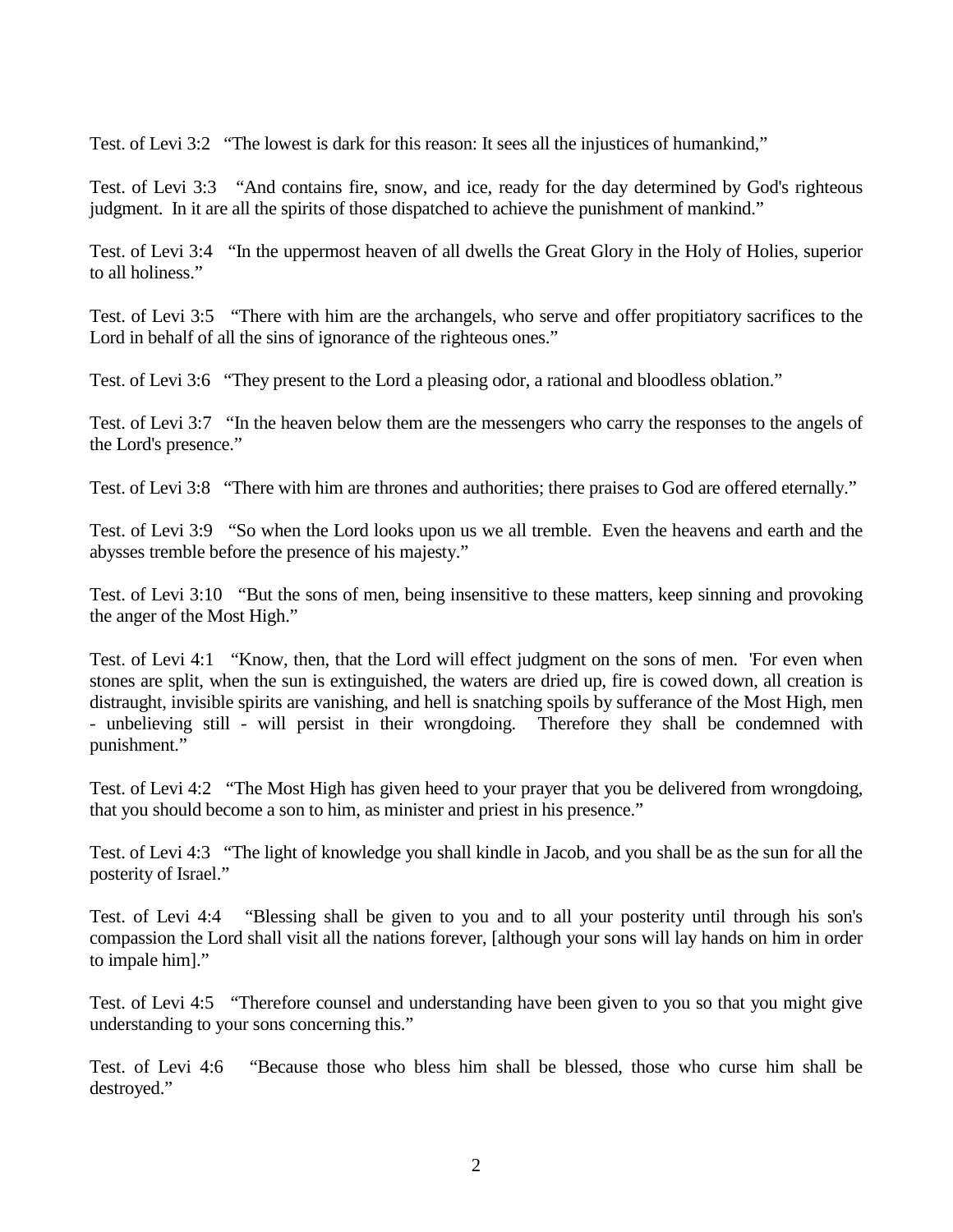Test. of Levi 5:1 "At this moment the angel opened for me the gates of heaven and I saw the Holy Most High sitting on the throne."

Test. of Levi 5:2 "And he said to me, 'Levi, to you I have given the blessing of the priesthood until I shall come and dwell in the midst of Israel."

Test. of Levi 5:3 "Then the angel led me back to the earth, and gave me a shield and a sword, and said to me, 'Perform vengeance on Shechem for the sake of Dinah, your sister, and I shall be with you, for the Lord sent me."

Test. of Levi 5:4 "At that time I put an end to the sons of Hamor, as is written in the tablets of the fathers."

Test. of Levi 5:5 "And I said to him, 'I beg you, Lord, teach me your name, so that I may call on you in the day of tribulation."

Test. of Levi 5:6 "And he said, 'I am the angel who makes intercession for the nation Israel, that they might not be beaten."

Test. of Levi 5:7 "And after this I awoke and blessed the Most High."

Test. of Levi 6:1 "And as I was going to my father, I found a brass/brazen shield. Thus the name of the mountain is Aspis, which is near Gebal to the right of Abima."

Test. of Levi 6:2 "And I guarded these words in my heart."

Test. of Levi 6:3 "Then I advised my father and Reuben that they tell the sons of Hamor that they should not be circumcised, because I was filled with zeal on account of the abominable thing they had done to my sister."

Test. of Levi 6:4 "And I destroyed Shechem first, and Simeon destroyed Hamor."

Test. of Levi 6:5 "Then my brothers came and destroyed that city by the sword."

Test. of Levi 6:6 "When my father heard of this he was angry and sorrowful, because they had received circumcision and died, and so he passed us by in his blessings."

Test. of Levi 6:7 "Thus we sinned in doing this contrary to his opinion, and he became sick that very day."

Test. of Levi 6:8 "But I saw that God's sentence was 'Guilty,' because they had wanted to do the same thing to Sarah and Rebecca that they did to Dinah, our sister. But the Lord prevented them."

Test. of Levi 6:9 "They persecuted Abraham when he was a nomad, and they harassed his flocks when they were pregnant, and they grossly mistreated Eblaen, who had been born in this house."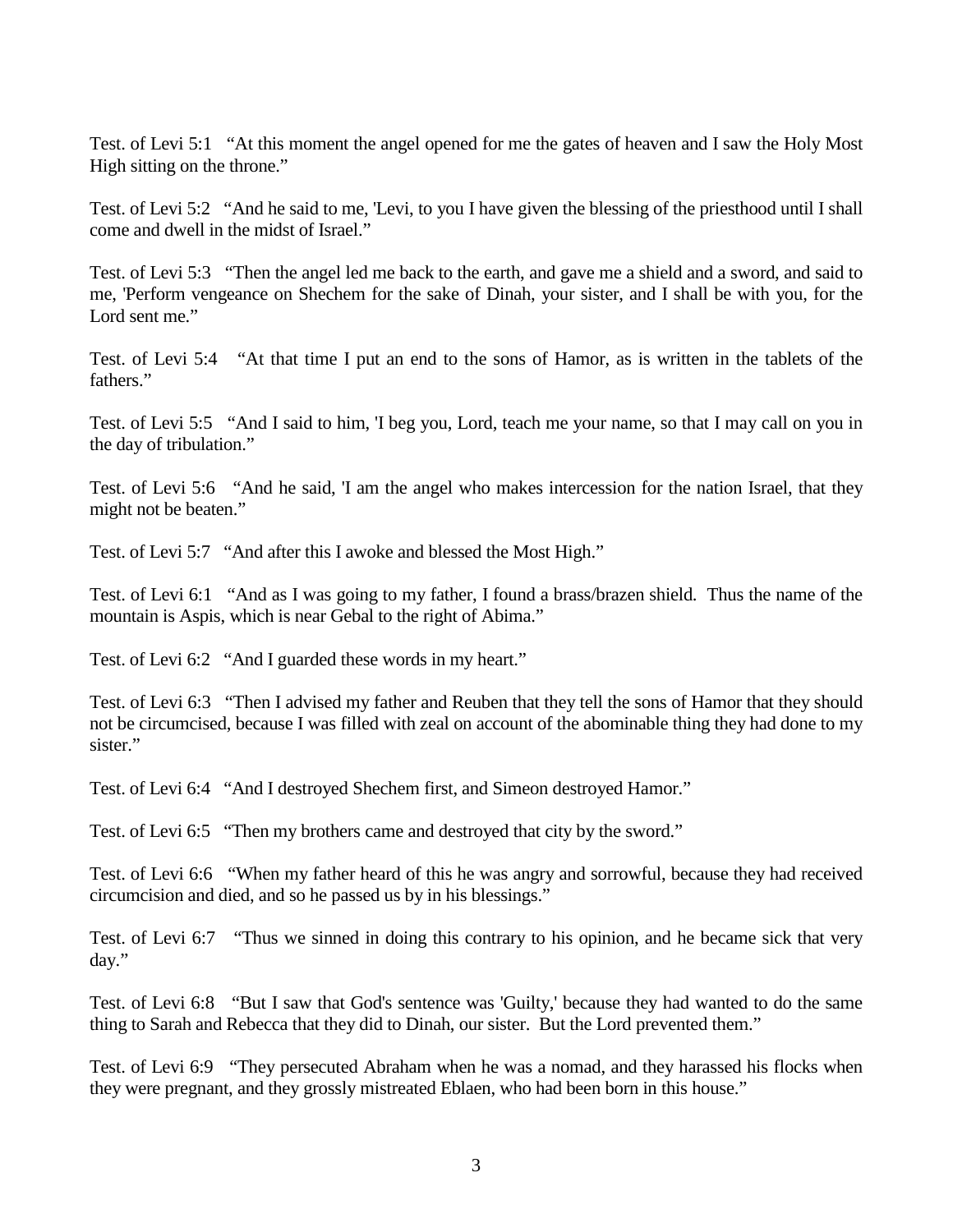Test. of Levi 6:10 "This is how they treated the nomadic people, seizing their wives and murdering them."

Test. of Levi 6:11 "But the wrath of God ultimately came upon them."

Test. of Levi 7:1 "And I said to my father, Jacob, 'Through you the Lord will bring the Canaanites to nothing and will give their land to you and your descendants after you."

Test. of Levi 7:2 "For from this day forward, Shechem shall be called "City of the Senseless," because as one might scoff at a fool, so we scoffed at them,"

Test. of Levi 7:3 "Because by defiling my sister they committed folly in Israel,"

Test. of Levi 7:4 "And we left there and came to Bethel."

Test. of Levi 8:1 "There I again saw the vision as formerly, after we had been there seventy days."

Test. of Levi 8:2 "And I saw seven men in white clothing, who were saying to me, 'Arise, put on the vestments of the priesthood, the crown of righteousness, the oracle of understanding, the robe of truth, the breastplate of faith/truth, the miter for the head, and the apron for prophetic power,"

Test. of Levi 8:3 "Each carried one of these and put them on me and said, 'From now on be a priest, you and all your posterity."

Test. of Levi 8:4 "The first anointed me with holy oil and gave me a staff."

Test. of Levi 8:5 "The second washed me with pure water, fed me by hand with bread and holy wine, and put on me a holy and glorious vestment."

Test. of Levi 8:6 "The third put on me something made of linen, like an ephod."

Test. of Levi 8:7 "The forth placed around me a girdle which was like purple."

Test. of Levi 8:8 "The fifth gave me a branch of rich olive wood."

Test. of Levi 8:9 "The sixth placed a wreath on my head."

Test. of Levi 8:10 "The seventh placed the priestly diadem on me and filled my hands with incense, in order that I might serve as priest for the Lord God."

Test. of Levi 8:11 "And they said to me, 'Levi, your posterity shall be divided into three offices as a sign of the glory of the Lord who is coming."

Test. of Levi 8:12 "The first lot shall be great; no other shall be greater than it."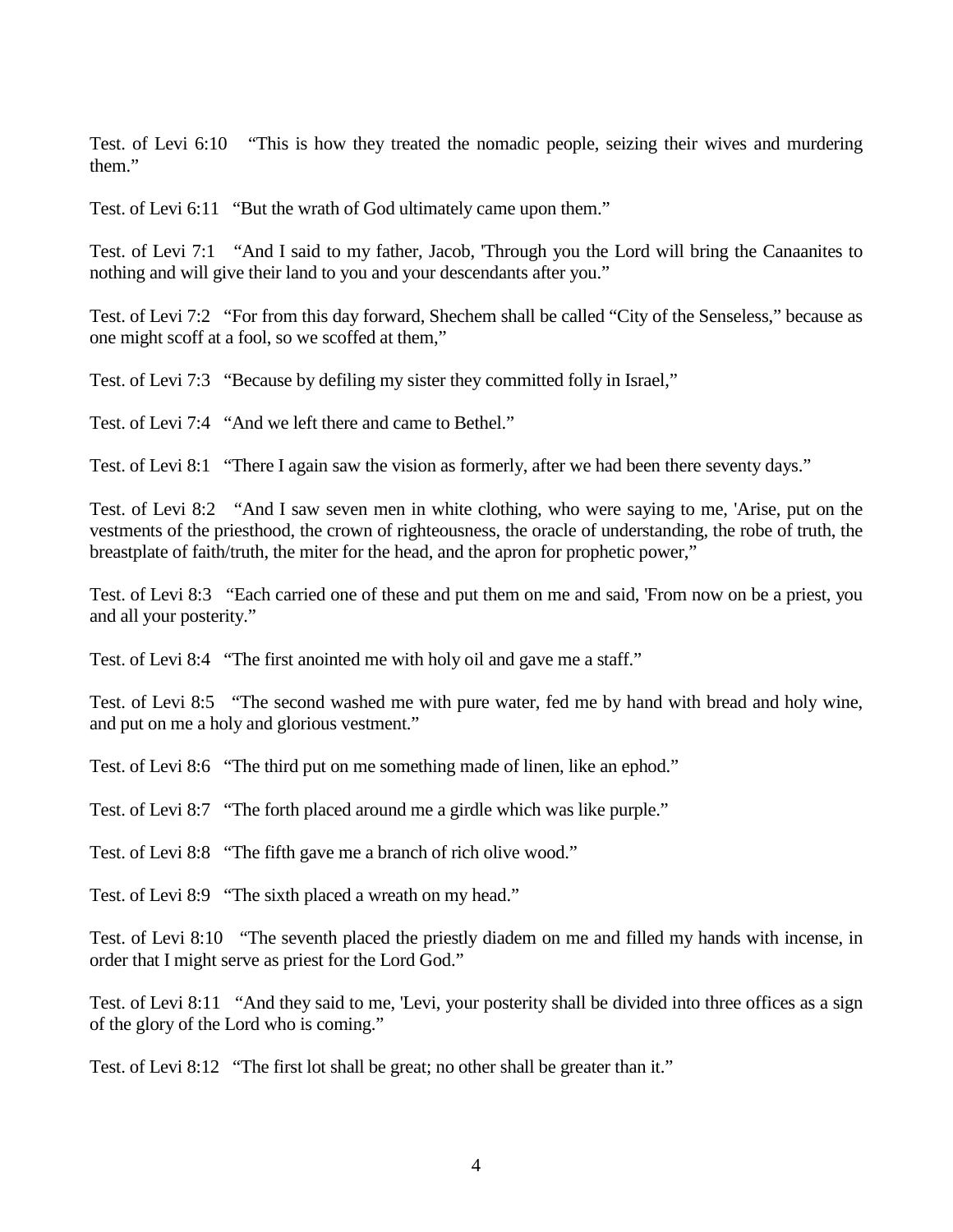Test. of Levi 8:13 "The second shall be in the priestly role."

Test. of Levi 8:14 "But the third shall be granted a new name, because from Judah a king will arise and shall found a new priesthood in accord with the gentile model/model of the people and for all nations."

Test. of Levi 8:15 "His presence is beloved, as a prophet of the Most High, a descendant of Abraham, our father."

Test. of Levi 8:16 "To you and your posterity will be everything desired in Israel, and you shall eat everything attractive to behold, and your posterity will share among themselves the Lord's table."

Test. of Levi 8:17 "From among them will be priests, judges, and scribes, and by their word the sanctuary will be controlled."

Test. of Levi 8:18 "When I awoke, I understood that this was like the first dream."

Test. of Levi 8:19 "And I hid this in my heart as well, and I did not report it to any human being on the earth."

Test. of Levi 9:1 "And after two days Judah and I went with our father, Jacob, to Isaac, our grandfather."

Test. of Levi 9:2 "And my father's father blessed me in accord with the vision that I had seen. And he did not want to go with us to Bethel."

Test. of Levi 9:3 "When we came to Bethel my father, Jacob, saw a vision concerning me that I should be in the priesthood."

Test. of Levi 9:4 "And thus we came to Hebron to settle there."

Test. of Levi 9:5 "He arose early and paid tithes for all to the Lord, through me."

Test. of Levi 9:6 "And Isaac kept calling me continually to bring to my remembrance the Law of the Lord, just as the angel had shown me."

Test. of Levi 9:7 "And he taught me the law of the priesthood: sacrifices, holocausts, voluntary offerings of the first fruits, offerings for safe return."

Test. of Levi 9:8 "Day by day he was informing me, occupying himself with me. And he said to me,"

Test. of Levi 9:9 "Be on your guard against the spirit of promiscuity, for it is constantly active and through your descendants it is about to defile the sanctuary."

Test. of Levi 9:10 "Therefore take for yourself a wife while you are still young, a wife who is free of blame or profanation, who is not from the race of alien nations."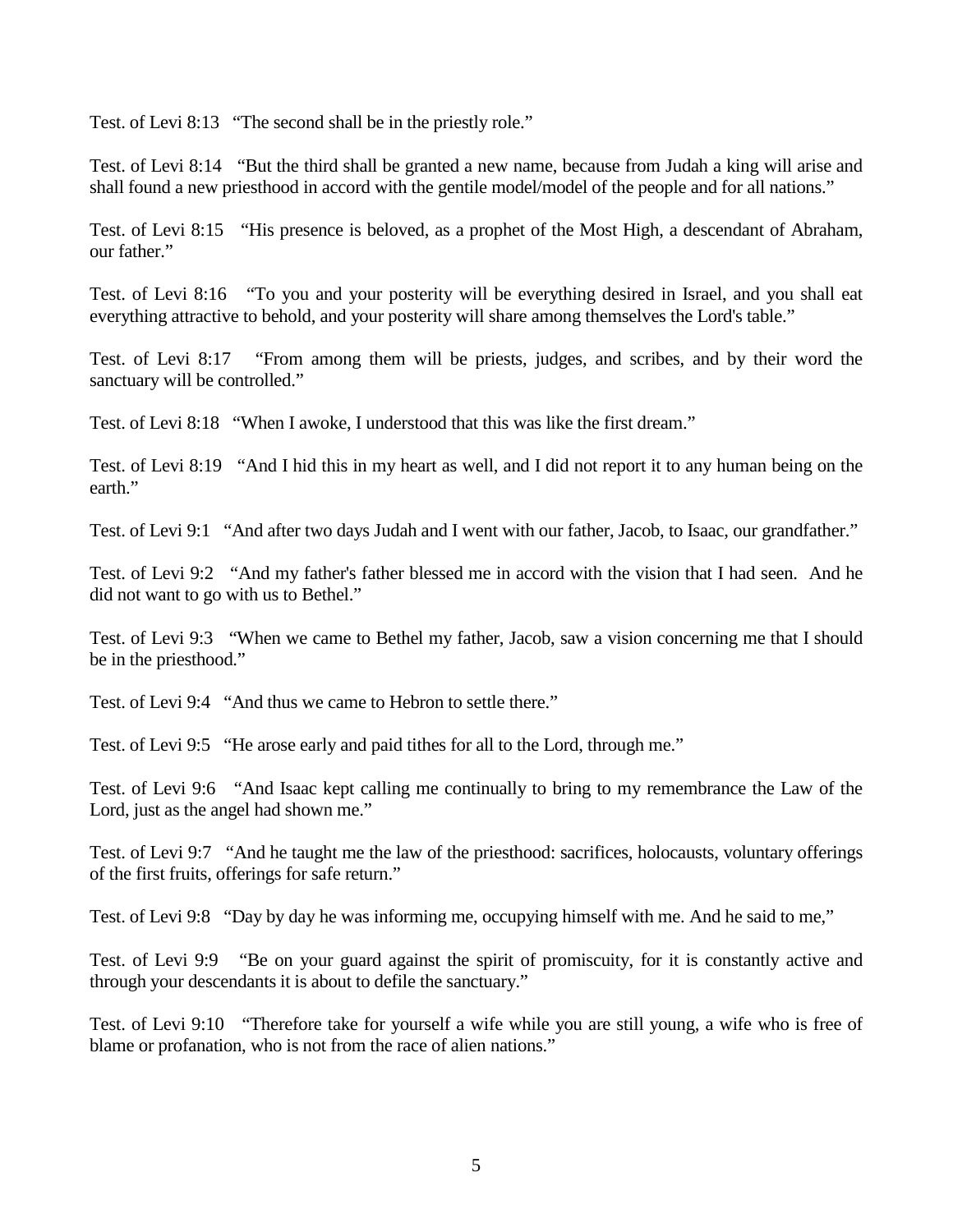Test. of Levi 9:11 "Before you enter the sanctuary, bathe; while you are sacrificing, wash, and again when the sacrifice is concluded, wash."

Test. of Levi 9:12 "Present to the Lord the twelve trees that have leaves, as Abraham taught me."

Test. of Levi 9:13 "And from every clean living animal and bird, bring a sacrifice to the Lord,"

Test. of Levi 9:14 "And of all your first fruits and wine bring the very first as a sacrifice to the Lord God. And salt with salt every sacrificial offering."

Test. of Levi 10:1 "And now, my children, observe the things which I commanded you, since what I heard from my ancestors I have told to you."

Test. of Levi 10:2 "See, I am free of responsibility for your impiety or for any transgression which you may commit until the consummation of the ages in leading Israel astray and in fomenting in it great evils against the Lord."

Test. of Levi 10:3 "And you shall act lawlessly in Israel, with the result that Jerusalem cannot bear the presence of your wickedness, but the curtain of the Temple will be torn, so that it will no longer conceal your shameful behavior."

Test. of Levi 10:4 "You shall be scattered as captives among the nations, where you will be a disgrace and a curse."

Test. of Levi 10:5 "For the house which the Lord shall choose shall be called Jerusalem, as the book of Enoch the Righteous maintains."

Test. of Levi 11:1 "I was twenty-eight when I took a wife; her name was Melcha."

Test. of Levi 11:2 "She conceived and gave birth to a son, and I gave him the name Gersom, because we were sojourners in the land."

Test. of Levi 11:3 "And I saw that, as concerns him, he would not be in the first rank."

Test. of Levi 11:4 "And Kohath was born in the thirty-fifth year of my life, before sunrise."

Test. of Levi 11:5 "And in a vision I saw him standing in the heights, in the midst of the congregation."

Test. of Levi 11:6 "This is why I called him Kohath, that is the Ruler of Majesty and Reconciliation."

Test. of Levi 11:7 "And she bore me a third son, Merari, in the fortieth year of my life, and since his mother bore him with great pain, I called him Merari; that is Bitterness."

Test. of Levi 11:8 "Jochebed was born in Egypt in the sixty-fourth year of my life, for by that time I had a great reputation in the midst of my brothers."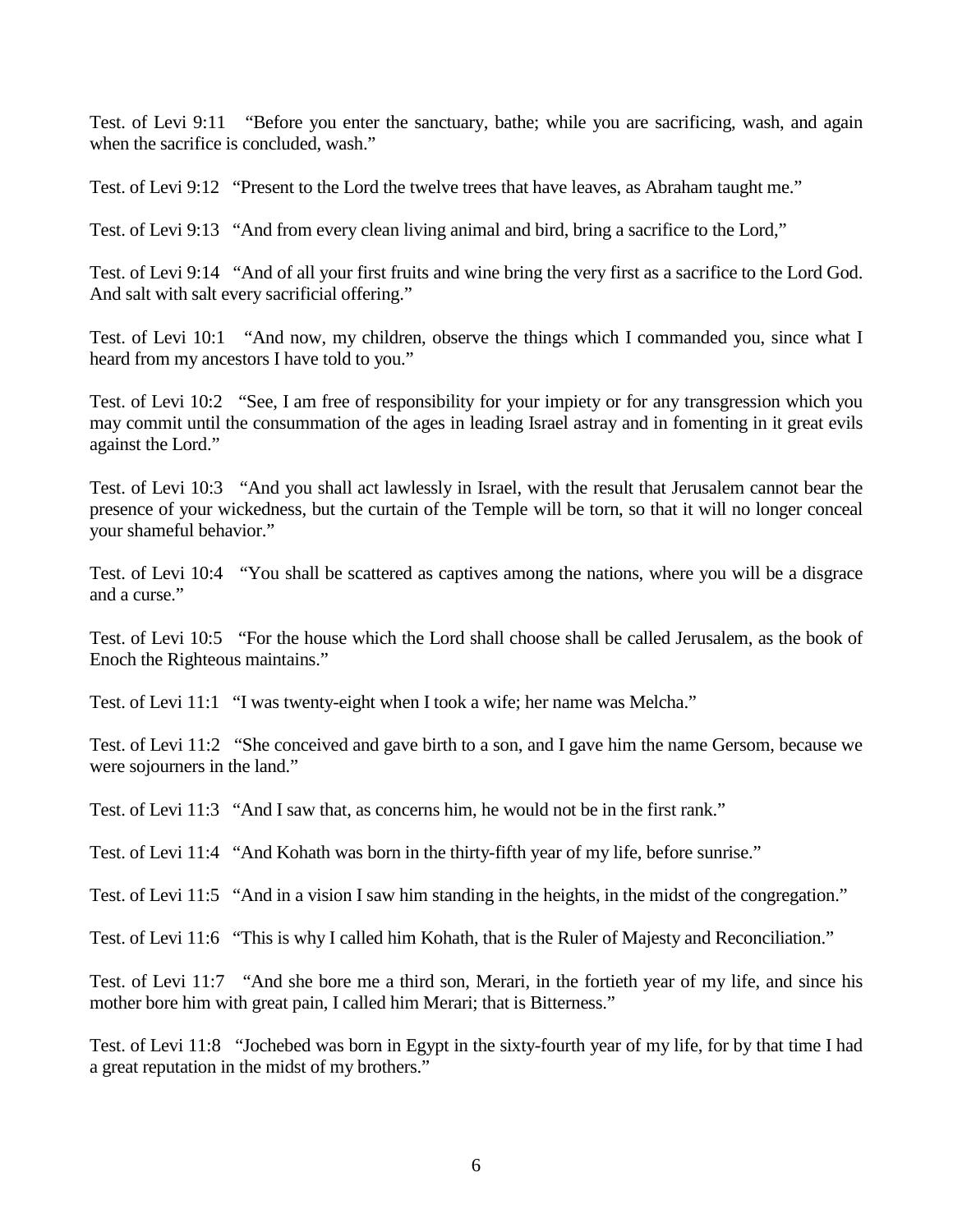Test. of Levi 12:1 "And Gersom took a wife who bore him Lomne and Semei."

Test. of Levi 12:2 "The sons of Kohath were Abraham, Issachar, Hebron, and Osee."

Test. of Levi 12:3 "And the sons of Merari were Mooli and Moses."

Test. of Levi 12:4 "And in the ninety-fourth year Abraham took Jochebed, my daughter, as his wife, because he and my daughter had been born on the same day."

Test. of Levi 12:5 "I was eight years old when I entered the land of Canaan, and eighteen years old when I killed Shechem. At nineteen years I served as a priest; at twenty-eight years I took a wife; and at fortyeight I entered Egypt. See, my children, you are a third generation. During my one hundred eighteenth year Joseph died."

Test. of Levi 13:1 "And now, my children, I command you: Fear/reverence the Lord your God with your whole heart, and walk according to his Law in integrity."

Test. of Levi 13:2 "Teach your children letters also, so that they might have understanding throughout all their lives as they ceaselessly read the Law of God."

Test. of Levi 13:3 "For everyone who knows the Law of God shall be honored wherever he goes, he shall not be a stranger."

Test. of Levi 13:4 "He shall acquire many more friends than his parents, and many men will want to serve him and to hear the Law from his mouth."

Test. of Levi 13:5 "Therefore, my sons, do righteousness on earth in order that you might find it in heaven."

Test. of Levi 13:6 "Sow good things in your souls and you will find them in your lives. If you sow evil, you will reap every trouble and tribulation."

Test. of Levi 13:7 "Acquire wisdom in the fear/reverence of the Lord because if a captivity occurs, if cities and territories are laid waste, if silver and gold and every possession are lost, nothing can take away the wisdom of the wise man except the blindness of impiety and the obtuseness of sin."

Test. of Levi 13:8 "For if anyone preserves himself from these evil deeds, his wisdom shall be glorious, even among his opponents; it will be found to be a homeland in a foreign territory, and a friend in the midst of his enemies."

Test. of Levi 13:9 "Whoever teaches good things and practices them shall be enthroned with kings, as was Joseph, my brother."

Test. of Levi 14:1 "And now, my children, I know from the writings of Enoch that in the end-time you will act impiously against the Lord, setting your hands to every evil deed; because of you, your brothers will be humiliated and among all the nations you shall become the occasion for scorn."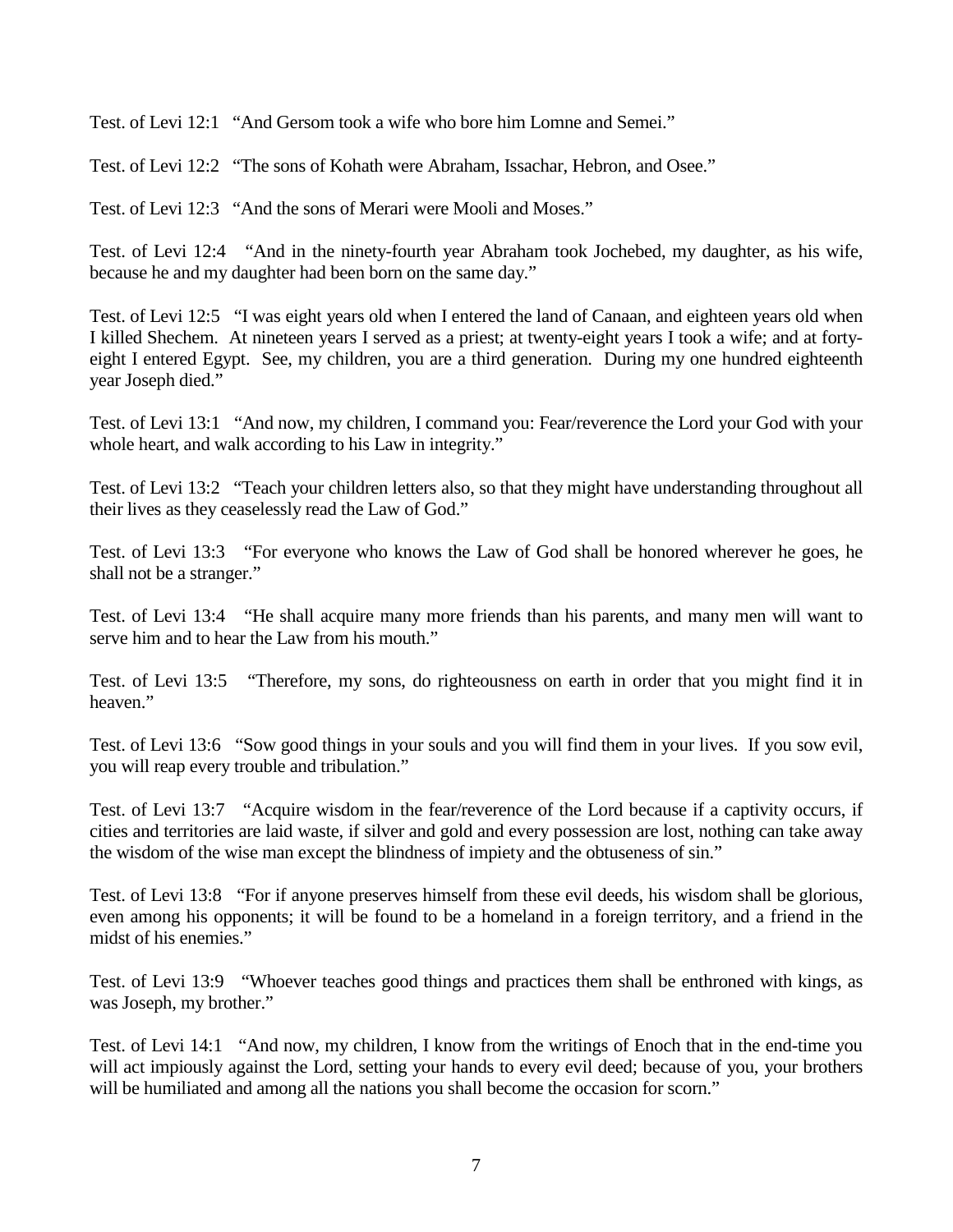Test. of Levi 14:2 "For your father, Israel, is pure with respect to all the impieties of the chief priests, [who laid their hands on the Savior]."

Test. of Levi 14:3 "As heaven is pure above the earth, and you should be the lights of Israel as the sun and the moon."

Test. of Levi 14:4 "For what will all the nations do if you become darkened with impiety? You will bring down a curse on our nation, because you want to destroy the light of the Law which was granted to you for the enlightenment of every man, teaching commandments which are opposed to God's just ordinances."

Test. of Levi 14:5 "You plunder the Lord's offerings; from his share you steal choice parts, contemptuously eating them with whores."

Test. of Levi 14:6 "You teach the Lord's commands out of greed for gain; married women you profane; you have intercourse with whores and adulteresses. You take gentile/hethan women for your wives and your sexual relations will become like Sodom and Gomorrah."

Test. of Levi 14:7 "You will be inflated with pride over your priesthood, exalting yourselves not merely by human standards but contrary to the commands of God."

Test. of Levi 14:8 "With contempt and laughter you will deride the sacred things."

Test. of Levi 15:1 "Therefore the sanctuary which the Lord chose shall become desolate through your uncleanness, and you will be captives in all the nations."

Test. of Levi 15:2 "And you shall be to them a revolting thing, and you shall receive scorn and eternal humiliation through the just judgment of God."

Test. of Levi 15:3 "All who hate you will rejoice at your destruction."

Test. of Levi 15:4 "And unless you had received mercy through Abraham, Isaac, and Jacob, our fathers, not a single one of your descendants would be left on the earth."

Test. of Levi 16:1 "Now I have come to know that for seventy weeks you shall wander astray and profane the priesthood and defile the sacrificial altars."

Test. of Levi 16:2 "You shall set aside the Law and nullify the words of the prophets by your wicked perversity. You persecute just men: and you hate the pious; the word of the faithful you regard with revulsion."

Test. of Levi 16:3 "A man who by the power of the Most High renews the Law, you name 'Deceiver,' and finally you shall plot to kill him, not discerning his eminence; by your wickedness you take innocent blood on your heads."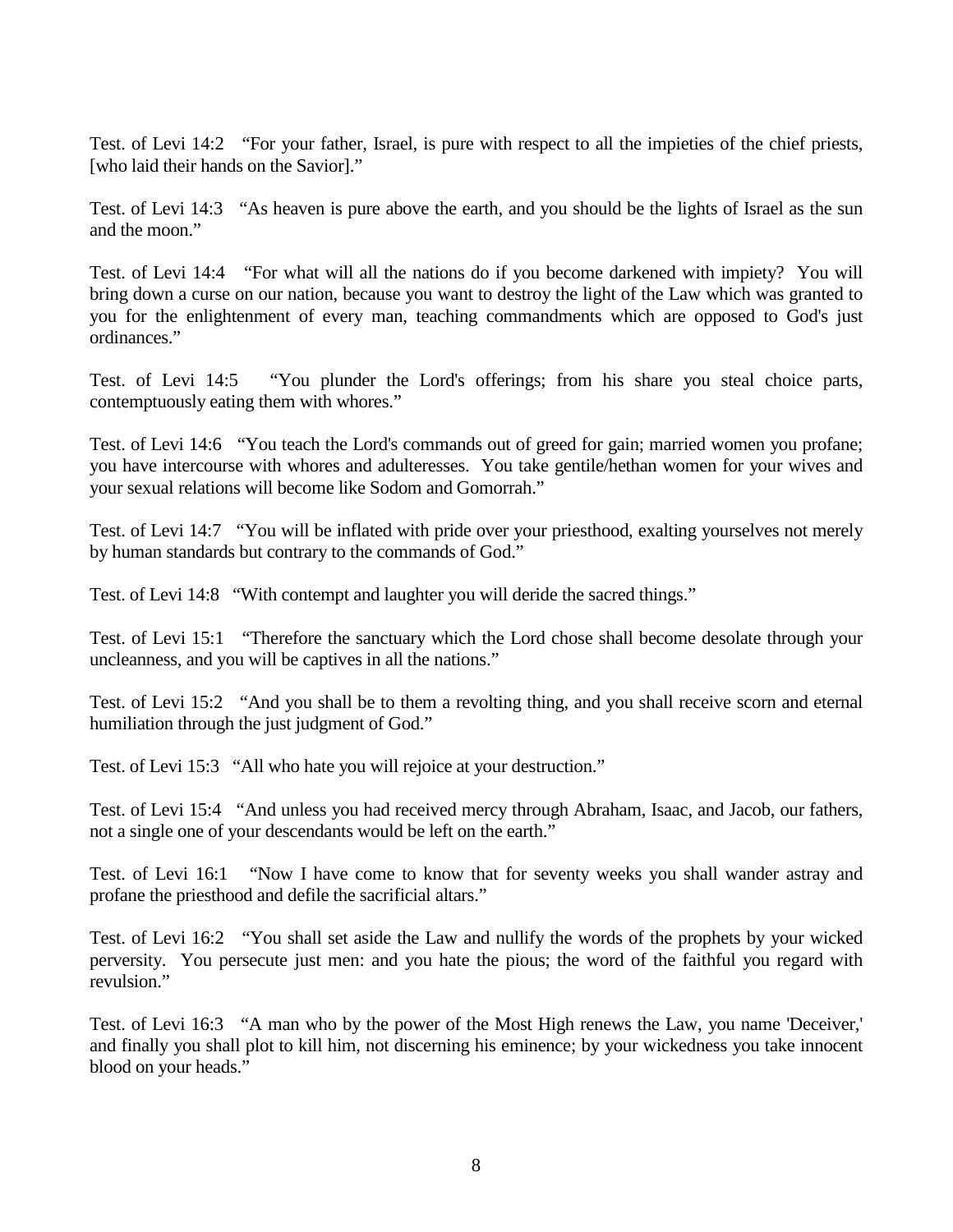Test. of Levi 16:4 "I tell you, on account of him your holy places shall be razed to the ground."

Test. of Levi 16:5 "You shall have no place that is clean, but you will be as a curse and a dispersion among the nations until he will again have regard for you, and will take you back in compassion."

Test. of Levi 17:1 "Because you have heard about the seventy weeks, listen also concerning the priesthood."

Test. of Levi 17:2 "In each jubilee there shall be a priesthood: In the first jubilee the first person to be anointed to the priesthood will be great, and he shall speak to God as father; and his priesthood shall be fully satisfactory to the Lord, and in the days of his joy, he shall rise up for the salvation of the world."

Test. of Levi 17:3 "In the second jubilee the Anointed One shall be conceived in sorrow of the beloved one, and his priesthood shall be praised and shall be glorified by all."

Test. of Levi 17:4 "The third priest shall be overtaken by grief, and,"

Test. of Levi 17:5 "The fourth priesthood shall be with sufferings, because injustice shall be imposed upon him in a high degree, and all Israel shall hate each one his neighbor."

Test. of Levi 17:6 "The fifth shall be overcome by darkness;"

Test. of Levi 17:7 "Likewise the sixth and the seventh."

Test. of Levi 17:8 "In the seventh there shall be pollution such as I am unable to declare in the presence of human beings, because only the ones who do these things understand such matters."

Test. of Levi 17:9 "Therefore they shall be in captivity and will be preyed upon; both their land and their possessions shall be stolen."

Test. of Levi 17:10 "And in the fifth week they shall return to the land of their desolation, and shall restore anew the house of the Lord."

Test. of Levi 17:11 "In the seventh week there will come priests; idolaters, adulterers, money lovers, arrogant, lawless, voluptuaries, pederasts, those who practice bestiality."

Test. of Levi 18:1 "When vengeance will have come upon them from the Lord, the priesthood will lapse."

Test. of Levi 18:2 "And then the Lord will raise up a new priest to whom all the words of the Lord will be revealed. He shall effect the judgment of truth over the earth for many days."

Test. of Levi 18:3 "And his star shall rise in heaven like a king; kindling the light of knowledge as day is illumined by the sun. And he shall be extolled by the whole inhabited world."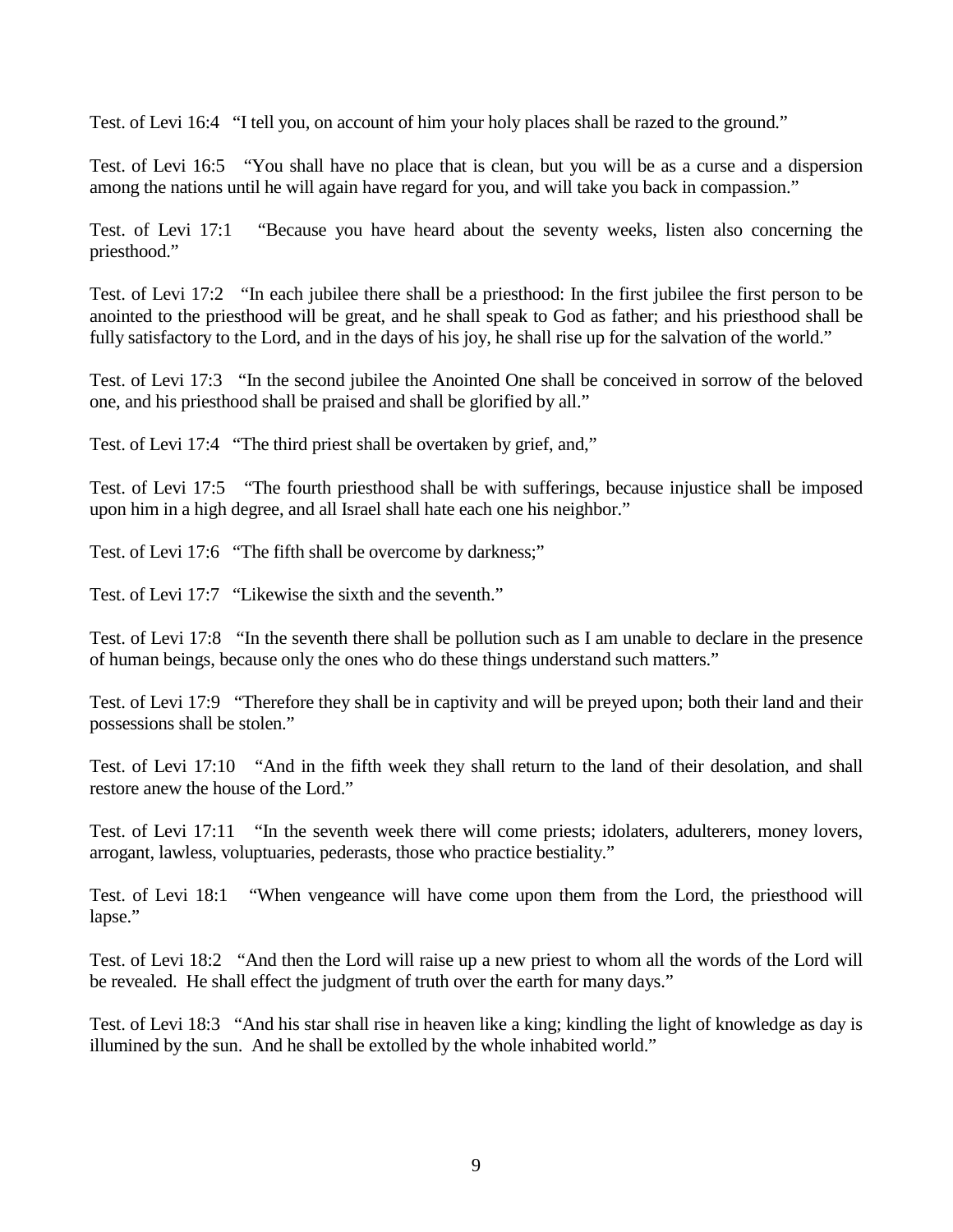Test. of Levi 18:4 "This one will shine forth like the sun in the earth; he shall take away all darkness from under heaven, and there shall be peace in all the earth."

Test. of Levi 18:5 "The heavens shall greatly rejoice in his days and the earth shall be glad; the clouds will be filled with joy and the knowledge of the Lord will be poured out on the earth like the water of the seas. And the angels of glory of the Lord's presence will be made glad by him."

Test. of Levi 18:6 "The heavens will be opened, and from the temple of glory sanctification will come upon him, with a fatherly voice, as from Abraham to Isaac."

Test. of Levi 18:7 "And the glory of the Most High shall burst forth upon him. And the spirit of understanding and sanctification shall rest upon him [in the water]."

Test. of Levi 18:8 "For he shall give the majesty of the Lord to those who are his sons in truth forever. And there shall be no successor for him from generation to generation forever."

Test. of Levi 18:9 "And in his priesthood the nations shall be multiplied in knowledge on the earth, and they shall be illumined by the grace of the Lord, but Israel shall be diminished by her ignorance and darkened by her grief. In his priesthood sin shall cease and lawless men shall rest from their evil deeds, and righteous men shall find rest in him."

Test. of Levi 18:10 "And he shall open the gates of paradise, he shall remove the sword that has threatened since Adam,"

Test. of Levi 18:11 "And he will grant to the saints/elect to eat of the tree of life."

Test. of Levi 18:12 "And Beliar/Satan shall be bound by him. And he shall grant to his children the authority to trample on wicked spirits."

Test. of Levi 18:13 "And the Lord will rejoice in his children; he will be well pleased by his beloved ones forever."

Test. of Levi 18:14 "Then Abraham, Isaac, and Jacob will rejoice, and I shall be glad, and all the saints/elect shall be clothed in righteousness."

Test. of Levi 19:1 "And now, my children, you have heard everything. Choose for yourselves light or darkness, the Law of the Lord or the works of Beliar/Satan."

Test. of Levi 19:2 "And his sons replied: Before the Lord we will live according to his Law,"

Test. of Levi 19:3 "And their father said to them: The Lord is my witness and his angels are witnesses, and you are witnesses, and I am witness concerning the word from your mouth."

Test. of Levi 19:4 "And his sons said: We are witnesses. Then Levi finished giving instructions to his sons. He stretched out his feet on his bed and was gathered to his fathers, having lived a hundred and thirty-seven years."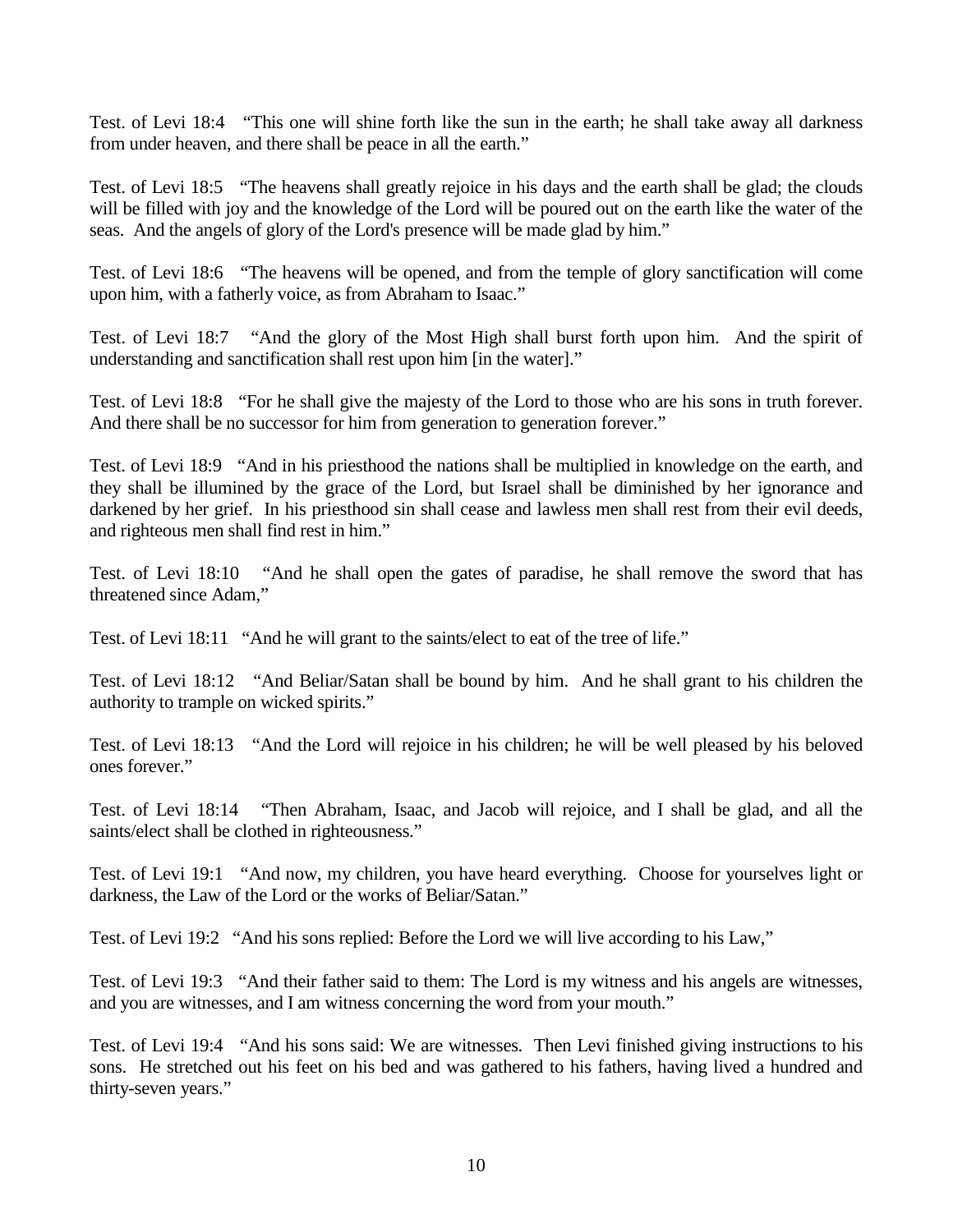Test. of Levi 19:5 "And they put him in a coffin and later buried him in Hebron with Abraham, Isaac, and Jacob."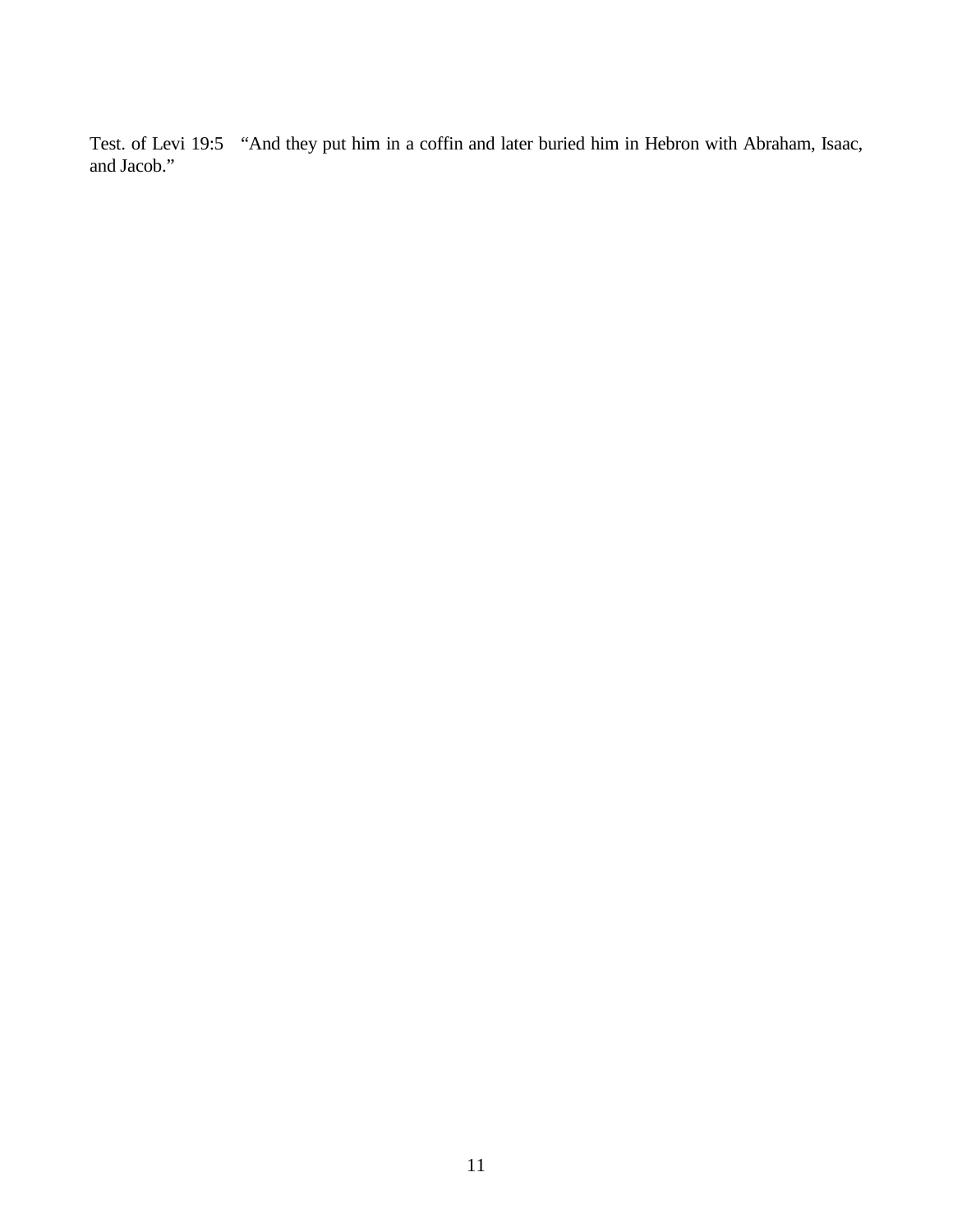#### **The Testament of Judah**

the fourth son of Jacob and Leah

Test. of Judah 1:1 "A copy of the words of Judah which he spoke to his sons before he died."

Test. of Judah 1:2 "When they gathered together and came to him, he said to them, Listen, my children, to Judah, your father."

Test. of Judah 1:3 "I was the fourth son born to my father, Jacob; and Leah, my mother, named me Judah, saying, I give thanks to the Lord, because he has given me a fourth son."

Test. of Judah 1:4 "In my youth I was keen; I obeyed my father in accord with his every word,"

Test. of Judah 1:5 "And I honored my mother and her sister."

Test. of Judah 1:6 "And it happened that as I matured, my father declared to me: You shall be king, achieving success in every way."

Test. of Judah 2:1 "And the Lord bestowed on me grace in all my undertakings, in the field and at home."

Test. of Judah 2:2 "I know that I raced a deer, caught it, prepared it as food for my father, and he ate it."

Test. of Judah 2:3 "By chasing it, I captured a gazelle, and everything that was in the fields I overtook."

Test. of Judah 2:4 "I killed a lion and removed a kid from its mouth. Seizing a bear by the paw, I dropped it over a cliff and it was crushed."

Test. of Judah 2:5 "I raced a wild boar and as I ran, overtook it and dismembered it."

Test. of Judah 2:6 "In Hebron a leopard leapt on a dog and seized it; I snatched it by the tail and broke it in tow on a rock."

Test. of Judah 2:7 "I found a wild ox grazing in the country; grasping it by the horns and brandishing it in a circle until it was blind, I hurled it down and destroyed it."

Test. of Judah 3:1 "When two armor-clad kings of the Canaanites came with a large force to seize our flocks, I ran out alone against one of the kings, struck him on his leg armor, knocked him down, and killed him,"

Test. of Judah 3:2 "As I did the other, the king of Tappual, while he was astride his horse, with the result that all his people were scattered."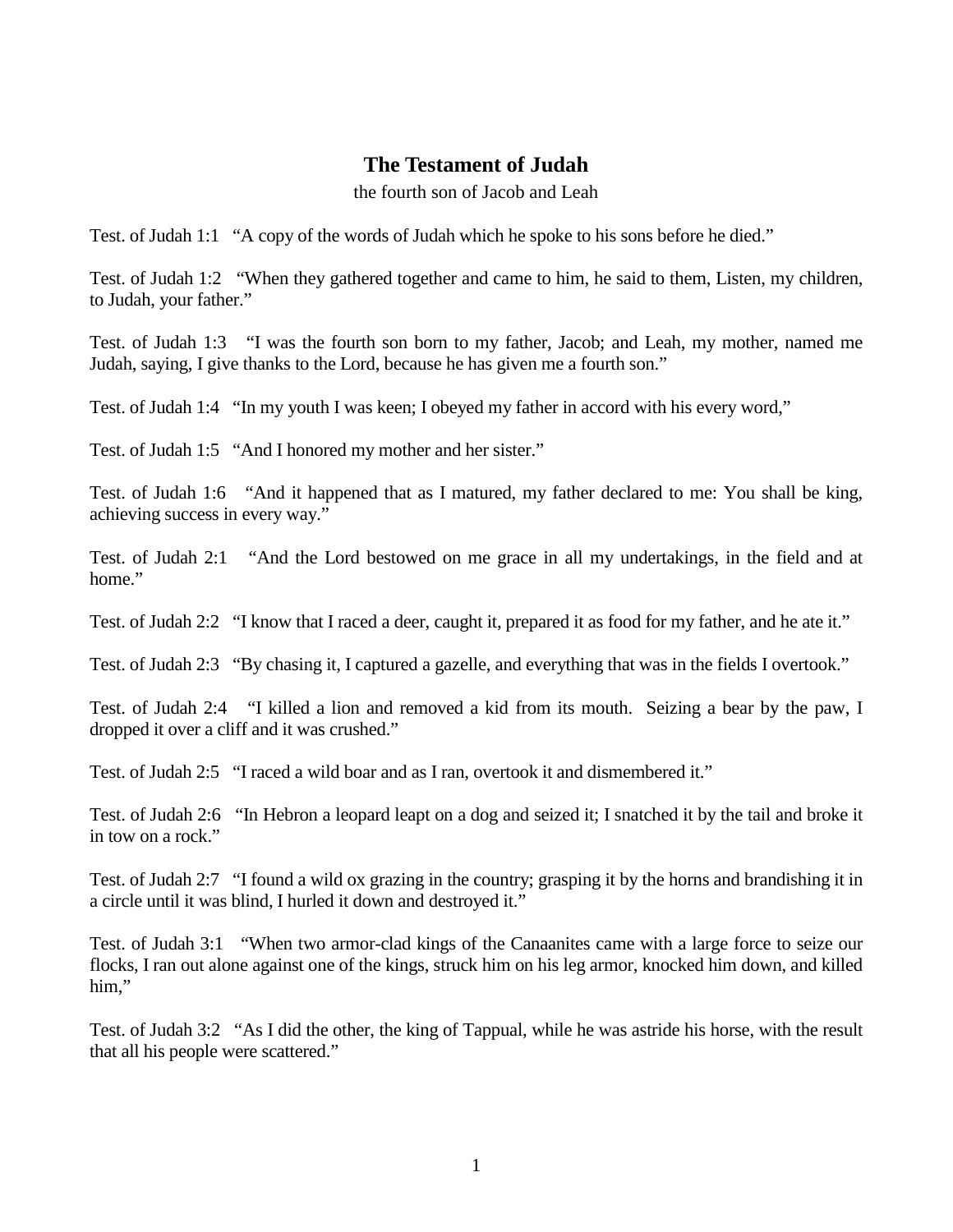Test. of Judah 3:3 "Achor, the king, a giant of a man, was shooting arrows before and behind while on a horse; I lifted a stone of sixty pounds weight, hurled it at his horse, and killed it."

Test. of Judah 3:4 "After I had fought with Achor for two hours, I killed him, cut his shield in two, and hacked off his feet."

Test. of Judah 3:5 "While I was removing his breastplate, eight of his companions started to attack me."

Test. of Judah 3:6 "Wrapping my clothing in my hand, I slung stones at them, killing four of them, and the rest fled."

Test. of Judah 3:7 "My father, Jacob, killed Belisath, king of all kings, a giant of a man in strength, twelve cubits tall."

Test. of Judah 3:8 "Trembling seized them and they stopped attacking us,"

Test. of Judah 3:9 "So that my father had no anxiety about battles so long as I was with my brothers."

Test. of Judah 3:10 "For he saw in a vision concerning me that a powerful angel accompanied me everywhere so that no one might touch me."

Test. of Judah 4:1 "After that, an attack against us occurred in the south that was greater than the one at Shechem. After my brothers and I joined forces, we pursued a thousand men and killed two hundred of them, and destroyed four kings."

Test. of Judah 4:2 "I went up on the wall and killed their king. Thus we liberated Hebron and took all the captives."

Test. of Judah 5:1 "Next day we went off to Areton, a city secure and strong which threatened us with death."

Test. of Judah 5:2 "Gad and I went up from east of the city, while Reuben and Levi came from the west."

Test. of Judah 5:3 "Those who were on the wall, supposing that we were the sole attackers, were drawn out against us."

Test. of Judah 5:4 "And so, secretly, by means of pegs, my brothers climbed up the wall on the other sides and invaded the city without their knowing it."

Test. of Judah 5:5 "And we captured it with the edge of the sword; those on the walls fled into a tower, which we set afire, and thereby took all of them and all their possessions."

Test. of Judah 5:6 "As we were leaving, the men of Tappual killed them and burned their city, plundering everything that was in it."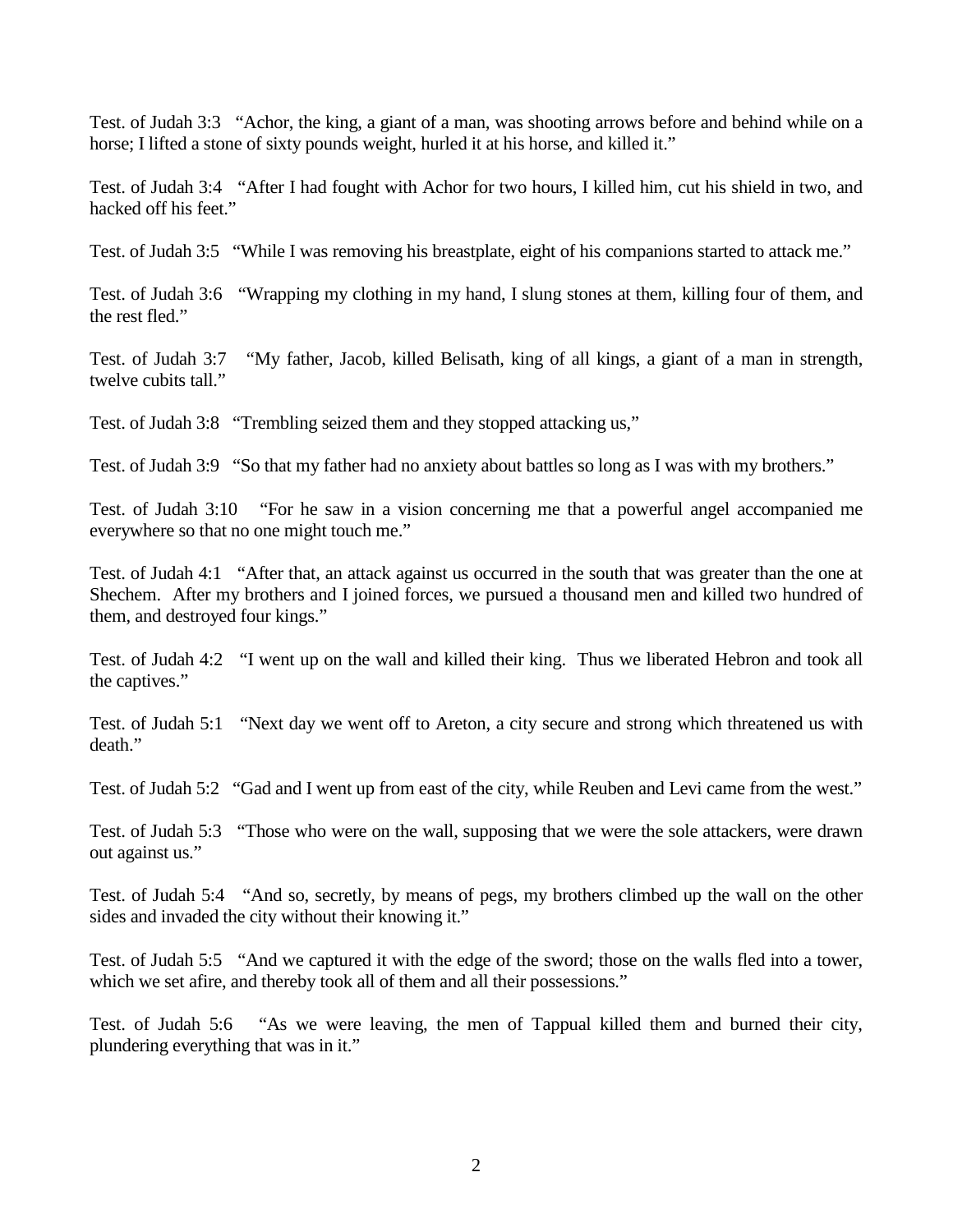Test. of Judah 6:1 "When I was in the waters of Chozeba, the men of Jabel launched an attack against  $\overline{\mathbf{u}}$ ."

Test. of Judah 6:2 "And having joined battle with them, we put them to flight, slew their allies from Siloam, and we left them with no means to attack us."

Test. of Judah 6:3 "Again, on the fifth day, the people of Macher attacked. Marshaling our forces, we triumphed over them in a mighty onslaught, and killed them even before they could withdraw into their stronghold."

Test. of Judah 6:4 "When we approached their city, the women rolled stones from the crest of the hill on which the city was built. But Simeon and I, entering the city secretly from behind, seized its heights and completely destroyed it as well."

Test. of Judah 7:1 "On the next day we were told that the king of the city of Gaash was coming against us with a large force."

Test. of Judah 7:2 "So Dan and I, pretending to be Amorites, entered their city as allies."

Test. of Judah 7:3 "In the depth of night our brothers came and we opened the gates for them. All their possessions and all their loot we destroyed; their three walls we razed."

Test. of Judah 7:4 "We drew near to Thamna, where all their equipment was."

Test. of Judah 7:5 "Then since I was being insulted by them, I became angry and launched an attack against them up to the heights, while they were slinging stones and shooting arrows."

Test. of Judah 7:6 "Had it not been that Dan, my brother, fought along with me, they would have killed me."

Test. of Judah 7:7 "We went out against them with wrath and they all fled. Proceeding by another route, they petitioned my father, and he made peace with them;"

Test. of Judah 7:8 "We did them no harm, but we kept them subject to tribute and returned to them the spoils taken from them."

Test. of Judah 7:9 "I built Thamna and my father built Rabael."

Test. of Judah 7:10 "I was twenty when this battle occurred."

Test. of Judah 7:11 "And the Canaanites were fearful of me and my brothers."

Test. of Judah 8:1 "I had many cattle; I had Hiram the Adullamite as chief herdsman."

Test. of Judah 8:2 "When I approached him, I saw Barsaba, the king of Adullam. He conversed with us and held a drinking party for us. When I urged him, he gave me his daughter, named Saba, as a wife."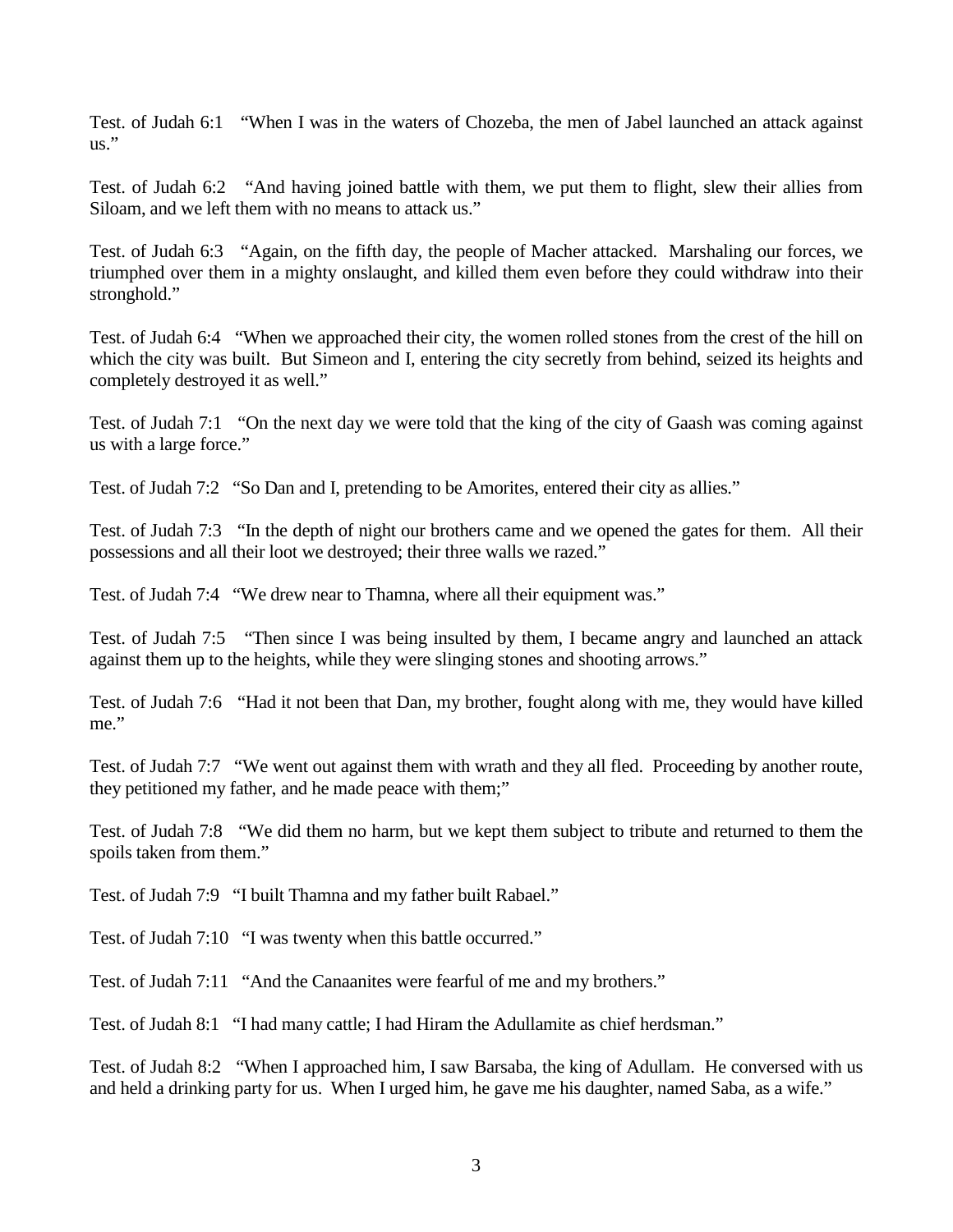Test. of Judah 8:3 "She bore my Er, Onan, and Shelom. The Lord took away two of them, but Shelom lived."

Test. of Judah 9:1 "For eighteen years my father was at peace with his brother Esau and his sons with us, after we had come out of Mesopotamia from Laban."

Test. of Judah 9:2 "When the eighteen years were completed, Esau, my father's brother, came up against us with a force powerful and strong."

Test. of Judah 9:3 "Jacob struck Esau with an arrow, and in death he was carried up to Mount Seir."

Test. of Judah 9:4 "We pursued Esau's sons, who had possession of a fortified city which we were unable to enter. Encamping around it, we besieged it."

Test. of Judah 9:5 "When they had not opened to us after twenty days, I set up a ladder and, holding a shield in position over my head, climbed up in spite of being hit by stones."

Test. of Judah 9:6 "I killed four of their powerful men while Rueben and Gad killed six others."

Test. of Judah 9:7 "Then they asked us for peace terms, and following consultation with our father we took them as subjects under tribute."

Test. of Judah 9:8 "They regularly gave us 200 cors of wheat and 500 baths of oil and 500 measures of wine, until the famine, when we went down into Egypt."

Test. of Judah 10:1 "After this my son Er brought from Mesopotamia Tamar, daughter of Aram, as a wife for himself."

Test. of Judah 10:2 "Er was wicked, and a difficulty arose concerning Tamar, because she was not of the land of Canaan. An angel of the Lord took him away on the third night."

Test. of Judah 10:3 "He had not had intercourse with her, in keeping with his mother's treacherous scheme, because he did not want to have children by her."

Test. of Judah 10:4 "In the days designated for the bridal chamber, I assigned Onan to fulfill the marital role with her, but in his wickedness he did not have intercourse with her even though he was with her for a year."

Test. of Judah 10:5 "When I threatened him, he lay with her, but let his semen spill out on the ground, as his mother ordered him. He also died through his wickedness."

Test. of Judah 10:6 "I wanted to give Shelom to her also, but his mother would not allow it. She did this evil thing because Tamar was not the daughter of Canaan as she was."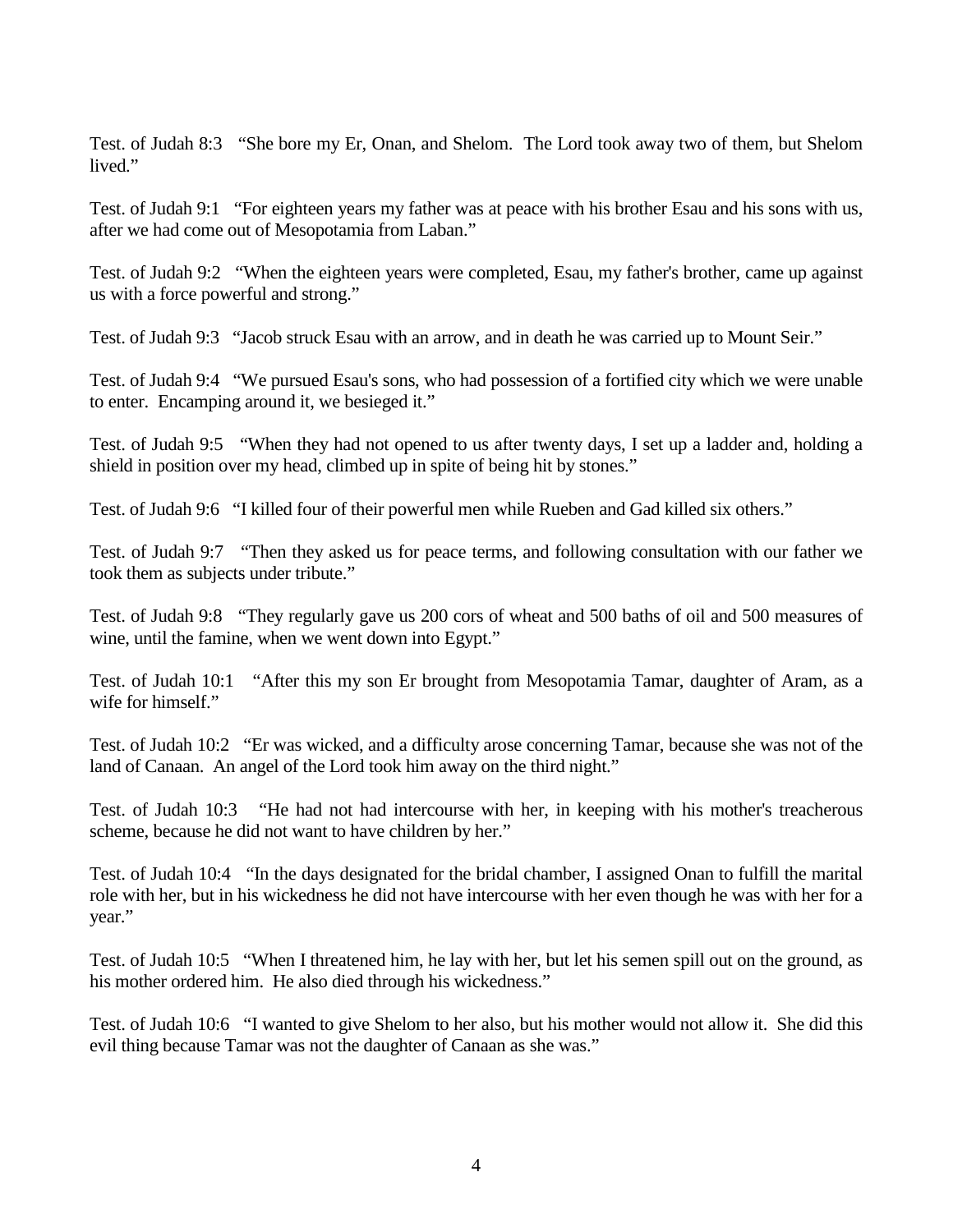Test. of Judah 11:1 "And I knew that the race of the Canaanites was evil, but youthful impulses blinded my reason,"

Test. of Judah 11:2 "And when I saw her, I was led astray by the strong drink and had intercourse with her."

Test. of Judah 11:3 "While I was absent, she went off and brought from Canaan a wife for Shelom."

Test. of Judah 11:4 "When I realized what she had done, I pronounced a curse on her in the anguish of my soul,"

Test. of Judah 11:5 "And she died in her wickedness, together with her children."

Test. of Judah 12:1 "After this, while Tamar was a widow she heard two years later that I was going up to shear sheep."

Test. of Judah 12:2 "Decking herself in bridal array she sat at the entrance of the inn in the city of Enan, for there was a law among the Amorites that a woman who was widowed should sit in public like a whore."

Test. of Judah 12:3 "Since I was drunk with wine, I did not recognize her and her beauty enticed me because of her manner of tricking herself out."

Test. of Judah 12:4 "I bent down and said to her, 'I shall go into you.' And she said, 'What will you give me?' And I gave her my staff, my ring, my royal crown as a pledge. So I had intercourse with her and she conceived."

Test. of Judah 12:5 "Not understanding what I had done, it was my wish to kill her. But she sent me secretly the pledges and utterly humiliated me."

Test. of Judah 12:6 "I summoned her and heard the words spoken in a mystery, when I was drunk and sleeping with her. So I could not kill her, because it was from the Lord."

Test. of Judah 12:7 "I kept saying, What if she did it deceitfully, having received the pledge from some other woman?"

Test. of Judah 12:8 "But I did not go near her again until the end of my life because I had done this thing which was revolting in all Israel."

Test. of Judah 12:9 "Those who were in the city were saying that there had been no whore at the gate, because she had come quickly from another district and sat at the gate."

Test. of Judah 12:10 "So I supposed no one knew that I had gone in to her."

Test. of Judah 12:11 "Afterward I went to Egypt to Joseph on account of the famine."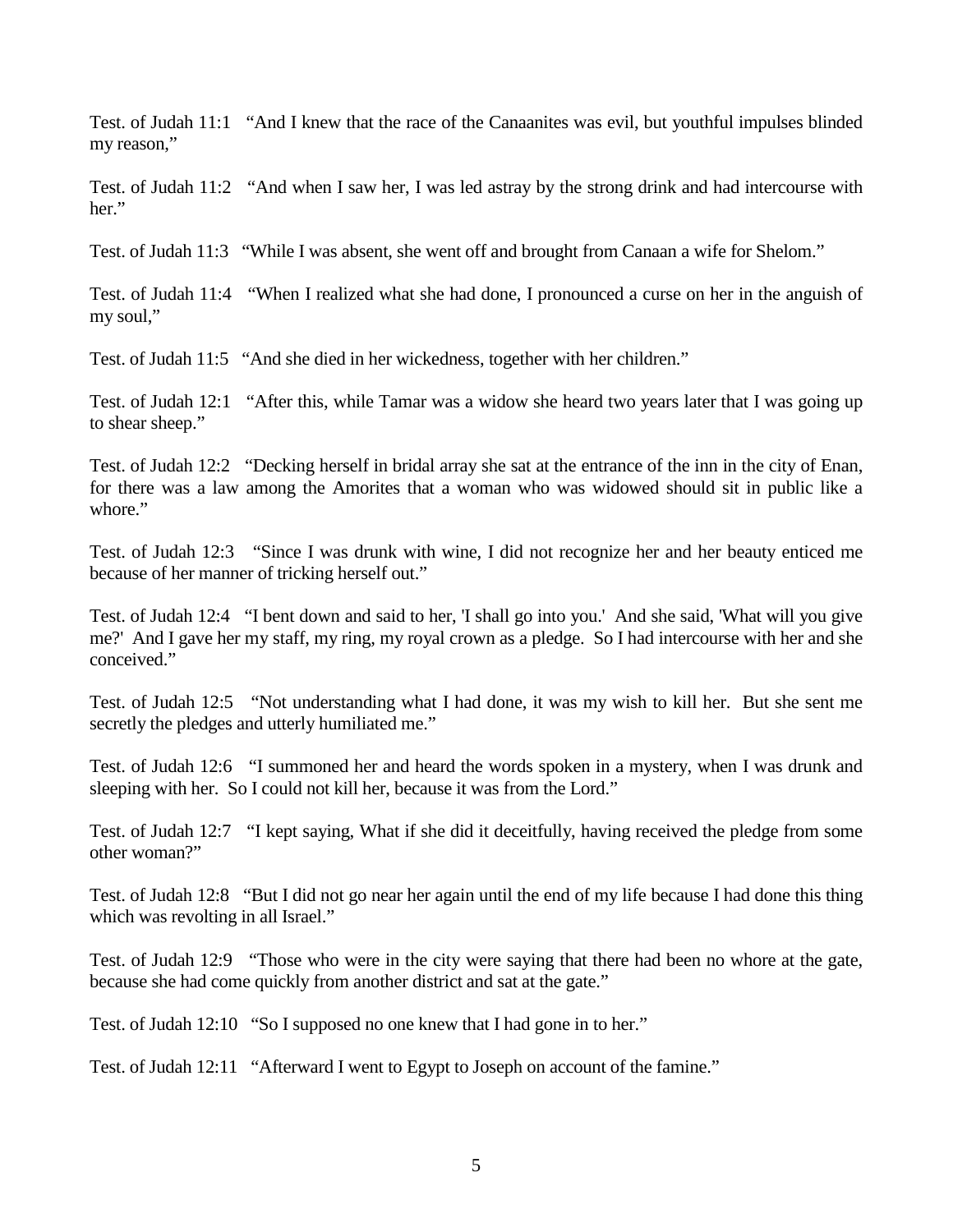Test. of Judah 12:12 "I was forty six years old and I spent seventy years in Egypt."

Test. of Judah 13:1 "And now, my children, I command you give heed to Judah, your father, and keep my words so as to perform all the Lord's just decrees and to obey the command of God."

Test. of Judah 13:2 "Do not pursue evil impelled by your lusts, by the arrogance of your heart, and do not boast the exploits and strength of your youth because this too is evil in the Lord's sight."

Test. of Judah 13:3 "Since I had boasted that during a war not even a beautifully formed woman's face would entice me, and I had scolded Reuben my brother concerning Bilhah, my father's wife, the spirit of envy and promiscuity plotted against me until I lay with Anan, the Canaanite woman, and Tamar, who was pledged in marriage to my son."

Test. of Judah 13:4 "For I said to my father-in-law, I will confer with my father and then I will take your daughter. But since he was unwilling to delay, he showed me a measureless mass of gold which was in his daughter's name."

Test. of Judah 13:5 "He decked her in gold and pearls, and made her pour out wine for us in a feast."

Test. of Judah 13:6 "The wine perverted my eyesight; pleasure darkened my heart."

Test. of Judah 13:7 "I longed for her and lay with her, thus I transgressed the Lord's command and that of my father when I took her as my wife."

Test. of Judah 13:8 "And the Lord repaid me according to the rashness of my soul, because I had no delight in her children."

Test. of Judah 14:1 "And now, my children, I tell you, Do not be drunk with wine, because wine perverts the mind from the truth, arouses the impulses of desire, and leads the eyes into the path of error."

Test. of Judah 14:2 "For the spirit of promiscuity has wine as its servant for the indulgence of the mind."

Test. of Judah 14:3 "If any one of you drinks wine to the point of drunkenness, your mind is confused by sordid thoughts, and your body is kindled by pleasure to commit adultery. Thus he commits sin and is unashamed."

Test. of Judah 14:4 "Such is the drunkard, my children; he who is drunken has respect for no one."

Test. of Judah 14:5 "See, even I was deceived so that I was not ashamed before the throng in the city, because before the eyes of all I turned aside to Tamar and committed a great sin, and disclosed to my sons my acts of uncleanness."

Test. of Judah 14:6 "When I had drunken wine I flouted shamelessly God's command and took the Canaanite woman."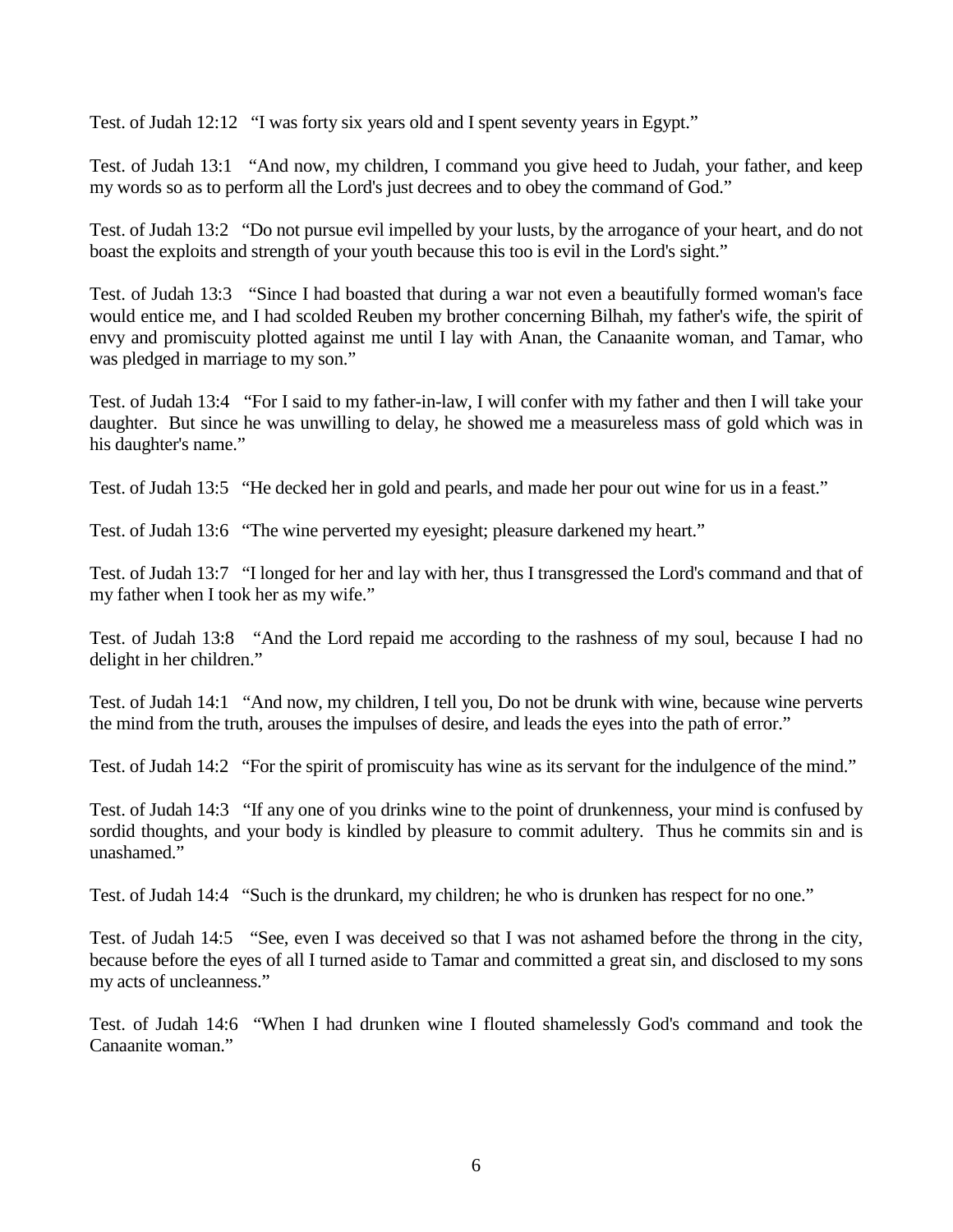Test. of Judah 14:7 "He who drinks wine needs much perception, my children, and this is the perception the wine drinker requires; So long as he is decent, he may drink."

Test. of Judah 14:8 "But if he exceeds the limit, the spirit of error invades his mind and makes the drunkard become foul-mouthed and lawless; yet rather be ashamed, he boasts in his dishonorable action and considers it to be fine."

Test. of Judah 15:1 "The promiscuous man is unaware when he has been harmed and shameless when he has been disgraced."

Test. of Judah 15:2 "For even someone who is a king, if he is promiscuous, is divested of his kingship, since he has been enslaved by sexual impulses, just as I experienced."

Test. of Judah 15:3 "For I gave my staff (that is, the stability of my tribe), my girdle (that is, my power), and my crown (that is, the glory of my kingdom)."

Test. of Judah 15:4 "Since I repented of these acts, I consumed neither wine nor meat until my old age, and I saw no merriment at all."

Test. of Judah 15:5 "And the angel of the Lord showed me that women have the mastery over both king and poor man;"

Test. of Judah 15:6 "From the king they will take away his glory; from the virile man, his power, and from the poor man, even the slight support that he has in his poverty."

Test. of Judah 16:1 "Take care to be temperate with wine, my children; for there are in it four evil spirits: desire, heated passion, debauchery, and sordid greed."

Test. of Judah 16:2 "If you drink wine in merriment, showing due respect for the fear/reverence of God, you shall live. But if you drink without restraint and the fear/reverence of God departs, the result is drunkenness and shamelessness sneaks in."

Test. of Judah 16:3 "But if you wish to live prudently, abstain completely from drinking in order that you might not sin by uttering lewd words, by fighting, by slander, by transgressing God's commands, then you shall not die before your allotted time."

Test. of Judah 16:4 "The mysteries of God and men wine discloses, just as I disclosed to the Canaanite woman the commandments of God and the mysteries of Jacob, my father, which God had told me not to reveal."

Test. of Judah 17:1 "And now, my children, I command you not to love money or to gaze on the beauty of women. Because it was on account of money and attractive appearance that I was led astray to Bathshua the Canaanite."

Test. of Judah 17:2 "And I know that on account of these two things my tribe is doomed to wickedness."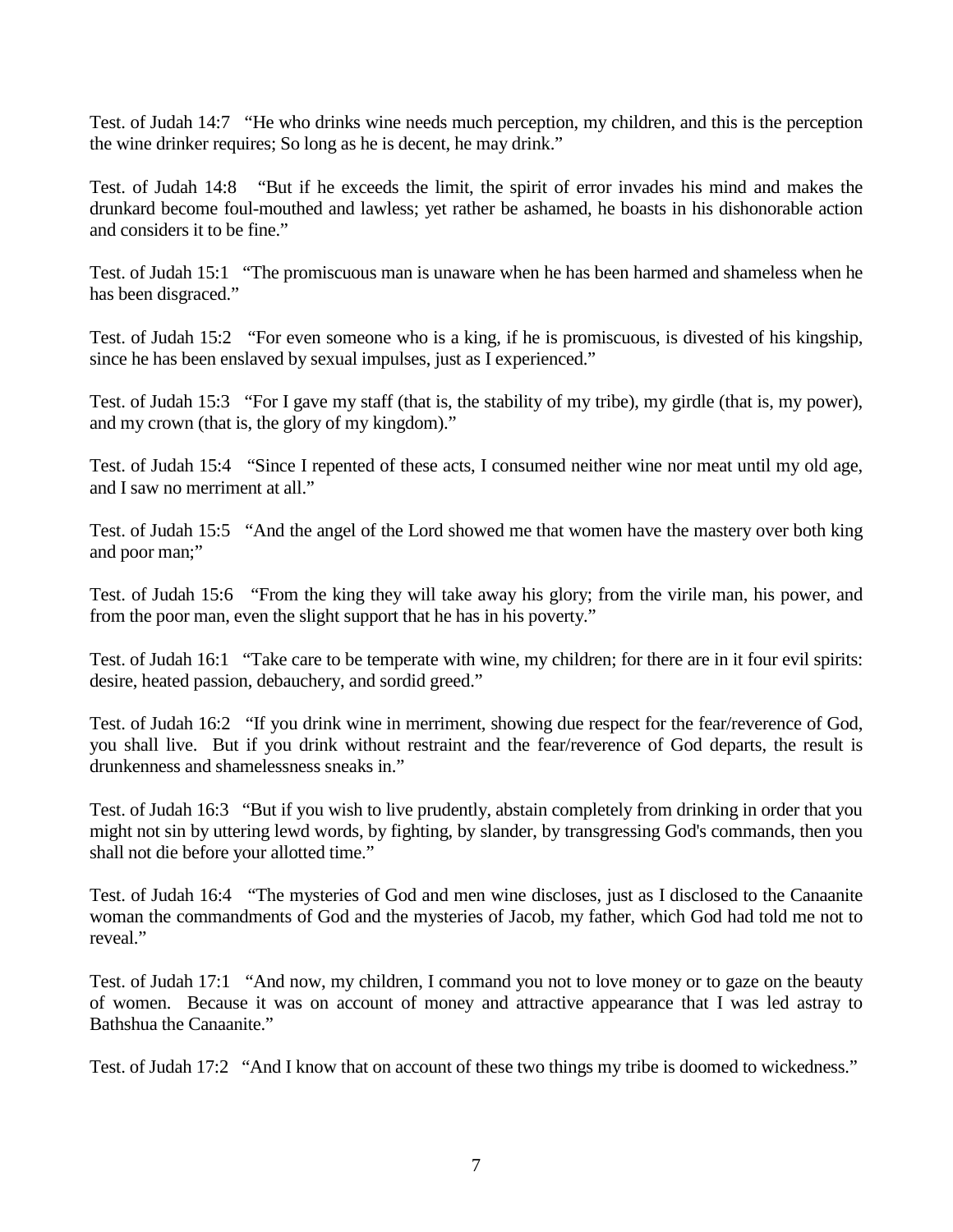Test. of Judah 17:3 "For even the wise men from among my sons will be changed for the worse, and the kingdom of Judah they shall cause to be diminished, though the Lord gave it to me because of my obedience to my father."

Test. of Judah 17:4 "For at no time did I bring grief to Jacob, my father, because everything he said, I did."

Test. of Judah 17:5 "And Abraham, my father's father, blessed me as destined to be the king in Israel; and Jacob blessed me similarly."

Test. of Judah 17:6 "And so I know that through me the kingdom will be established."

Test. of Judah 18:1 "For in the books of Enoch the Righteous I have read the evil things you will do in the last days."

Test. of Judah 18:2 "Guard yourselves therefore, my children, against sexual promiscuity and love of money;"

Test. of Judah 18:3 "Listen to Judah, your father, for these things distance you from the Law of God, blind the direction of the soul, and teach arrogance. They do not permit a man to show mercy to his neighbor."

Test. of Judah 18:4 "They deprive his soul of all goodness, and oppress him with hardships and grief, they take away sleep from him and utterly waste his flesh."

Test. of Judah 18:5 "They impede the sacrifices to God, he does not remember the blessings of God, he does not obey the prophet when he speaks, and he is offended by a pious word."

Test. of Judah 18:6 "For two passions contrary to God's commands enslave him, so that he is unable to obey God; They blind his soul, and he goes about in the day as though it were night."

Test. of Judah 19:1 "My children, love of money leads to idolatry, because once they are led astray by money, they designate as gods those who are not gods. It makes anyone who has it go out of his mind."

Test. of Judah 19:2 "On account of money I utterly lost my children, and had it not been for the penitence of my flesh, the humility of my soul, and the prayers of my father, Jacob, I would have met death childless."

Test. of Judah 19:3 "But the God of my fathers, who is compassionate and merciful, pardoned me because I acted in ignorance."

Test. of Judah 19:4 "The prince of error blinded me, and I was ignorant - as a human being, as flesh, in my corrupt sins - until I learned of my own weakness after supposing myself to be invincible"

Test. of Judah 20:1 "So understand, my children, that two spirits await an opportunity with humanity: the spirit of truth and the spirit of error."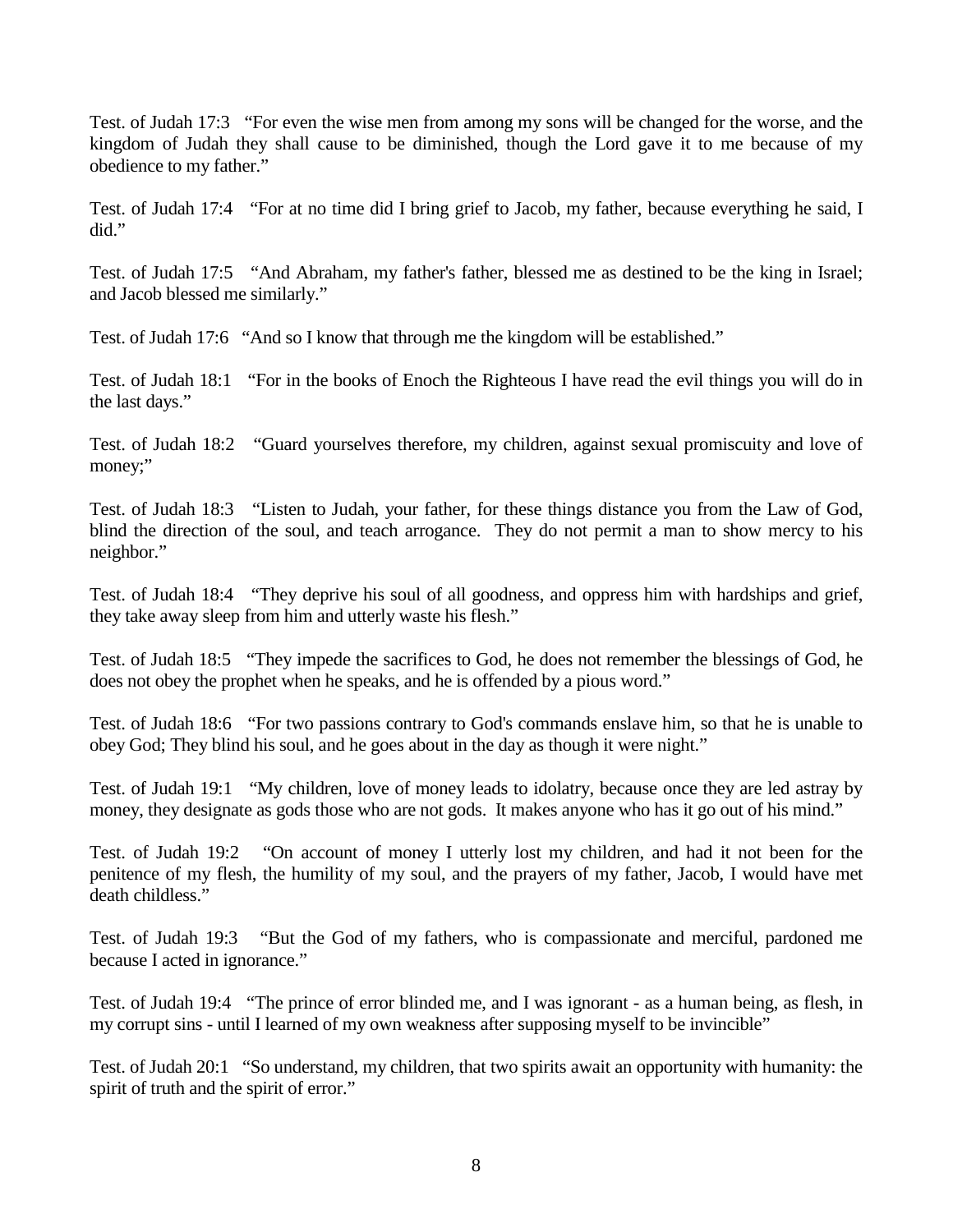Test. of Judah 20:2 "In between is the conscience of the mind which inclines as it will."

Test. of Judah 20:3 "The things of truth and the things of error are written in the affections of man, each one of whom the Lord knows."

Test. of Judah 20:4 "There is no moment in which man's works can be concealed, because they are written on the heart in the Lord's sight."

Test. of Judah 20:5 "And the spirit of truth testifies to all things and brings all accusations. He who has sinned is consumed in his heart and cannot raise his head to face the judge."

Test. of Judah 21:1 "And now, children, love Levi so that you may endure. Do not be arrogant toward him or you will be wholly destroyed."

Test. of Judah 21:2 "To me God has given the kingship and to him, the priesthood; and he has subjected the kingship to the priesthood."

Test. of Judah 21:3 "To me he gave earthly matters and to Levi, heavenly matters."

Test. of Judah 21:4 "As heaven is superior to the earth, so is God's priesthood superior to the kingdom on earth, unless through sin it falls away from the Lord and is dominated by the earthly kingdom."

Test. of Judah 21:5 "For the Lord chose him over you to draw near to him, to eat at his table to present as offerings the costly things of the sons of Israel."

Test. of Judah 21:6 "You shall be to them like the sea; as in it the just and the unjust are tempest-tossed, some are taken captive, some become rich, so shall it be in every race of mankind: Some shall be exposed to danger, some taken captive, some shall grow rich by looting:"

Test. of Judah 21:7 "Those who rule shall be like sea monsters, swallowing up human beings like fish. Free sons and daughters they shall enslave; houses, fields, flocks, goods they shall seize."

Test. of Judah 21:8 "With the flesh of many persons they shall wickedly gorge crows and cranes. they shall make progress in evil; they shall be exalted in avarice."

Test. of Judah 21:9 "Like a whirlwind shall be the false prophets: They shall harass the righteous."

Test. of Judah 22:1 "The Lord will instigate among them factions set against each other and conflicts will persist in Israel."

Test. of Judah 22:2 "My rule shall be terminated by men of alien race, until the salvation of Israel comes, until the coming of the God of righteousness, so that Jacob may enjoy tranquility and peace, as well as all the nations."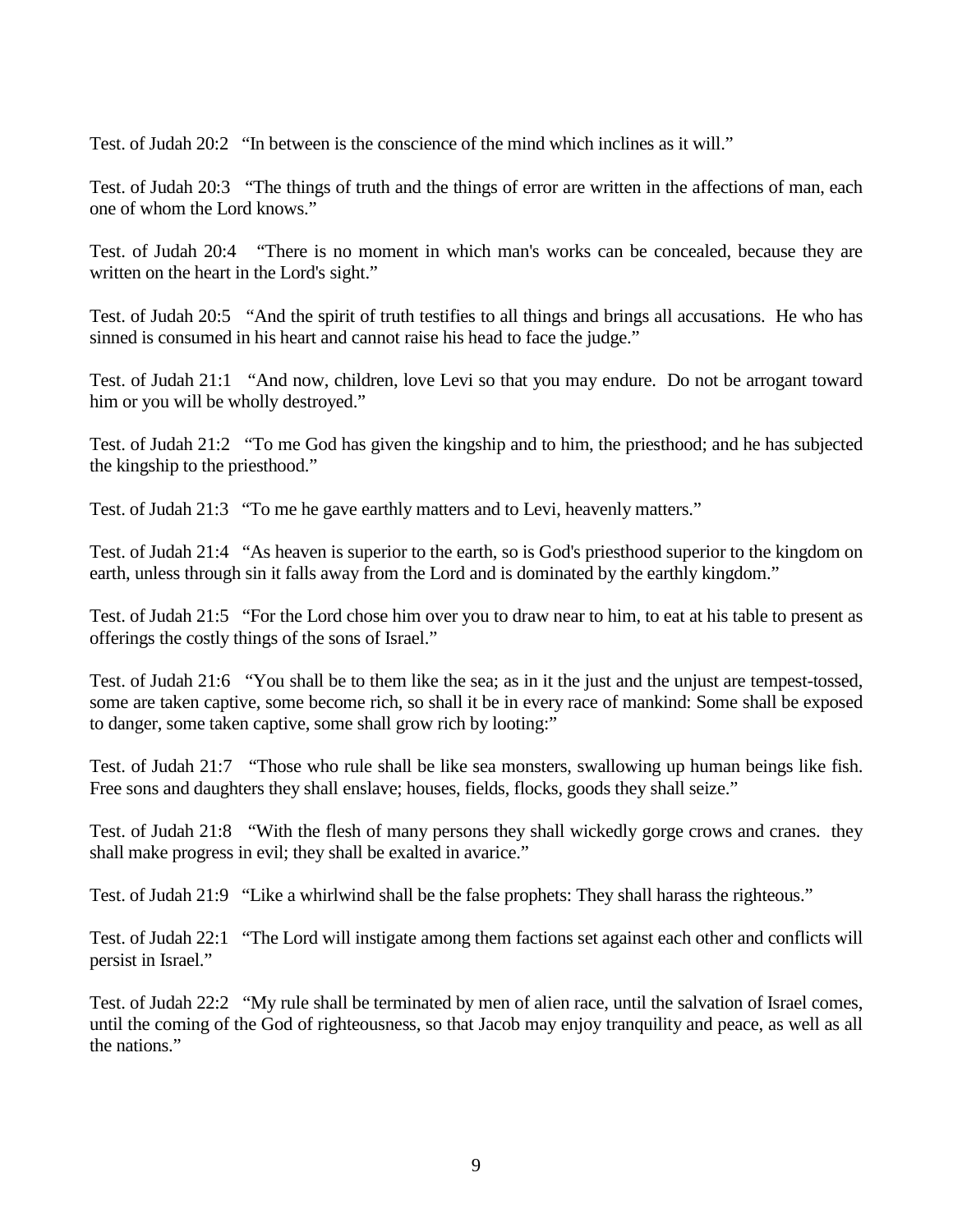Test. of Judah 22:3 "He shall preserve the power of my kingdom forever. With an oath the Lord swore to me that the rule would not cease for my posterity."

Test. of Judah 23:1 "My grief is great, my children, on account of the licentiousness and witchcraft and idolatry that you practice contrary to the kingship, following ventriloquists, omen dispensers, and demons of deceit."

Test. of Judah 23:2 "You shall make your daughters into musicians and common women, and you will become involved in revolting gentile/hethan affairs."

Test. of Judah 23:3 "In response to this the Lord will bring you famine and plague, death and the sword, punishment by a siege, scattering by enemies like dogs, the scorn of friends, destruction and putrefaction of your eyes, slaughter of infants, the plunder of your sustenance, the rape of your possessions, consumption of God's sanctuary by fire, a desolate land, and yourselves enslaved by the gentiles/nations."

Test. of Judah 23:4 "And they shall castrate some of you as eunuchs for their wives,"

Test. of Judah 23:5 "Until you return to the Lord in integrity of heart, penitent and living according to all the Lord's commands. Then the Lord will be concerned for you in mercy and will free you from captivity under your enemies."

Test. of Judah 24:1 "And after this there shall arise for you a Star from Jacob in peace: And a man shall arise from my posterity like the Sun of righteousness, walking with the sons of men in gentleness and righteousness, and in him will be found no sin."

Test. of Judah 24:2 "And the heavens will be opened upon him to pour out the spirit as a blessing of the Holy Father."

Test. of Judah 24:3 "And he will pour the spirit of grace on you. And you shall be sons in truth, and you will walk in his first and final decrees."

Test. of Judah 24:4 "This is the Branch of God Most High; this is the fountain for the life of all humanity."

Test. of Judah 24:5 "Then he will illuminate the scepter of my kingdom,"

Test. of Judah 24:6 "And from your root will arise the Branch, and through it will arise the rod of righteousness for the nations, to judge and to save all that call on the Lord."

Test. of Judah 25:1 "And after this Abraham, Isaac, and Jacob will be resurrected to life and I and my brothers will be chiefs (wielding) our scepter in Israel: Levi, the first; I, second; Joseph, third; Benjamin, fourth; Simeon, fifth;"

Test. of Judah 25:2 "Issachar, sixth; and all the rest in their order. And the Lord blessed Levi; the Angel of the Presence blessed me; the powers of glory blessed Simeon; the heaven blessed Reuben; the earth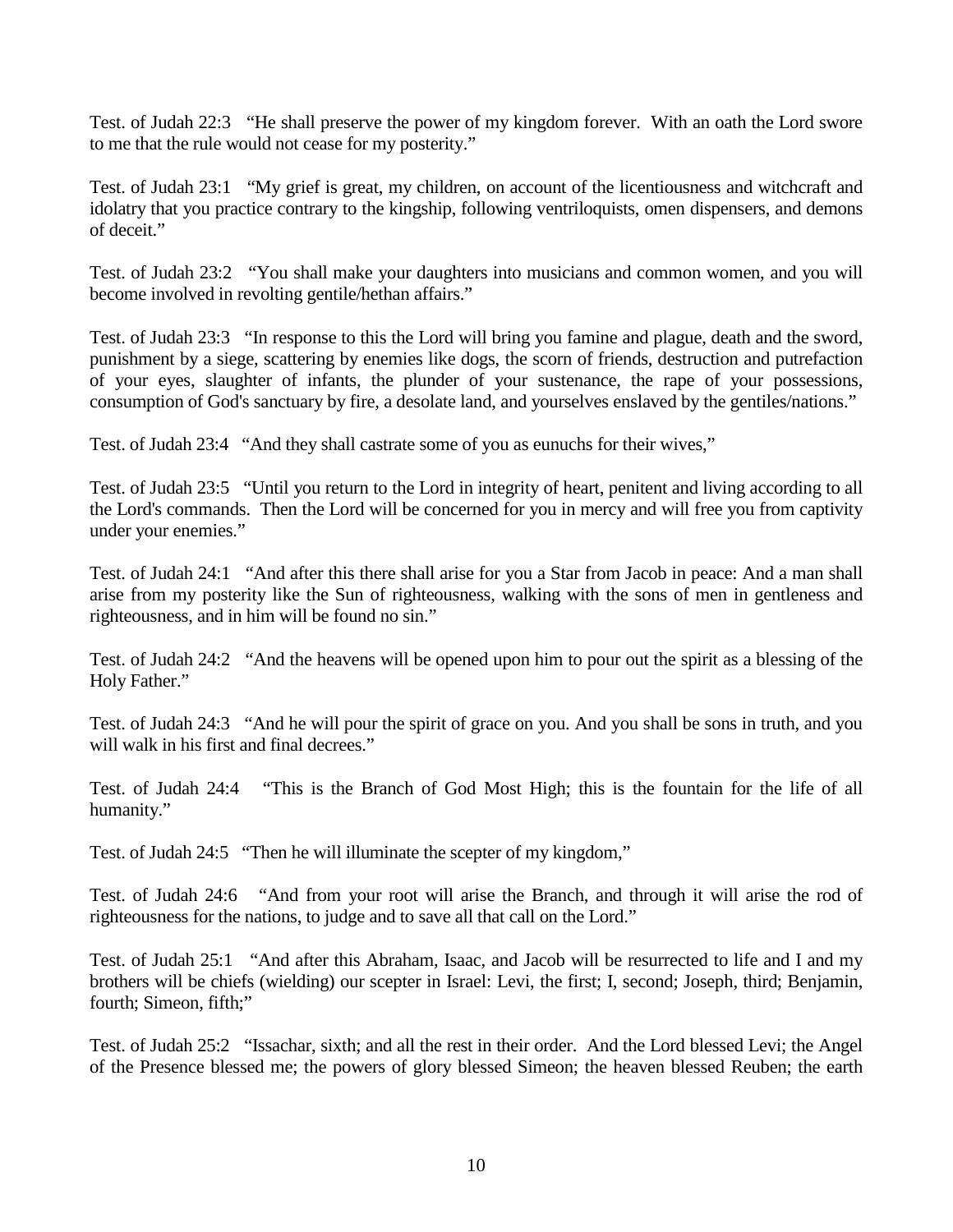blessed Issachar; the sea blessed Zebulon; the mountains blessed Joseph; the Tent blessed Benjamin; the lights blessed Dan; luxury blessed Naphtali; the sun blessed Gad; the olive tree blessed Asher."

Test. of Judah 25:3 "And you shall be one people of the Lord, with one language. There shall no more be Beliar's/Satan's spirit of error, because he will be thrown into eternal fire."

Test. of Judah 25:4 "And those who died in sorrow shall be raised in joy; and those who died in poverty for the Lord's sake shall be made rich; those who died on account of the Lord shall be wakened to life."

Test. of Judah 25:5 "And the deer of Jacob shall run with gladness; the eagles of Jacob shall fly with joy; the impious shall mourn and sinners shall weep, but all peoples shall glorify the Lord forever."

Test. of Judah 26:1 "Observe the whole Law of the Lord, therefore, my children, because it is hope for all who pursue his way,"

Test. of Judah 26:2 "And he said to them, At one hundred nineteen years of age, I am dying before your eyes this day."

Test. of Judah 26:3 "Do not bury me in expensive clothing or disembowel me for embalming because that is what is done for royal rulers. But take me up to Hebron with you."

Test. of Judah 26:4 "When he had said this, Judah fell asleep and his sons did everything as he had instructed them, and they buried him in Hebron with his fathers."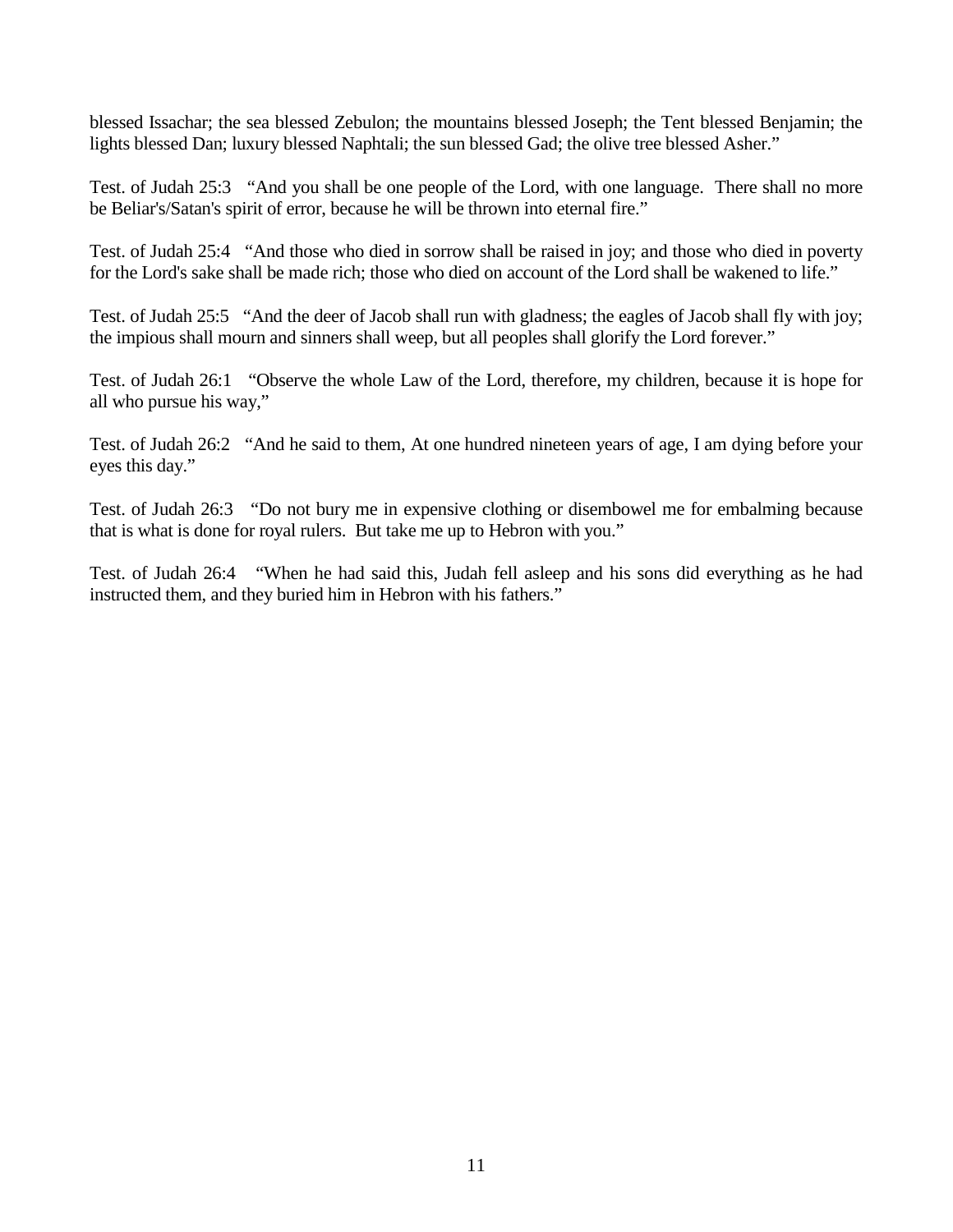### **The Testament of Issachar**

the fifth son of Jacob and Leah

Test. of Issachar 1:1 "A copy of the words of Issachar. He called his sons to him and said, Listen, children, to Issachar, your father; give ear to the words of one who is beloved of the Lord."

Test. of Issachar 1:2 "I was the fifth son to be born to Jacob as a payment for mandrakes,"

Test. of Issachar 1:3 "For when Reuben, my brother, brought in mandrakes from the field, Rachel met him on the way and took them."

Test. of Issachar 1:4 "Reuben wept, and at the sound of his voice his mother, Leah, came out."

Test. of Issachar 1:5 "These were fragrant fruit produced in the land of Horan in the high country below a waterfall."

Test. of Issachar 1:6 "Rachel said, I will not give you these because they shall be mine in place of children."

Test. of Issachar 1:7 "There were two of the fruits. Leah said, Is it not enough that you took the husband of my virginity? Must you take these as well?"

Test. of Issachar 1:8 "And Rachel said, In exchange for your son's mandrakes let Jacob be yours tonight."

Test. of Issachar 1:9 "Leah replied to her, Do not boast, and do not hold too high opinion of yourself, for Jacob is mine and I am the wife of his youth."

Test. of Issachar 1:10 "Rachel said, What do you mean? I was prepared for marriage to him first and for my sake he served our father fourteen years."

Test. of Issachar 1:11 "What can I do with you? Treachery and human trickery are increasing, and treachery is spreading over the earth. If that were not so, you would not see Jacob's face."

Test. of Issachar 1:12 "You are not his wife, but by craftiness you were taken to him in my place."

Test. of Issachar 1:13 "My father deceived me and replaced me that night, not allowing Jacob to see me. Because if I had been there this would not have happened."

Test. of Issachar 1:14 "Then Rachel said, In exchange for the mandrakes I will hire out a woman to Jacob for one night. And Jacob had intercourse with Leah; she conceived and bore me."

Test. of Issachar 1:15 "And on account of the "hire," I was called Issachar."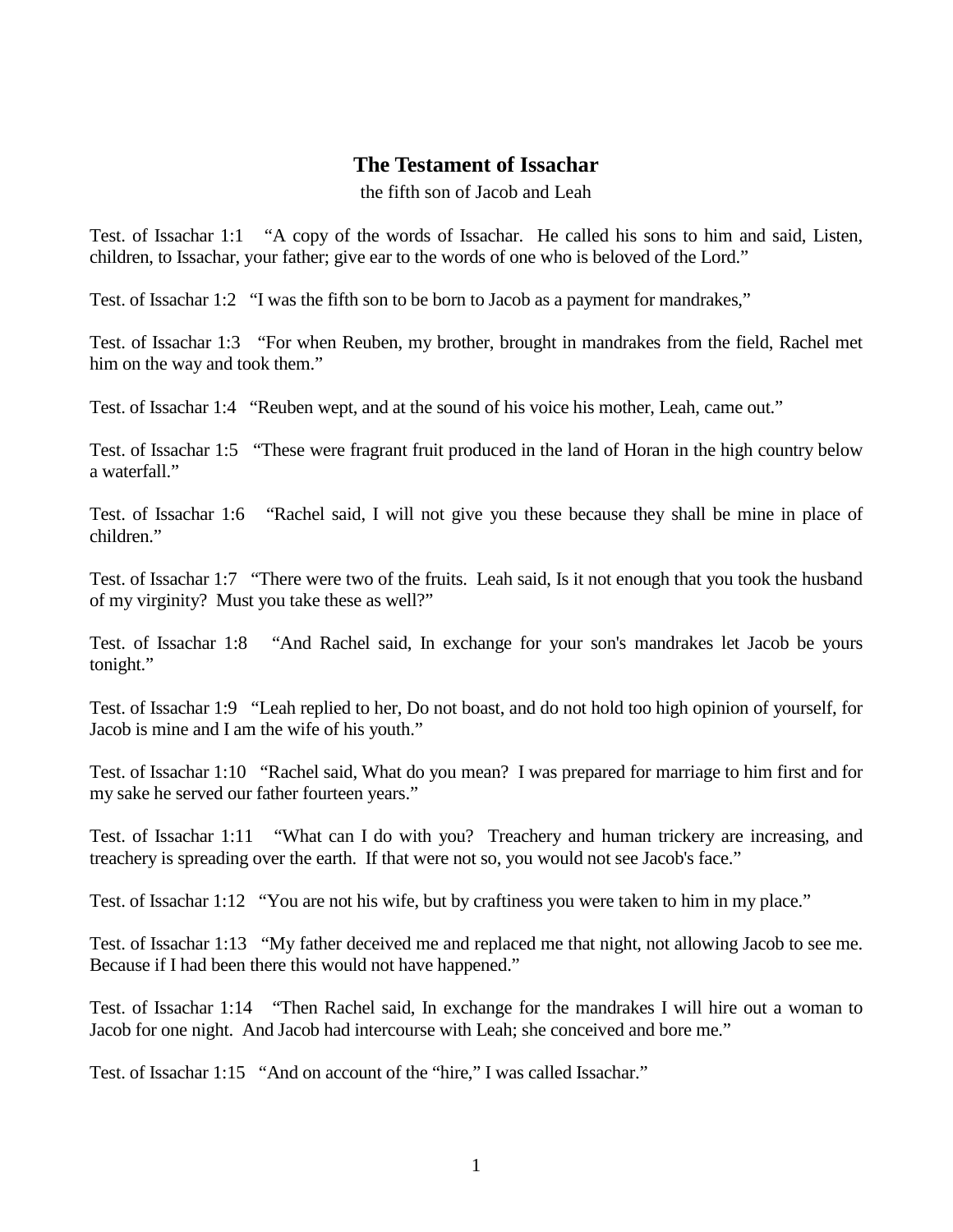Test. of Issachar 2:1 "Then an angel of the Lord appeared to Jacob and said, Rachel shall bear two children, because she despised intercourse with her husband, choosing rather continence."

Test. of Issachar 2:2 "If Leah, my mother, had not given up the two fruits in exchange for sexual intercourse, she would have born eight sons. But accordingly, she bore six and Rachel bore two, because through the use of mandrakes the Lord had regard for her."

Test. of Issachar 2:3 "For he perceived that she wanted to lie with Jacob for the sake of children and not merely for sexual gratification."

Test. of Issachar 2:4 "In addition, she gave up Jacob on the following day so that she might obtain the other mandrake. Thus it was through the mandrakes that the Lord listened to Rachel."

Test. of Issachar 2:5 "Even though she longed for them passionately, she did not eat them, but presented them in the house of the Lord, offering them up to the priest of the Most High who was there at that time."

Test. of Issachar 3:1 "Accordingly, when I grew up, my children, I lived my life in rectitude of heart; I became a farmer for the benefit of my father and my brothers, and I brought the produce from the fields at their appropriate times."

Test. of Issachar 3:2 "And my father blessed me, since he saw that I was living in integrity."

Test. of Issachar 3:3 "I was no meddler in my dealings, nor was I evil or slanderous to my neighbor."

Test. of Issachar 3:4 "I spoke against no one, nor did I disparage the life of any human."

Test. of Issachar 3:5 "I lived my life with singleness of vision. Accordingly, when I was thirty-five I took myself a wife because hard work consumed my energy, and pleasure with a woman never came to my mind; rather sleep overtook me because of my labor."

Test. of Issachar 3:6 "And my father was continually rejoicing in my integrity. Whatever it was that I labored over at every harvest and whenever there was a firstborn, I first made an offering to the Lord through the priest, then for my father, and then for myself."

Test. of Issachar 3:7 "And the Lord doubles the good things in my hands. Jacob knew that God collaborated with my integrity."

Test. of Issachar 3:8 "In the integrity of my heart, I supplied everything from the good things of the earth to all the poor and the oppressed."

Test. of Issachar 4:1 "Now, listen to me, children, and live in integrity of heart, for in it I have observed everything that is well-pleasing to the Lord."

Test. of Issachar 4:2 "The genuine man does not desire gold, he does not defraud his neighbor, he does not long for fancy foods, nor does he want fine clothes."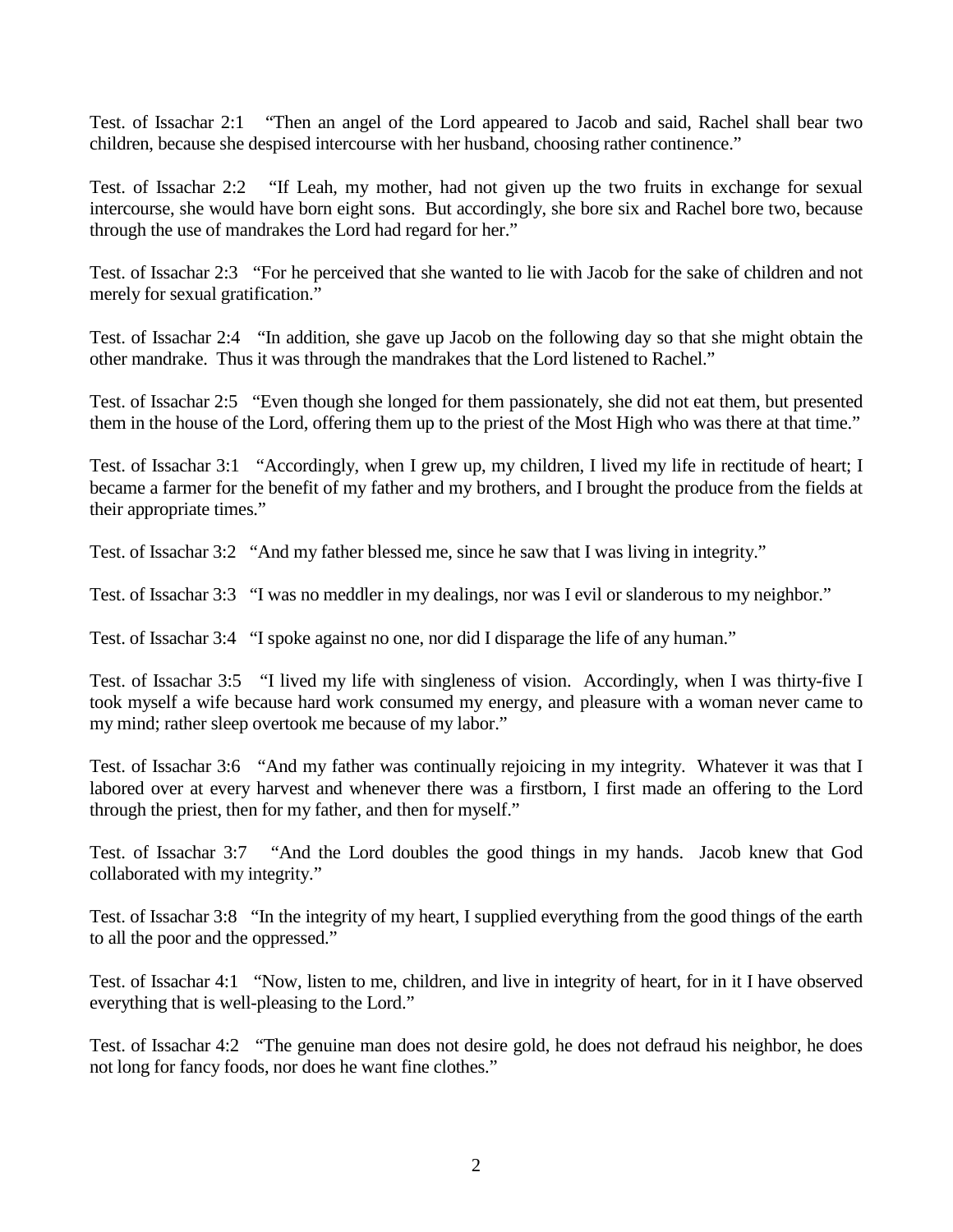Test. of Issachar 4:3 "He does not make plans to live a long life, but awaits only the will of God."

Test. of Issachar 4:4 "And the spirits of error have no power over him, since he does not include feminine beauty in the scope of his vision, lest by allowing distraction he might corrupt his mind."

Test. of Issachar 4:5 "Envy will not penetrate his thinking; no malice dissipates his soul; no avarice intrudes upon his integrity."

Test. of Issachar 4:6 "For he lives by the integrity of his soul, and perceives all things by the rectitude of his heart, making no place for an outlook made evil by this world's error, in order that he might envision no turning aside from any of the Lord's commands."

Test. of Issachar 5:1 "Keep the Law of God, my children; achieve integrity; live without malice, not tinkering with God's commands or your neighbor's affairs."

Test. of Issachar 5:2 "Love the Lord and your neighbor, be compassionate toward poverty and sickness."

Test. of Issachar 5:3 "Bend your back in farming, perform the tasks of the soil in every kind of agriculture, offering gifts gratefully to the Lord."

Test. of Issachar 5:4 "Thus the Lord will bless you with the first fruits, as he has blessed all the saints/elect from Abel until the present."

Test. of Issachar 5:5 "For to you is given no other portion than the fertility of the earth, from which comes produce through toil."

Test. of Issachar 5:6 "Our father, Jacob, blessed me by the blessing of the earth and of the first fruits."

Test. of Issachar 5:7 "And Levi and Judah were glorified by the Lord among the sons of Jacob. The Lord made choice among them: To one he gave the priesthood and to the other, the kingship."

Test. of Issachar 5:8 "Subject yourselves to them, and live in integrity as did your father, because to Gad has been assigned the rout of the attackers who are coming against Israel."

Test. of Issachar 6:1 "Understand, my children, that in the last times your sons will abandon sincerity and align themselves with insatiable desire. Forsaking guilelessness, they will ally themselves with villainy. Abandoning the commands of the Lord, they ally themselves with Beliar/Satan."

Test. of Issachar 6:2 "Giving up agriculture, they pursue their own evil schemes, they will be scattered among the nations and enslaved by their enemies."

Test. of Issachar 6:3 "Tell these things to your children, therefore, so that even though they might sin, they may speedily return to the Lord,"

Test. of Issachar 6:4 "Because he is merciful: He will set them free and take them back to their land."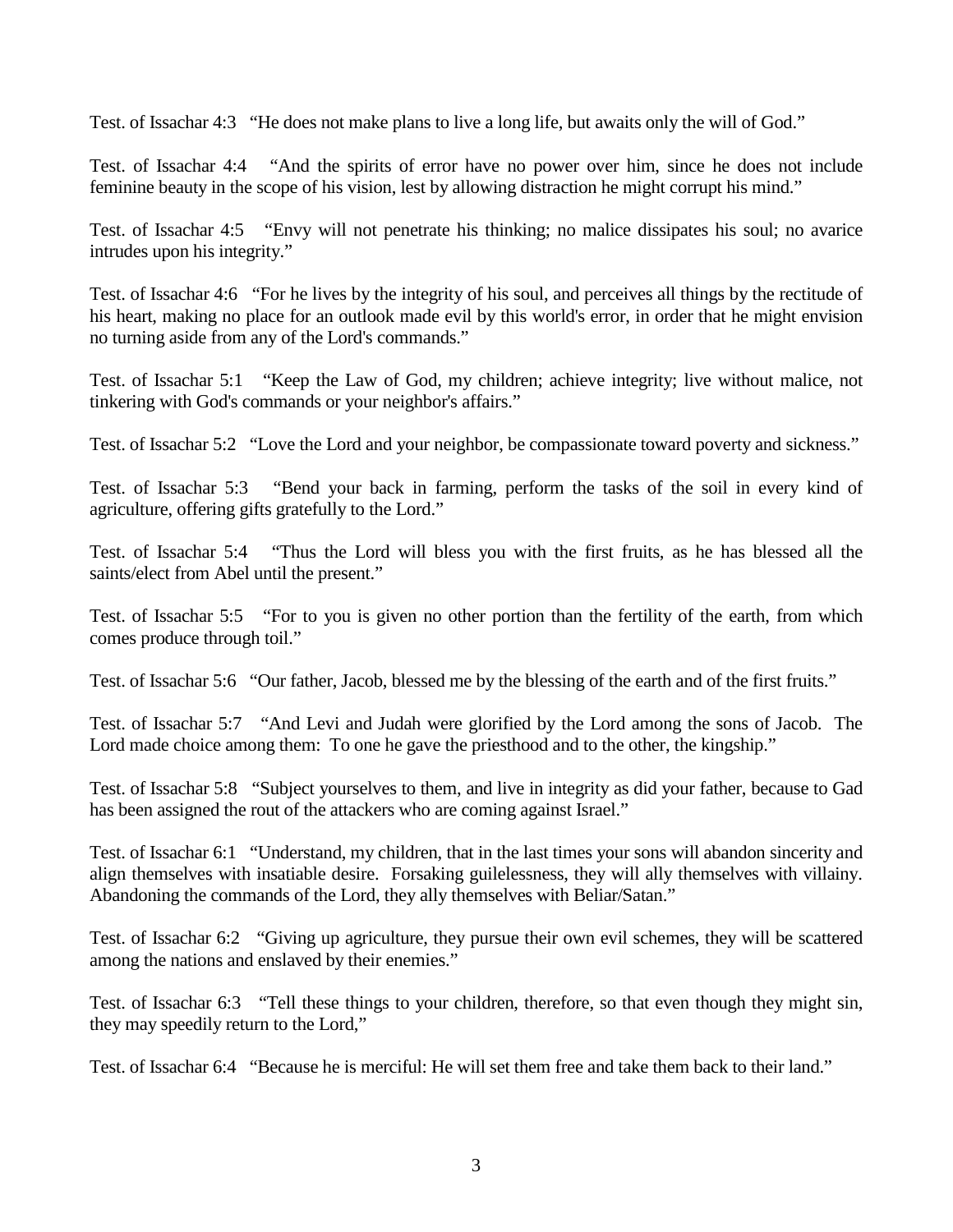Test. of Issachar 7:1 "I am a hundred and twenty-two years old, and I am not aware of having committed a sin unto death."

Test. of Issachar 7:2 "I have not had intercourse with any woman other than my wife, nor was I promiscuous by lustful look."

Test. of Issachar 7:3 "I did not drink wine to the point of losing self-control. I was not passionately eager for any desirable possession of my neighbor."

Test. of Issachar 7:4 "There was no deceit in my heart; no lie passed through my lips."

Test. of Issachar 7:5 "I joined in lamentation with every oppressed human being, and shared my bread with the poor. I did not eat alone; I did not transgress boundaries;"

Test. of Issachar 7:6 "I acted in piety and truth all my days. The Lord I loved with all my strength; likewise, I loved every human being as I love my children."

Test. of Issachar 7:7 "You do these as well, my children, and every spirit of Beliar/Satan will flee from you, and no act of human evil will have power over you. Every wild creature you shall subdue, so long as you have the God of heaven with you, and walk with all mankind in sincerity of heart."

Test. of Issachar 7:8 "And he instructed them that they should take him up to Hebron and bury him there in the cave with his fathers."

Test. of Issachar 7:9 "And he stretched his legs and died at a good old age - the fifth son, with all his members sound and still strong; he slept the eternal sleep."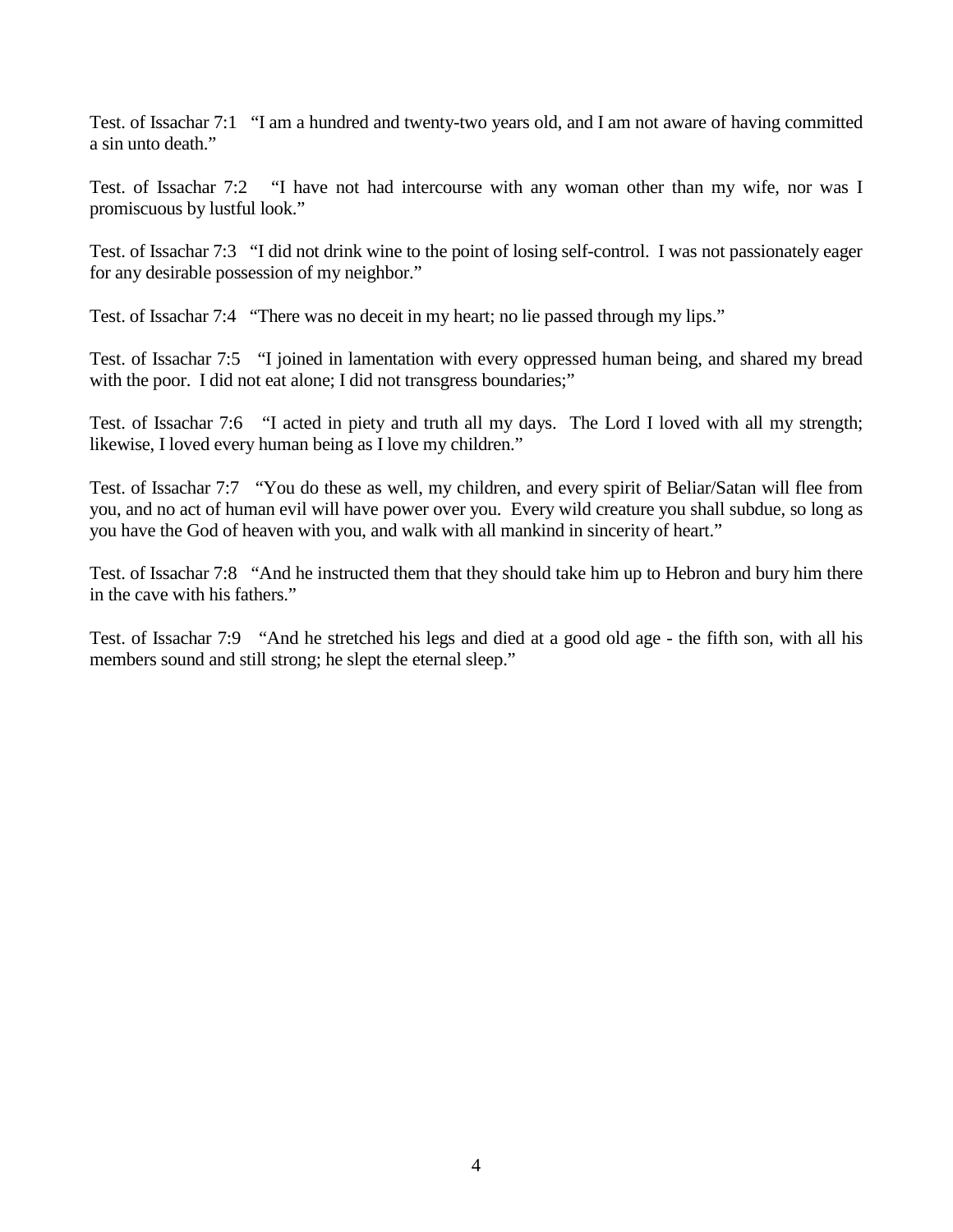### **The Testament of Zebulon**

the sixth son of Jacob and Leah

Test. of Zebulon 1:1 "A copy of the testament of Zebulon, which he decreed for his sons in the one hundred fourteenth year of his life, thirty-two years after the death of Joseph."

Test. of Zebulon 1:2 "And he said to them, Listen to me, sons of Zebulon; heed the words of your father."

Test. of Zebulon 1:3 "I am Zebulon, a good gift to my parents, for when I was born my father prospered exceedingly, in flocks and herds, when he got his share of them by means of spotted rods."

Test. of Zebulon 1:4 "I am not aware, my children, that I have sinned in all my days, except in my mind."

Test. of Zebulon 1:5 "Nor do I recall having committed a transgression, except what I did to Joseph in ignorance, because in a compact with my brothers I kept from telling my father what had been done, although I wept much in secret."

Test. of Zebulon 1:6 "I was afraid of my brothers because they had all agreed that, if any one disclosed the secret, he should be killed by a sword."

Test. of Zebulon 1:7 "Even when they wanted to kill him, I exhorted them with tears not to commit this lawless act."

Test. of Zebulon 2:1 "Simeon and Gad came upon Joseph to kill him. Falling on his face, Joseph began to say to them,"

Test. of Zebulon 2:2 "Have mercy on me, my brothers; pity the deep feelings of Jacob, our father. Do not put your hands on me to pour out innocent blood, because I have not sinned against you."

Test. of Zebulon 2:3 "If I have sinned, discipline me as one trains a child, but do not lay your hand on me for the sake of our father, Jacob."

Test. of Zebulon 2:4 "As he was saying these words, I was moved to pity and began to weep; my courage grew weak and all the substance of my inner being became faint within my soul"

Test. of Zebulon 2:5 "Joseph wept, and I with him; my heart pounded, the joints of my body shook and I could not stand."

Test. of Zebulon 2:6 "And when he saw me crying with him, while the others were coming to kill him, he rushed behind me beseeching them."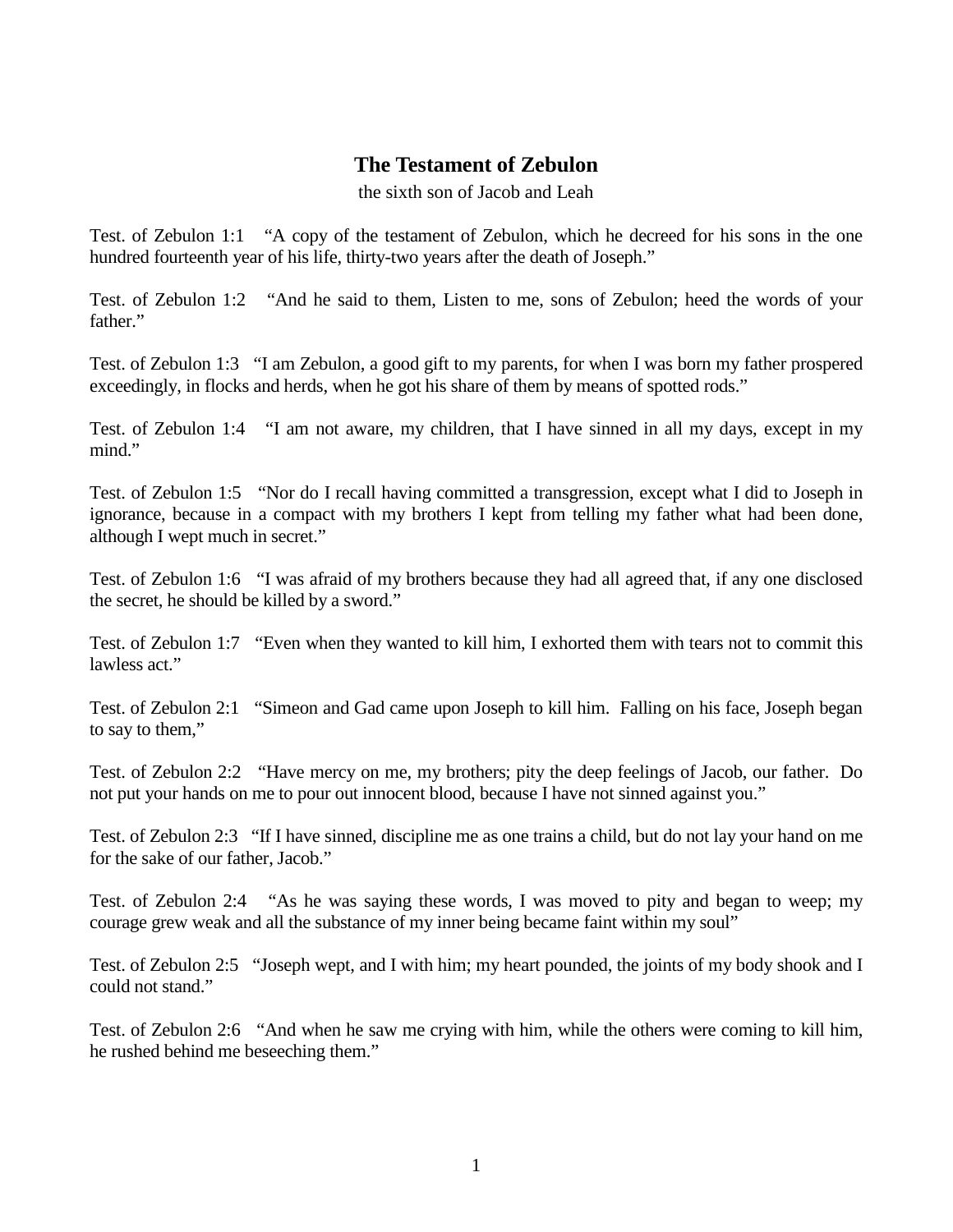Test. of Zebulon 2:7 "Reuben stood up and said, My brothers, let us not kill him, but let us throw him into one of those dry cisterns which our fathers dug and in which there is to be found no water."

Test. of Zebulon 2:8 "Accordingly, the Lord prohibited any water from rising up in them so that Joseph's preservation might be accomplished."

Test. of Zebulon 2:9 "And the Lord did this until the time when they sold him to the Ishmaelites."

Test. of Zebulon 3:1 "I had no share in the price received for Joseph, my children."

Test. of Zebulon 3:2 "But Simeon, Gad, and our other brothers accepted the money, bought shoes for themselves, their wives, and their children." (Amos 2:6)

Test. of Zebulon 3:3 "We will not use the money for eating, which is the price of our brother's blood, but we will trample it underfoot in response to his having said he would rule over us. Let us see what comes of his dreams." (Matt 27:6-10)

Test. of Zebulon 3:4 "Accordingly, it is written in the book of the Law of Moses that anyone who is unwilling to raise up posterity for his brother, his shoe should be removed and one should spit in his face."

Test. of Zebulon 3:5 "Joseph's brothers did not want their brother to live, and the Lord removed Joseph's shoe from them."

Test. of Zebulon 3:6 "For when they arrived in Egypt their shoes were removed by Joseph's servants before the gate, and thus they did obeisance to Joseph in the manner of the Pharaoh."

Test. of Zebulon 3:7 "Not only did they do obeisance, but they were spit upon, prostrating themselves forthwith before him. And thus they were humiliated before the Egyptians."

Test. of Zebulon 3:8 "After that the Egyptians heard all the wicked things that we had done to Joseph."

Test. of Zebulon 4:1 "After they had thrown him into the pit, they sat down and began to eat;"

Test. of Zebulon 4:2 "As for me, I tasted nothing for two days and two nights, being moved with compassion for Joseph. And Judah joined me in abstaining from food; he stayed near the cistern, because he was afraid that Simeon and Gad might go out and kill Joseph."

Test. of Zebulon 4:3 "When they observed that I was not eating, they assigned me to guard him until he might be sold."

Test. of Zebulon 4:4 "He remained in the cistern three days and three nights, so that when he was sold he was starving."

Test. of Zebulon 4:5 "When Reuben heard that Joseph had been sold while he was away, he tore his clothing in mourning, saying, How can I look my father in the face?"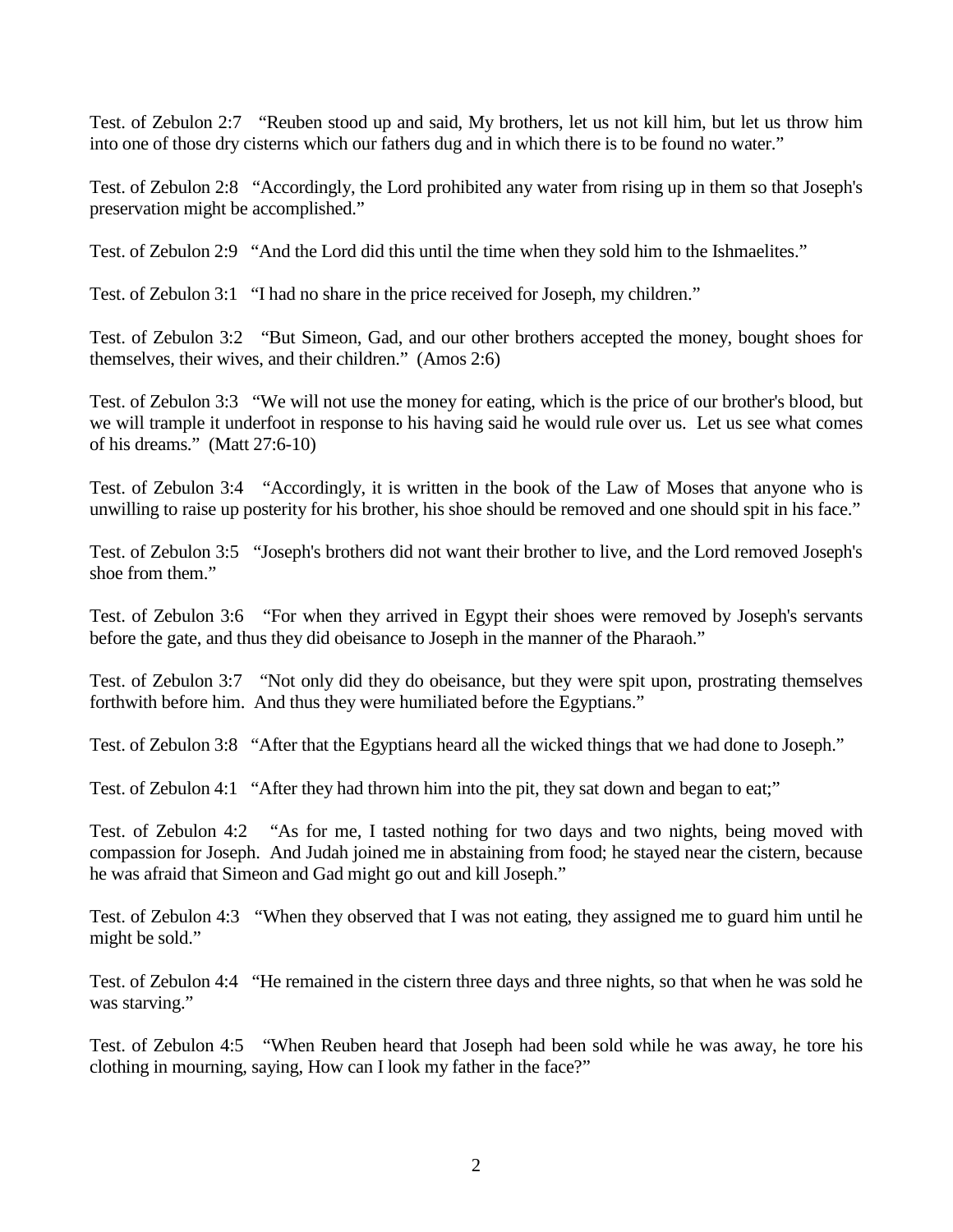Test. of Zebulon 4:6 "He took money and ran after the merchants, but found no one, since they had left the highway and had traveled by a shortcut through the region of the Troglodytes."

Test. of Zebulon 4:7 "And Reuben ate no food that day. Then Dan came to him and said,"

Test. of Zebulon 4:8 "Do not weep; do not mourn, for I have found what we should say to our father, Jacob."

Test. of Zebulon 4:9 "Let us kill a goat's kid and dip Joseph's coat in its blood. Then we shall say, Do you recognize whether this is your son's garment?"

Test. of Zebulon 4:10 "(For they had taken off from Joseph his father's coat when they were about to sell him and put on him an old garment of a slave.)."

Test. of Zebulon 4:11 "Simeon had the garment and was unwilling to give it to him, preferring to cut it up with his sword, since he was burning with anger that he had not killed him."

Test. of Zebulon 4:12 "But we all rose in opposition to him and said, If you don't give it up we shall say you alone did this evil deed in Israel."

Test. of Zebulon 4:13 "So he gave it up and they did as Dan had stated."

Test. of Zebulon 5:1 "Now, my children, I tell you to keep the Lord's commands; show mercy to your neighbor, have compassion on all, not only human beings but to dumb animals."

Test. of Zebulon 5:2 "For these reasons the Lord blessed me, and when all my brothers were ill, I alone passed without sickness, for the Lord knows the purpose of each man."

Test. of Zebulon 5:3 "Have mercy in your inner being, my children, because whatever anyone does to his neighbor, the Lord will do to him."

Test. of Zebulon 5:4 "For the sons of my brothers were sickly and died on account of Joseph, because they did not act in mercy out of their inner compassion."

Test. of Zebulon 5:5 "But you, my sons, were preserved free from illness, as you know. When I was in Canaan catching fish by the sea for our father, Jacob, many were drowned in the sea, but I survived unharmed."

Test. of Zebulon 6:1 "I was the first to make a boat to sail on the sea, because the Lord gave me understanding and wisdom concerning it."

Test. of Zebulon 6:2 "I positioned a rudder behind it, put up a sail on a straight piece of wood in the middle."

Test. of Zebulon 6:3 "In it I sailed along the shores, catching fish for my father's household until we went to Egypt."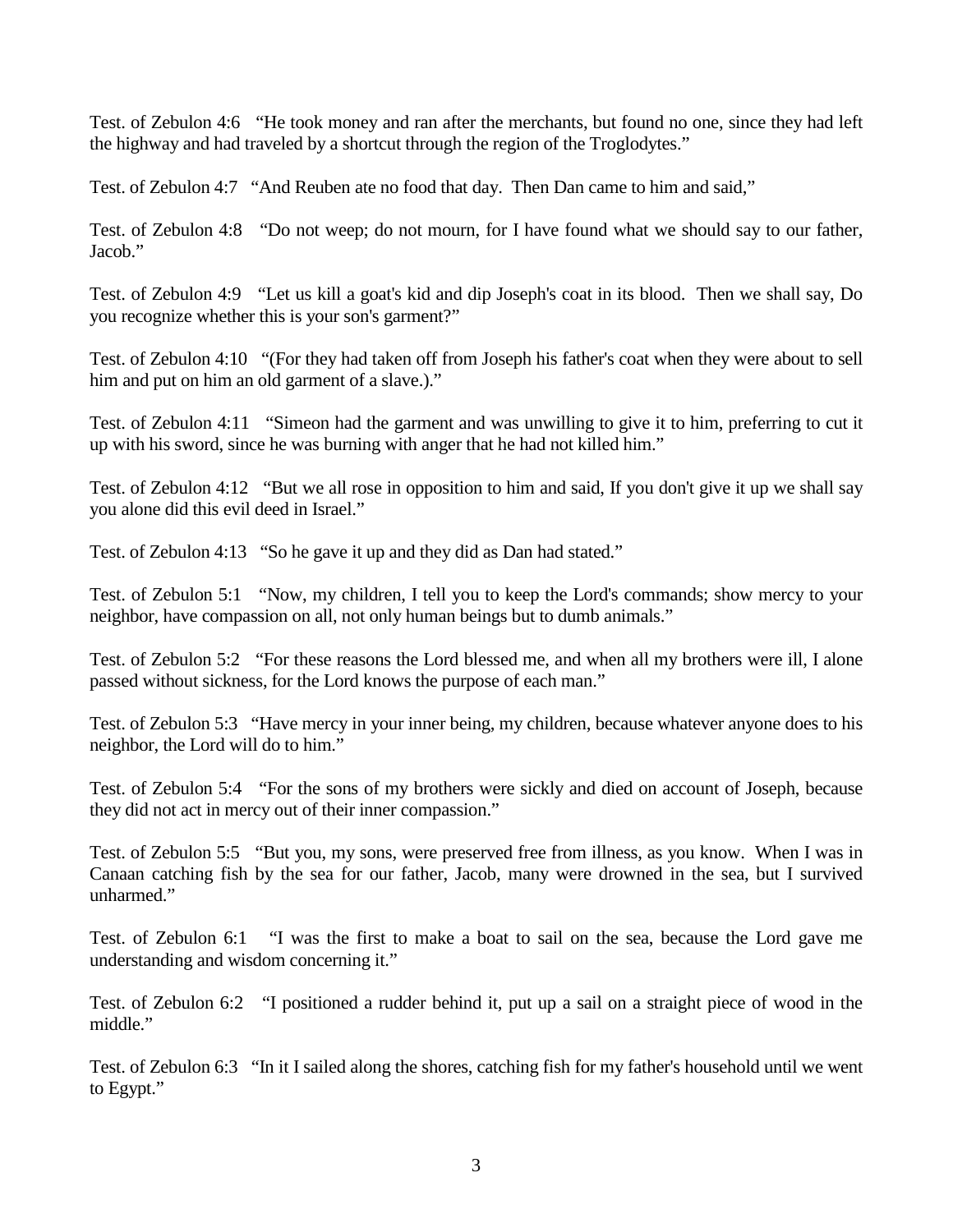Test. of Zebulon 6:4 "Being compassionate, I gave some of my catch to every stranger."

Test. of Zebulon 6:5 "If anyone were a traveler, or sick, or aged, I cooked the fish, prepared it well, and offered to each person according to his need, being either convivial or consoling."

Test. of Zebulon 6:6 "Therefore the Lord made my catch to be an abundance of fish; for whoever shares with his neighbor receives multifold from the Lord."

Test. of Zebulon 6:7 "I fished for five years, sharing with every person whom I saw, and sufficing for my father's household."

Test. of Zebulon 6:8 "Summers, I fished; winters, I tended the flock of my brothers."

Test. of Zebulon 7:1 "Now I will tell you what I did. I saw a man suffering from nakedness in the wintertime and I had compassion on him: I stole a garment secretly from my own household and gave it to the man in difficulty."

Test. of Zebulon 7:2 "You, therefore, my children, on the basis of God's caring for you, without discrimination be compassionate and merciful to all. Provide for every person with a kind heart."

Test. of Zebulon 7:3 "If at any time you do not have anything to give to the one who is in need, be compassionate and merciful in your inner self."

Test. of Zebulon 7:4 "For when my hand could not find the means for contributing to a needy person, I walked with him for seven stades, weeping; my inner being was in torment with sympathy for him."

Test. of Zebulon 8:1 "You also, my children, have compassion toward every person with mercy, in order that the Lord may be compassionate and merciful to you."

Test. of Zebulon 8:2 "In the last days God will send his compassion on the earth, and whenever he finds compassionate mercy, in that person he will dwell."

Test. of Zebulon 8:3 "To the extent that a man has compassion on his neighbor, to that extent the Lord has mercy on him."

Test. of Zebulon 8:4 "For when we went down into Egypt, Joseph did not hold a grudge against us. When he saw me, he was moved with compassion."

Test. of Zebulon 8:5 "Whomever you see, do not harbor resentment, my children; love one another, and do not calculate the wrong done by each to his brothers."

Test. of Zebulon 8:6 "This shatters unity, and scatters all kinship, and stirs up the soul. He who recalls evil receives neither compassion nor mercy."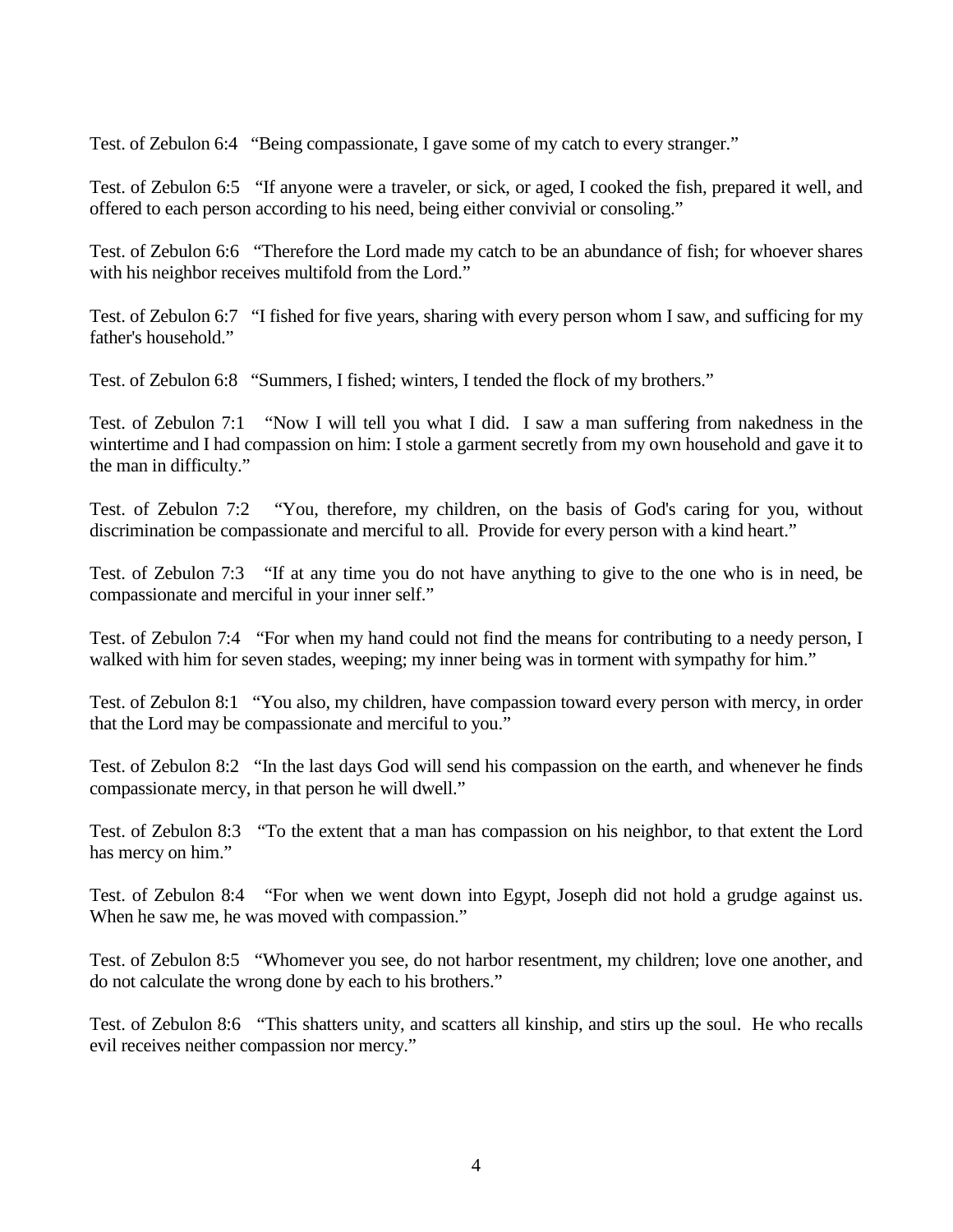Test. of Zebulon 9:1 "Pay heed to the streams; when they flow in the same channel they carry along stones, wood, and sand,"

Test. of Zebulon 9:2 "But if they are divided into many channels, the earth swallows them and they become unproductive."

Test. of Zebulon 9:3 "And you shall be thus if you are divided."

Test. of Zebulon 9:4 "Do not be divided into two heads, because everything the Lord has made has a single head. He provides two shoulders, two hands, two feet, but all members obey one head."

Test. of Zebulon 9:5 "In the writing of the fathers I came to know that in the last days you shall defect from the Lord, and you shall be divided in Israel, and you shall follow after two kings; you shall commit every abomination and worship every idol."

Test. of Zebulon 9:6 "Your enemies will take you captive and you shall reside among the gentiles/nations with all sorts of sickness and tribulation and oppression of soul."

Test. of Zebulon 9:7 "And thereafter you will remember the Lord and repent, and he will turn you around because he is merciful and compassionate; he does not bring a charge at wickedness against the sons of men, since they are flesh and the spirits of deceit lead them astray in all their actions." (Eph 6:12)

Test. of Zebulon 9:8 "And thereafter the Lord himself will arise upon you, the light of righteousness with healing and compassion in his wings. He will liberate every captive of the sons of men from Beliar/Satan, and every spirit of error will be trampled down. He will turn all nations to being zealous for him. And you shall see [God in a human form], he whom the Lord will choose: Jerusalem is his name."

Test. of Zebulon 9:9 "You will provoke him to wrath by the wickedness of your works, and you will be rejected until the time of the end."

Test. of Zebulon 10:1 "And now, my children, do not grieve because I am dying, nor be depressed because I am leaving you."

Test. of Zebulon 10:2 "I shall rise again in your midst as a leader among your sons, and I shall be glad in the midst of my tribe - as many as keep the Law of the Lord and the commandments of Zebulon, their father."

Test. of Zebulon 10:3 "But the Lord shall bring down fire on the impious and will destroy them to all generations,"

Test. of Zebulon 10:4 "I am now hurrying to my rest, like my fathers."

Test. of Zebulon 10:5 "But you fear/reverence the Lord your God with all your strength all the days of your life."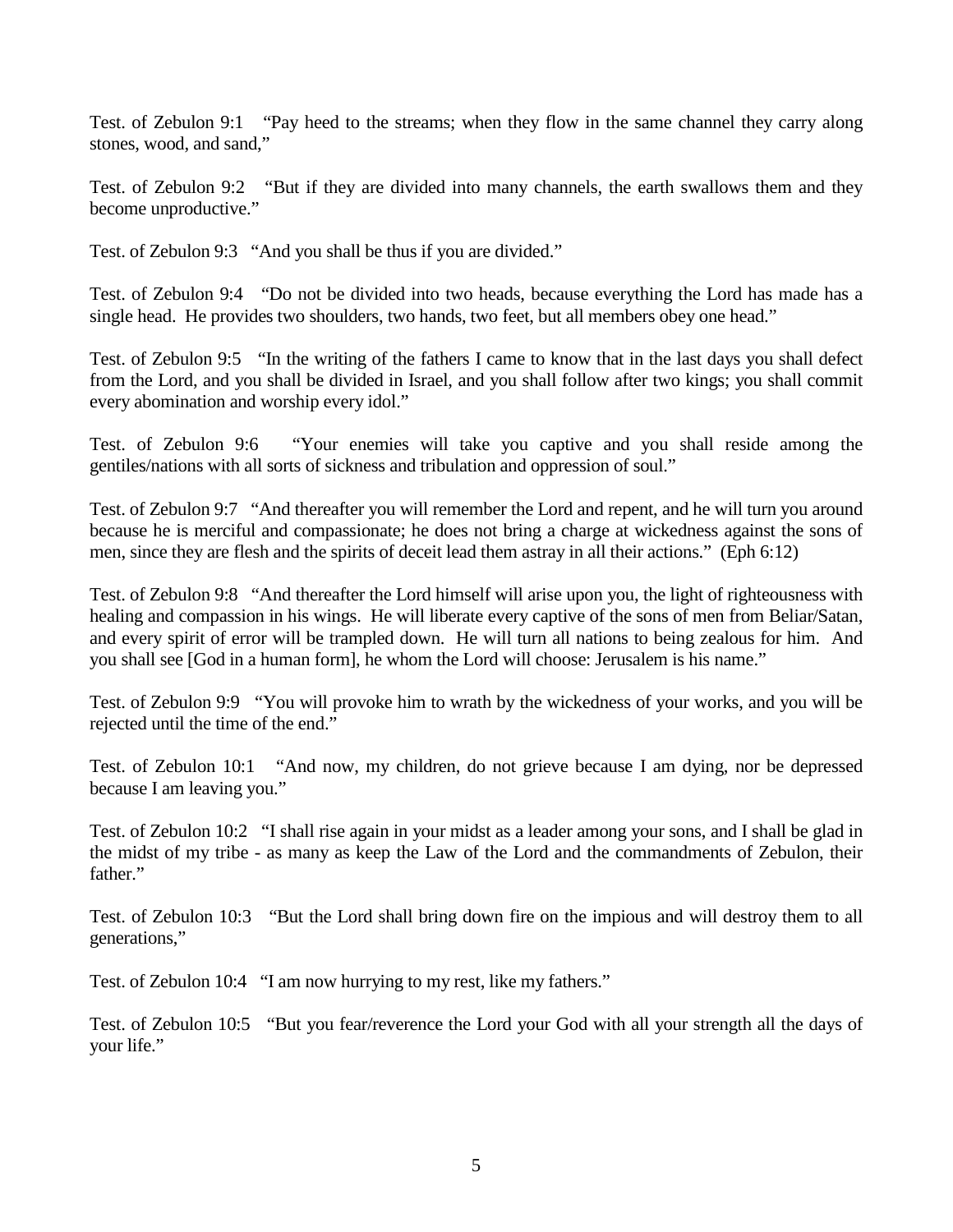Test. of Zebulon 10:6 "When he had said this, he fell into a beautiful sleep, and his sons placed him in a coffin. Later they carried him up to Hebron and buried him with his fathers."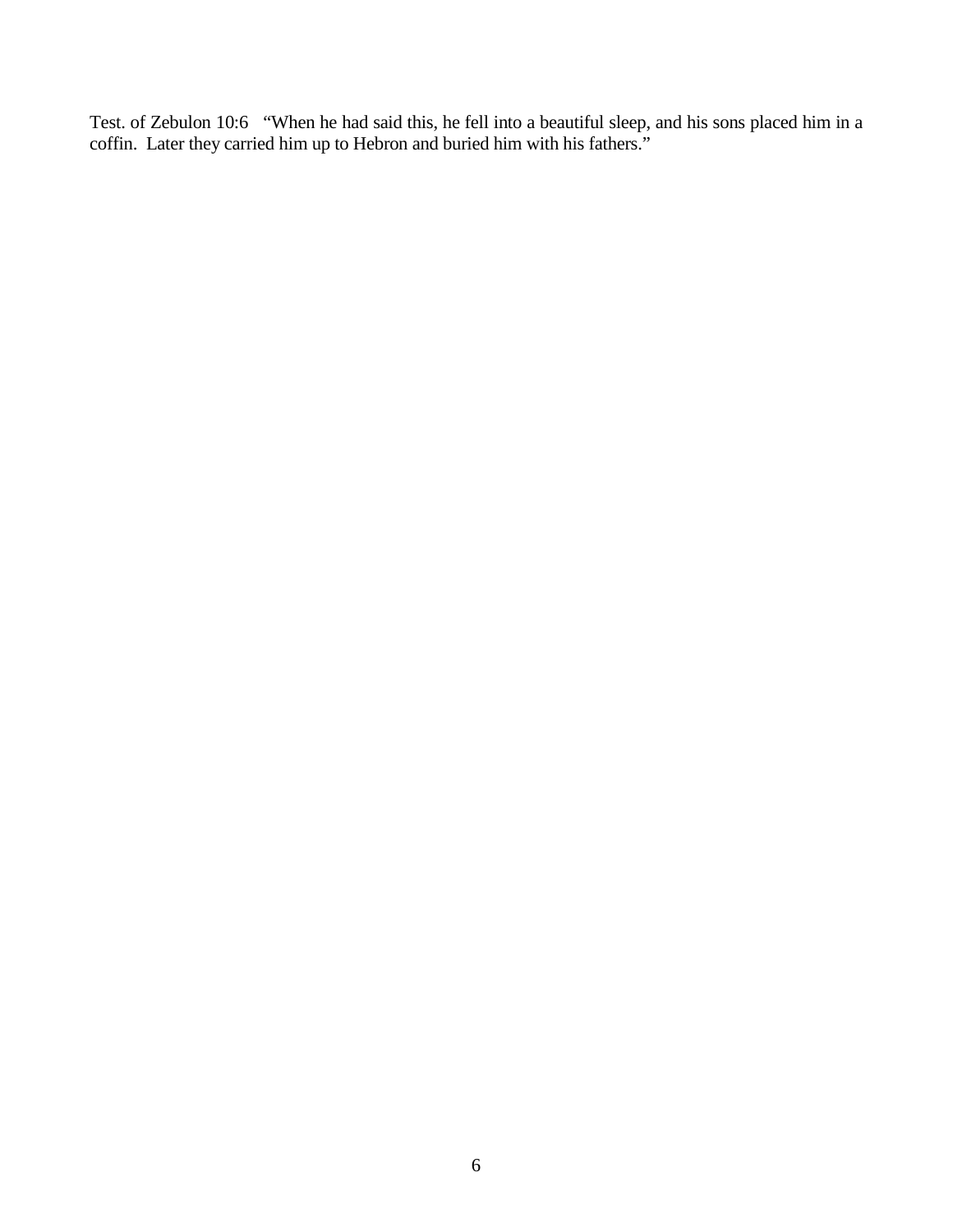### **The Testament of Dan**

the seventh son of Jacob and Bilhah

Test. of Dan 1:1 "A copy of the words of Dan, which he spoke to his sons at the last of his days, in the one hundred twenty-fifth year of his life."

Test. of Dan 1:2 "Assembling his clan, he said, Sons of Dan, hear my words; give heed to what is uttered by the mouth of your father."

Test. of Dan 1:3 "I have made proof in my heart and in my life that truth with honest dealings is good and well-pleasing to God, while falsehood and anger are evil because they instruct mankind thoroughly in every evil."

Test. of Dan 1:4 "My children, I confess to you today that in my heart I rejoiced over the death of Joseph, a man who was true and good."

Test. of Dan 1:5 "I was glad about the sale of Joseph, because Father loved him more than the rest of us."

Test. of Dan 1:6 "For the spirit of jealousy and pretentiousness kept saying to me, You too are his son."

Test. of Dan 1:7 "And one of the spirits of Beliar/Satan was at work within me, saying, Take this sword, and with it kill Joseph; once he is dead, your father will love you."

Test. of Dan 1:8 "This is the spirit of anger that persuaded me that as a leopard sucks the blood of a kid, so I should suck the blood of Joseph."

Test. of Dan 1:9 "But the God of Jacob, our father, did not allow him to fall into my hands so that I might find him alone, nor did he permit me to accomplish this lawless act, lest two tribes be lost from Israel."

Test. of Dan 2:1 "And now, my children, I am dying, and I say to you in truth that if you do not guard yourselves against the spirit of falsehood and anger, and love truth and forbearance, you will perish."

Test. of Dan 2:2 "There is blindness in anger, my children, and there is no angry person who can perceive the face of truth."

Test. of Dan 2:3 "For even if one is his father or mother, he treats them as enemies; if it is a brother, he does not recognize him; if it is a prophet of the Lord, he misunderstands; if it is a just men, he is unaware of him; if a friend, he ignores him."

Test. of Dan 2:4 "For the spirit of anger ensnares him in the nets of deceit, blinds his eyes literally, darkens his understanding by means of a lie, and provides him with its own peculiar perspective."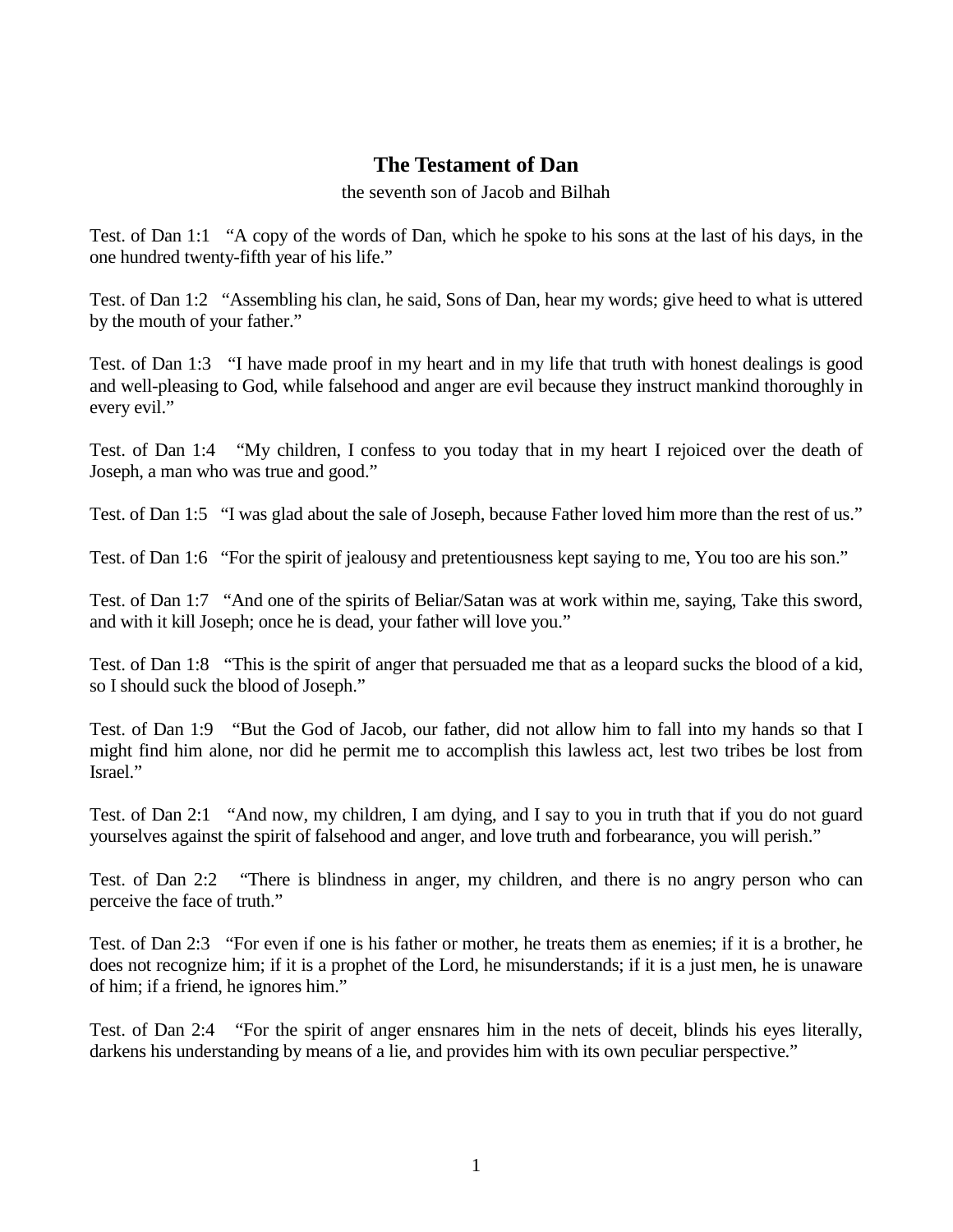Test. of Dan 2:5 "By what means does it ensnare the vision? By hatred in the heart, it gives him a peculiar disposition to envy his brother."

Test. of Dan 3:1 "Anger is evil, my children, for it becomes the motivation force of the soul itself."

Test. of Dan 3:2 "That force has strange effects on the body of the angry man; it dominates his soul, and provides the body with a peculiar power so that it can accomplish every lawless act."

Test. of Dan 3:3 "When the soul acts, it justifies whatever is done since it lacks discernment."

Test. of Dan 3:4 "So then whoever is angry, if he is a powerful person, has triple strength by reason of his anger: First through the power and support of his subordinates; second through his wealth, by which he can win by persuasive acts and triumph in injustice; third, he has the natural force of his own body, and through it he accomplishes evil."

Test. of Dan 3:5 "But if the angry one is a weak person, his strength is twice that of nature, for anger always supports such a person in their transgression."

Test. of Dan 3:6 "This spirit always moves with falsehood at the right hand of Satan, in order that such deeds may be done through savagery and deception."

Test. of Dan 4:1 "Understand, then, the power of anger, that it is senseless."

Test. of Dan 4:2 "First, it arouses by spoken word; then by actions it gives strength to the one who is aroused, by sharp losses it perturbs his mind, and thus arouses his soul with great anger."

Test. of Dan 4:3 "When anyone speaks against you, do not be moved to anger; and if anyone praises you as being kind, do not be elated, nor be carried away, neither by pleasure nor by shame."

Test. of Dan 4:4 "First it is pleasant to hear and thus it sharpens the mind to be sensitive to some provocation; and then when anyone is aroused by anger, it makes him suppose his self-esteem is justified."

Test. of Dan 4:5 "If you suffer a loss, if you undergo the destruction of anything, do not become alarmed, my children, because this spirit makes one desire what is transitory in order that he might be made angry over what he is missing."

Test. of Dan 4:6 "If you lose something, by your own action or otherwise, do not be sorrowful, for grief arouses anger as well as deceit."

Test. of Dan 4:7 "Anger and falsehood together are a double-edged evil, and work together to perturb the reason. And when the soul is continually perturbed, the Lord withdraws from it and Beliar/Satan rules it."

Test. of Dan 5:1 "Observe the Lord's commandments, then, my children, and keep his Law. Avoid wrath, and hate lying, in order that the Lord may dwell among you, and Beliar/Satan may flee from you."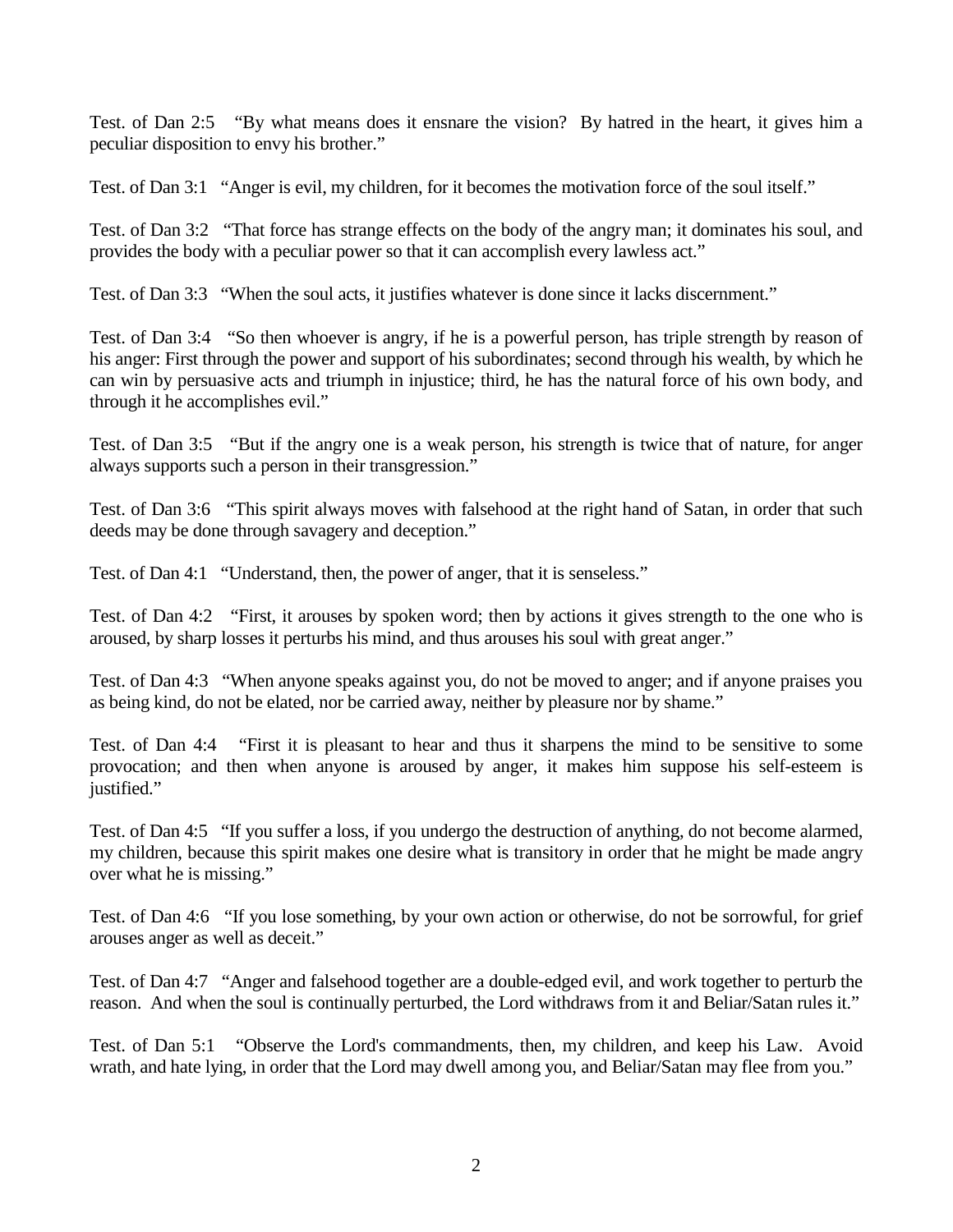Test. of Dan 5:2 "Each of you speak truth clearly to his neighbor, and do not fall into pleasure and troublemaking, but be at peace, holding to the God of peace. Thus no conflict will overwhelm you."

Test. of Dan 5:3 "Throughout all your life love the Lord, and one another with a true heart."

Test. of Dan 5:4 "For I know that in the last days you will defect from the Lord, you will be offended at Levi, and revolt against Judah; but you will not prevail over them. An angel of the Lord guides them both, because by them Israel shall stand."

Test. of Dan 5:5 "To the extent that you abandon the Lord, you will live by every evil deed, committing the revolting acts of the gentiles/nations, chasing after wives of lawless men, and you are motivated to all wickedness by the spirits of deceit among you."

Test. of Dan 5:6 "For I read in the Book of Enoch the Righteous that your prince is Satan and that all the spirits of sexual promiscuity and of arrogance devote attention to the sons of Levi in the attempt to observe them closely and cause them to commit sin before the Lord."

Test. of Dan 5:7 "My sons will draw close to Levi, will participate with them in all manner of sins; and with the sons of Judah they will share in greed, like lions snatching what belongs to others."

Test. of Dan 5:8 "Accordingly you will be led off with them into captivity; there you will receive all the plagues of Egypt, and all the evils of the gentiles/nations."

Test. of Dan 5:9 "Therefore when you turn back to the Lord, you will receive mercy, and he will lead you into his holy place, proclaiming peace to you."

Test. of Dan 5:10 "And there shall arise for you from the tribe of Judah and the tribe of Levi the Lord's salvation. He will make war against Beliar/Satan; he will grant the vengeance of victory as our goal."

Test. of Dan 5:11 "And he shall take from Beliar/Satan the captives, the souls of the saints/elect; and he shall turn the hearts of the disobedient ones to the Lord, and grant eternal peace to those who call upon him."

Test. of Dan 5:12 "And the saints/elect shall refresh themselves in Eden; the righteous shall rejoice in the New Jerusalem, which shall be eternally for the glorification of God."

Test. of Dan 5:13 "And Jerusalem shall no longer undergo desolation, nor shall Israel be led into captivity, because the Lord will be in her midst [living among human beings]. The Holy One of Israel will rule over them in humility and poverty, and he who trusts in him shall reign in truth in the heavens."

Test. of Dan 6:1 "And now fear/reverence the Lord, my children, be on guard against Satan and his spirits."

Test. of Dan 6:2 "Draw near to God and to the angel who intercedes for you, because he is the mediator between God and men for the peace of Israel. He shall stand in opposition to the kingdom of the enemy."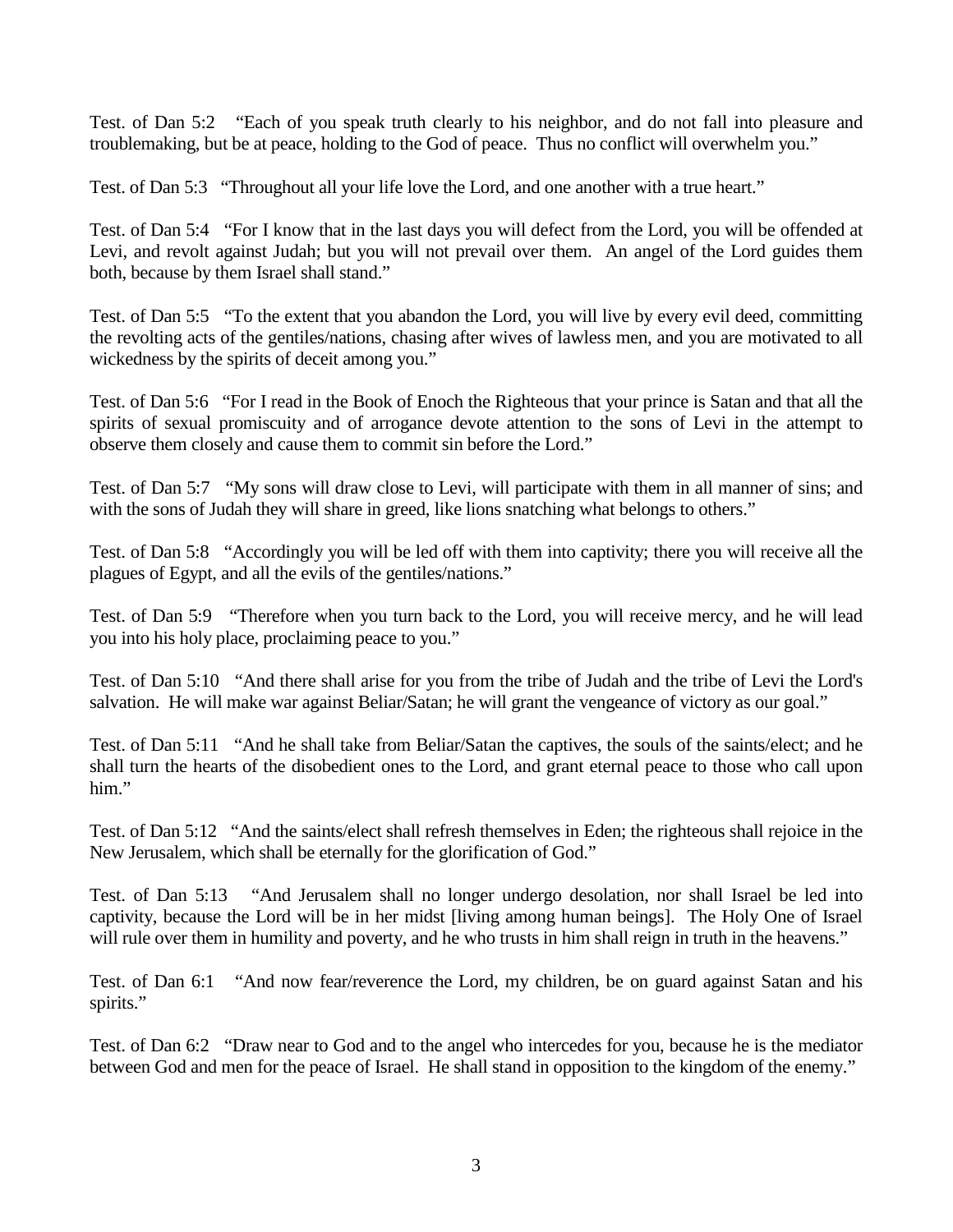Test. of Dan 6:3 "Therefore the enemy is eager to trip up all who call on the Lord,"

Test. of Dan 6:4 "Because he knows that on the day in which Israel trusts, the enemy's kingdom will be brought to an end."

Test. of Dan 6:5 "This angel of peace will strengthen Israel so that it will not succumb to an evil destiny."

Test. of Dan 6:6 "But in Israel's period of lawlessness it will be the Lord who will not depart from her and therefore she will seek to do his will, for none of the angels is like him."

Test. of Dan 6:7 "His name shall be everywhere throughout Israel; [and the Savior will be known among the nations]."

Test. of Dan 6:8 "Keep love, truth, and patience."

Test. of Dan 6:9 "What you have heard from your father pass on to your children, so that the father of nations may accept you. For he is true and patient, lowly and humble, exemplifying by his actions the Law of God."

Test. of Dan 6:10 "Forsake all unrighteousness and cling to the righteousness of the Law of God."

Test. of Dan 6:11 "And bury me near my fathers."

Test. of Dan 7:1 "When he had said this, he kissed them and slept an eternal sleep."

Test. of Dan 7:2 "And his sons buried him and later they carried his bones to be near Abraham, Isaac, and Jacob."

Test. of Dan 7:3 "Dan prophesied to them, however, that they would go astray from God's law, that they would be estranged from their inheritance, from the race of Israel, and from the patrimony; and that is what occurred."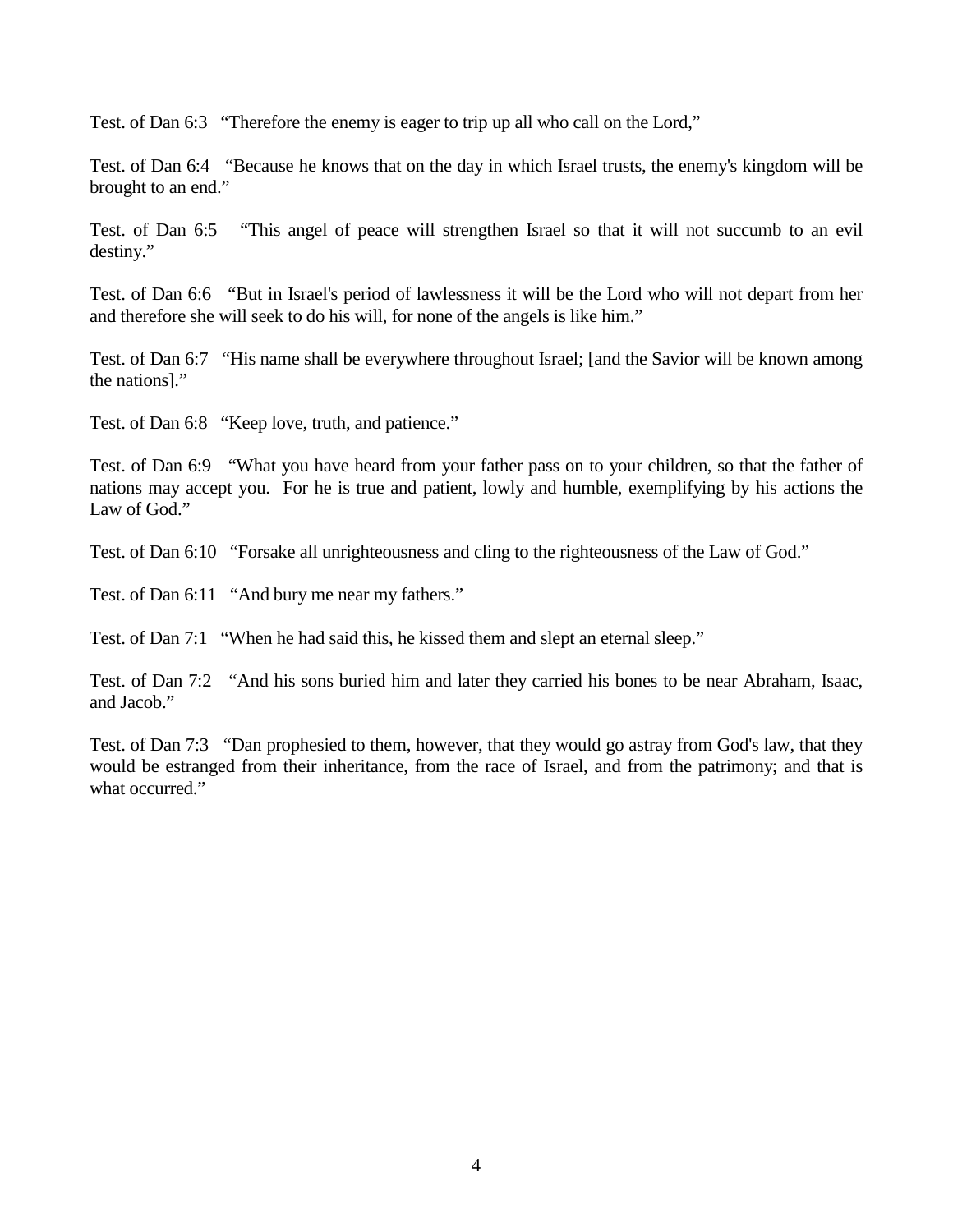# **The Testament of Naphtali**

the eighth son of Jacob and Bilhah

Test. of Naphtali 1:1 "A copy of the testament of Naphtali, which he decreed at the time of his death in the one hundred thirty-second year of his life."

Test. of Naphtali 1:2 "When his sons were gathered together in the seventh month, on the fourth day of the month, and he was in good health, he gave a feast and drinking party."

Test. of Naphtali 1:3 "After he awoke early the next morning, he told them, I am dying, but they did not believe him."

Test. of Naphtali 1:4 "And while he was blessing the Lord he confirmed that after the previous day's feast he would die."

Test. of Naphtali 1:5 "Then he began to say to his sons, Listen, my children, sons of Naphtali, hear your father's words."

Test. of Naphtali 1:6 "I was born from Bilhah; Rachel acted by trickery, giving Bilhah to Jacob in place of herself, and she bore me on the knees of Rachel, for which reason she called me Naphtali."

Test. of Naphtali 1:7 "Rachel loved me because I was born in her lap; while I was tender in appearance she would kiss me and say, May I see a brother of yours, like you, from my own womb."

Test. of Naphtali 1:8 "Thus Joseph was like me in every way, in keeping with Rachel's prayer."

Test. of Naphtali 1:9 "But my mother was Bilhah, daughter of Rotheos, Deborah's brother, nurse of Rebecca; she was born the very day on which Rachel was born."

Test. of Naphtali 1:10 "Rotheos was of Abraham's tribe, a Chaldean, one who honored God, free and well-born,"

Test. of Naphtali 1:11 "But he was taken captive and bought by Laban, who gave him Aina, his servant girl, as a wife. She bore a daughter and called her Zelpha from the name of the village in which he had been taken captive."

Test. of Naphtali 1:12 "After that she bore Bilhah, saying, My daughter is ever eager for new things; No sooner had she been born than she hurried to start sucking."

Test. of Naphtali 2:1 "Since I was light on my feet like a deer, my father, Jacob, appointed me for all missions and messages, and as a deer he blessed me."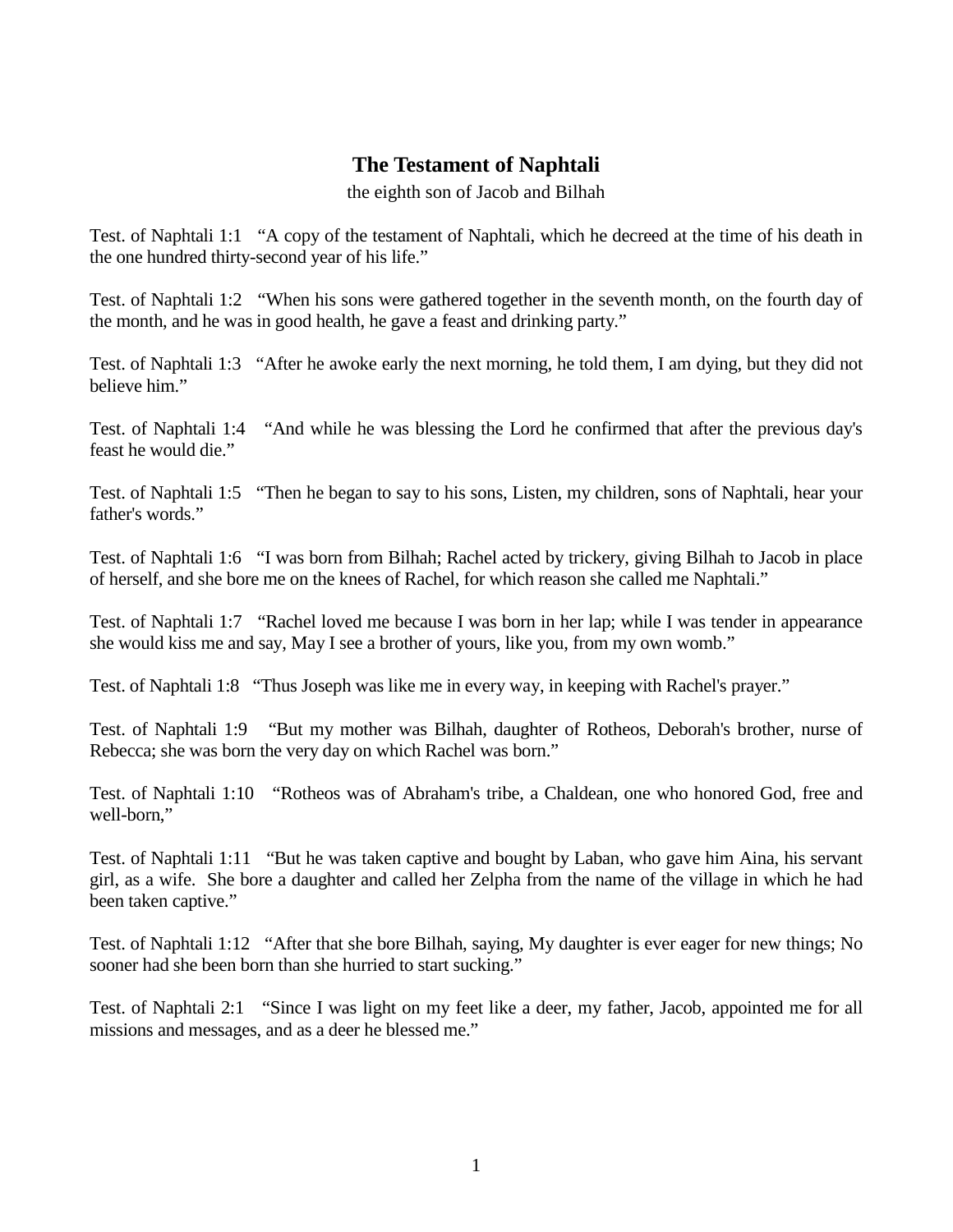Test. of Naphtali 2:2 "For just as a potter knows the pot, how much it holds, and brings clay for it accordingly, so also the Lord forms the body in correspondence to the spirit, and instills the spirit corresponding to the power of the body."

Test. of Naphtali 2:3 "And from one to the other there is no discrepancy, not so much as a third of a hair, for all the creation of the Most High was according to height, measure, and standard."

Test. of Naphtali 2:4 "And just as the potter knows the use of each vessel and to what it is suited, so also the Lord knows the body to what extent it will persist in goodness, and when it will be dominated by evil."

Test. of Naphtali 2:5 "For there is no form or conception which the Lord does not know since he created every human being according to his own image."

Test. of Naphtali 2:6 "As a person's strength, so also is his work; as is his mind, so also is his skill. As is his plan, so also is his achievement; as is his heart, so is his speech; as is his eye, so also is his sleep; as is his soul, so also is his thought, whether on the Law of the Lord or on the law of Beliar/Satan."

Test. of Naphtali 2:7 "As there is a distinction between light and darkness, between seeing and hearing, thus there is a distinction between man and man and between woman and woman. One cannot say they are one in appearance or rank,"

Test. of Naphtali 2:8 "For God made all things good in their order; the five senses in the head; to the head he attached the neck, in addition to the hair for the enhancement of appearance; then the heart for prudence; the belly for excretion from the stomach; the windpipe for health; the liver for anger; the gallbladder for bitterness; the spleen for laughter; the kidneys for craftiness; the loins for power; the lungs for the chest; the hips for strength and so on."

Test. of Naphtali 2:9 "Thus my children, you exist in accord with order for a good purpose in fear/reverence of God; do nothing in a disorderly manner, arrogantly, or at an inappropriate time."

Test. of Naphtali 2:10 "If you tell the eye to hear, it cannot; so you are unable to perform the works of light while you are in darkness."

Test. of Naphtali 3:1 "Do not strive to corrupt your actions through avarice or to beguile your souls by empty phrases, because those who are silent in purity of heart will be able to hold fast God's will and to shunt aside the will of Beliar/Satan."

Test. of Naphtali 3:2 "Sun, moon, and stars do not alter their order; thus you should not alter the Law of God by the disorder of your actions."

Test. of Naphtali 3:3 "The gentiles/nations, because they wandered astray and forsook the Lord, have changed the order, and have devoted themselves to stones and sticks, patterning themselves after wandering spirits."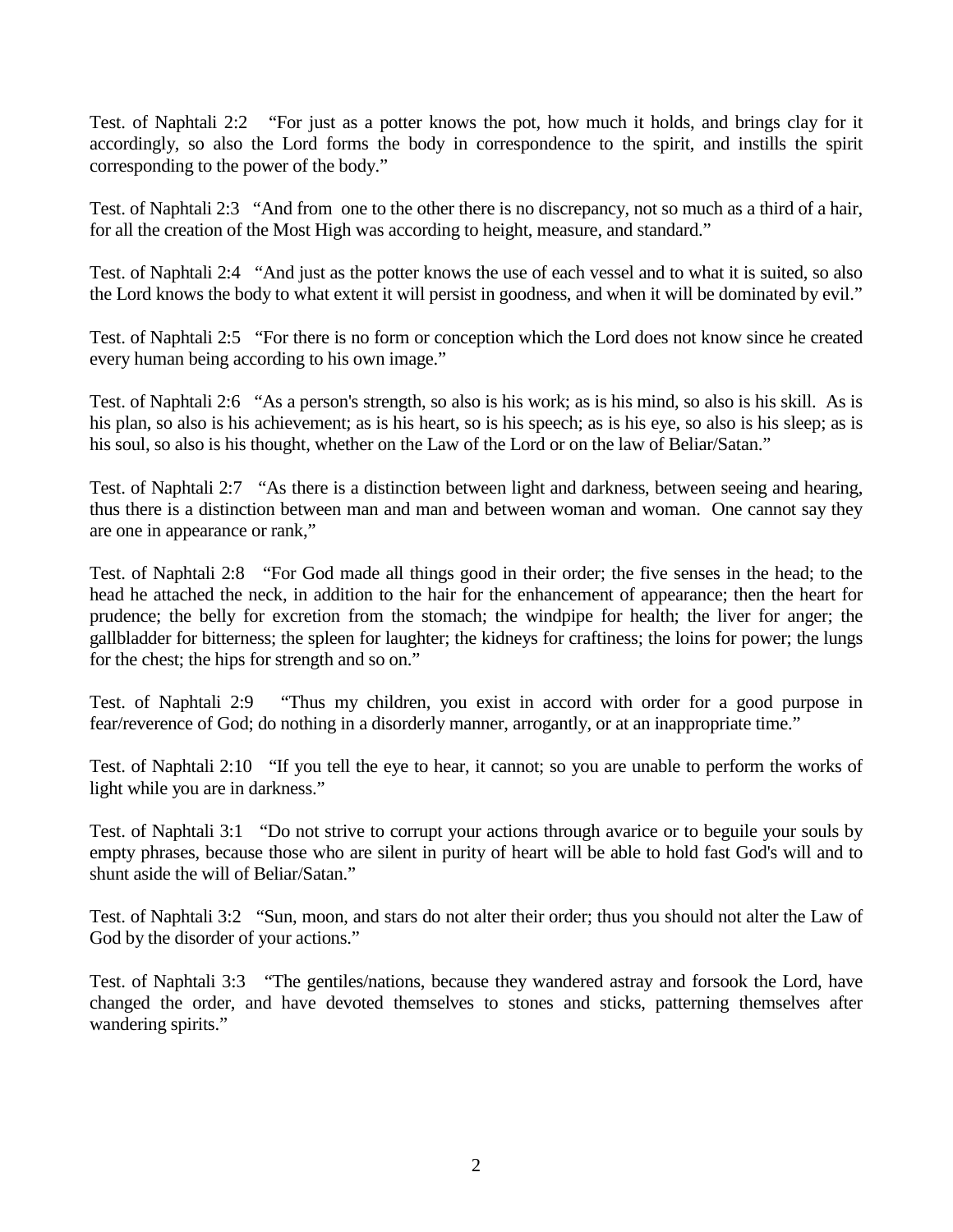Test. of Naphtali 3:4 "But you, my children, shall not be like that: In the firmament, in the earth, and in the sea, in all the products of his workmanship discern the Lord who made all things, so that you do not become like Sodom, which departed from the order of nature."

Test. of Naphtali 3:5 "Likewise the Watchers departed from nature's order; the Lord pronounced a curse on them at the Flood. On their account he ordered that the earth be without dweller or produce."

Test. of Naphtali 4:1 "I say these things, my children, because I have read in the writing of holy Enoch that you also will stray from the Lord, living in accord with every wickedness of the gentiles/nations and committing every lawlessness of Sodom."

Test. of Naphtali 4:2 "The Lord will impose captivity upon you; you shall serve your enemies there and you will be engulfed in hardship and difficulty until the Lord will wear you all out."

Test. of Naphtali 4:3 "And after you have been decimated and reduced in number, you will return and acknowledge the Lord your God."

Test. of Naphtali 4:4 "And it shall happen that when they come into the land of their fathers, they will again neglect the Lord and act impiously,"

Test. of Naphtali 4:5 "And the Lord will disperse them over the face of the whole earth until the mercy of the Lord comes, a man who effects righteousness, and he will work mercy on all who are far and near."

Test. of Naphtali 5:1 "In the fortieth year of my life, I saw on the Mount of Olives east of Jerusalem that the sun and the moon stood still."

Test. of Naphtali 5:2 "And behold, Isaac, my father's father, was saying to us, Run forth, seize them, each according to his capacity; to the one who grasps them will the sun and the moon belong."

Test. of Naphtali 5:3 "All of them ran, but Levi seized the sun and Judah, outstripping the others, grasped the moon. Thus they were exalted above others."

Test. of Naphtali 5:4 "Levi became like the sun, a certain young man gave him twelve date palms."

Test. of Naphtali 5:5 "And Judah became luminous like the moon, and twelve rays were under his feet. Then running toward the others, Levi and Judah seized them."

Test. of Naphtali 5:6 "And behold, there was a bull on the earth with two great horns and an eagle's wing on his back. They tried to lay hold of him, but were unable."

Test. of Naphtali 5:7 "But Joseph overtook them and seized him and went up with him into the heights."

Test. of Naphtali 5:8 "And I looked, since I was there, and behold a sacred writing appeared to us, which said, Assyrians, Medes, Persians, Elamites, Gelachians, Chaldeans, Syrians shall obtain a share in the twelve staffs of Israel through captivity."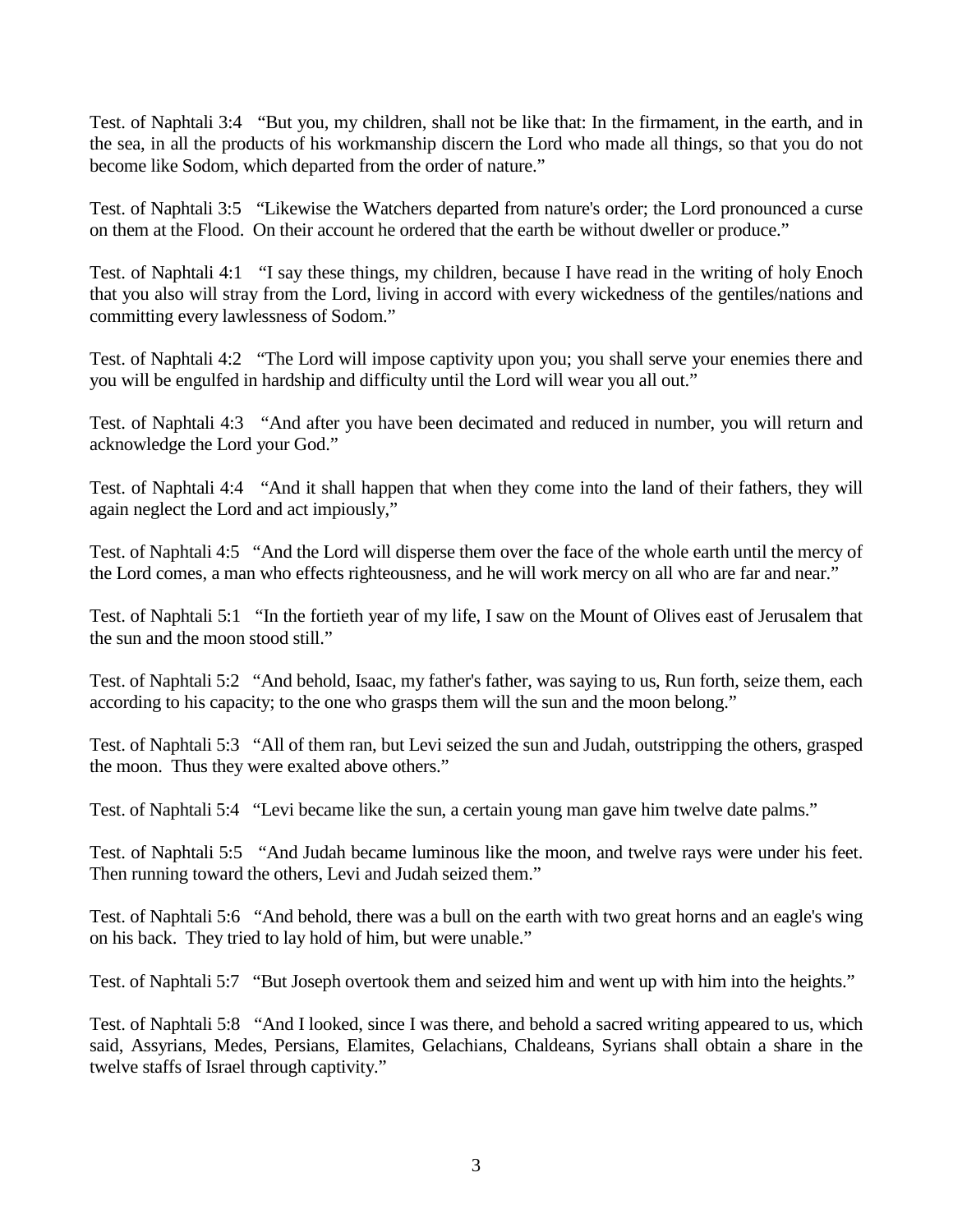Test. of Naphtali 6:1 "And again after the seven months I saw our father, Jacob, standing by the sea at Jamnia and we, his sons, were with him."

Test. of Naphtali 6:2 "And behold a ship came sailing past full of dried fish, without sailor or pilot."

Test. of Naphtali 6:3 "Inscribed on it was 'The Ship of Jacob.' So our father said to us, Get into the boat."

Test. of Naphtali 6:4 "As we boarded it, a violent tempest arose, a great windstorm, and our father, who had been holding us on course, was snatched away from us."

Test. of Naphtali 6:5 "After being tossed by the storm, the boat was filled with water and carried along on the waves until it broke apart."

Test. of Naphtali 6:6 "Joseph escaped in a light boat while we were scattered about on ten planks; Levi and Judah were on the same one."

Test. of Naphtali 6:7 "Thus we were dispersed, even to the outer limits."

Test. of Naphtali 6:8 "Levi, putting on sack cloth, prayed to the Lord in behalf of all of us."

Test. of Naphtali 6:9 "When the storm ceased, the ship reached the land, as though at peace."

Test. of Naphtali 6:10 "Then Jacob, our father, approached, and we all rejoiced with one accord."

Test. of Naphtali 7:1 "These two dreams I recounted to my father, and he replied, These things must be fulfilled at their appropriate time, once Israel has endured many things."

Test. of Naphtali 7:2 "Then my father said, I believe that Joseph is alive, for I continually see that the Lord includes him in the number with you."

Test. of Naphtali 7:3 "And he kept saying tearfully, You live, Joseph, my son, and I do not see you, nor do you behold Jacob who begot you."

Test. of Naphtali 7:4 "He made me shed tears by these words of his. I was burning inwardly with compassion to tell him that Joseph had been sold, but I was afraid of my brothers."

Test. of Naphtali 8:1 "Behold, my children, I have shown you the last times, all things that will happen in Israel."

Test. of Naphtali 8:2 "Command your children that they be in unity with Levi and Judah, for through Judah will salvation arise for Israel, and in him will Jacob be blessed."

Test. of Naphtali 8:3 "Through his kingly power God will appear [dwelling among men on the earth], to save the race of Israel, and to assemble the righteous from among the nations."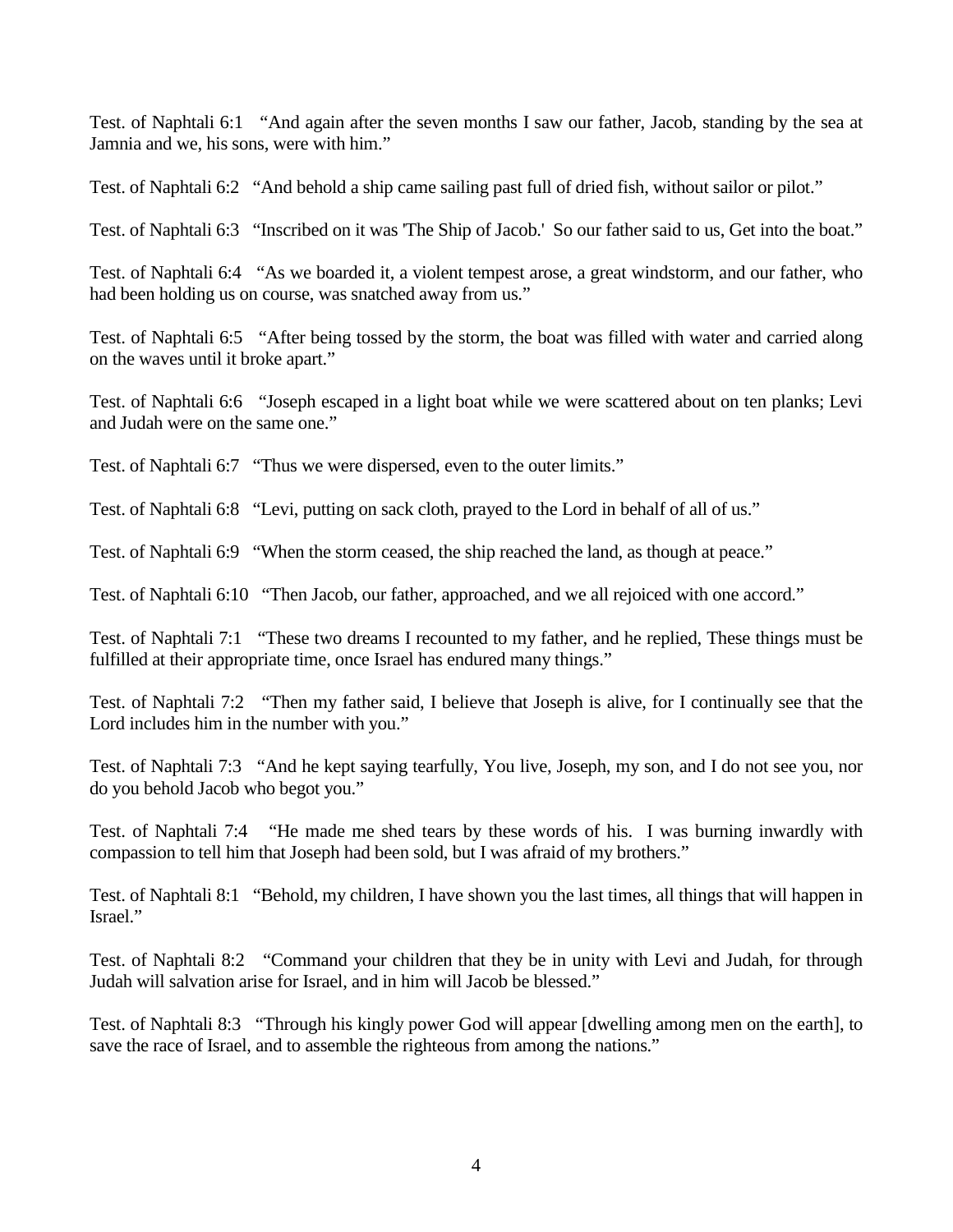Test. of Naphtali 8:4 "If you achieve the good, my children, men and angels will bless you; and God will be glorified through you among the gentiles/nations. The devil will flee from you; wild animals will be afraid of you, and the angels will stand by you."

Test. of Naphtali 8:5 "Just as anyone who rears a child well is held in good esteem, so also there will be a virtuous recollection on the part of God for your good work."

Test. of Naphtali 8:8 "The one who does not do the good, men and angels will curse, and God will be dishonored among the gentiles/nations because of him, the devil will inhabit him as his own instrument. Every wild animal will dominate him, and the Lord will hate him."

Test. of Naphtali 8:9 "And there are the two commandments: Unless they are performed in proper sequence they leave one open to the greatest sin. It is the same with the other commandments."

Test. of Naphtali 8:10 "So be wise in the Lord and discerning, knowing the order of his commandments, what is ordained for every act, so that the Lord will love you."

Test. of Naphtali 9:1 "He gave them many similar instructions, urging them to transfer his bones to Hebron and bury him with his fathers."

Test. of Naphtali 9:2 "He ate and drank in soulful glee, covered his face, and died. And his sons acted in accord with the things commanded by their father, Naphtali."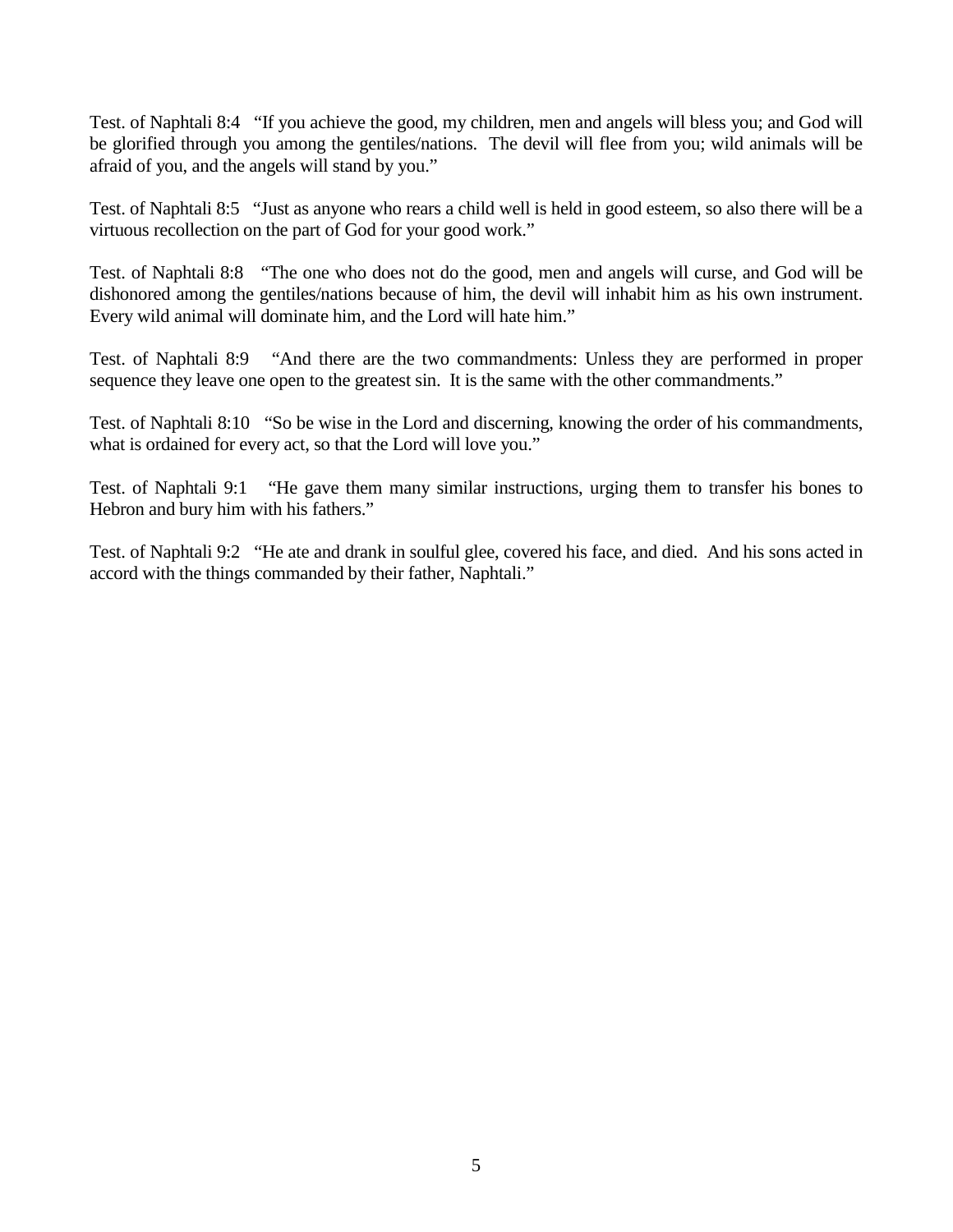# **The Testament of Gad**

#### the ninth son of Jacob and Zilpah

Test. of Gad 1:1 "A copy of the testament of Gad, concerning what he said to his sons in the one hundred twenty-seventh year of his life, saying,"

Test. of Gad 1:2 "I was Jacob's ninth son; among the shepherds I was brave."

Test. of Gad 1:3 "I guarded the flock at night, and when the lion came, the wolf, the leopard, the bear or any other wild animal attacked the flock, I pursued it, seized it by the foot with my hand, crushed and blinded it, and hurled it a distance of twelve hundred feet."

Test. of Gad 1:4 "Now Joseph was tending the flocks with me for about thirty days, and since he was delicate, he became faint from the heat, and went back to Hebron to his father."

Test. of Gad 1:5 "He made Joseph lie down close to him because he loved him."

Test. of Gad 1:6 "And Joseph said to his father, the sons of Zilpah and Bilhah are killing the best animals and eating them against the advice of Judah and Reuben."

Test. of Gad 1:7 "He saw that I had set free a lamb from the mouth of a bear, which I then killed, but that I had killed the lamb when I was saddened to see that it was too weak to live; and we had eaten it."

Test. of Gad 1:8 "This he told our father. On this matter I bore a grudge against Joseph until the day he was sold into Egypt;"

Test. of Gad 1:9 "The spirit of hatred was in me because we had eaten the newborn of the flocks without Judah. And whatever Joseph told our father, he believed him."

Test. of Gad 2:1 "I now confess my sin, children, that frequently I wanted to kill him; to the depth of my soul I hated him and any inner feeling of mercy toward him was completely absent."

Test. of Gad 2:2 "Because of his dreams my hatred toward him increased and I wanted to gobble him from among the living as an ox gobbles up grass from the ground."

Test. of Gad 2:3 "For this reason Judah and I sold him to the Ishmaelites for thirty pieces of gold; we hid ten pieces and showed only the twenty to our brothers."

Test. of Gad 2:4 "Thus it was through greed that our plot to kill him was carried out."

Test. of Gad 2:5 "But the God of my fathers rescued him from my hands so that I might not perform a lawless deed in Israel."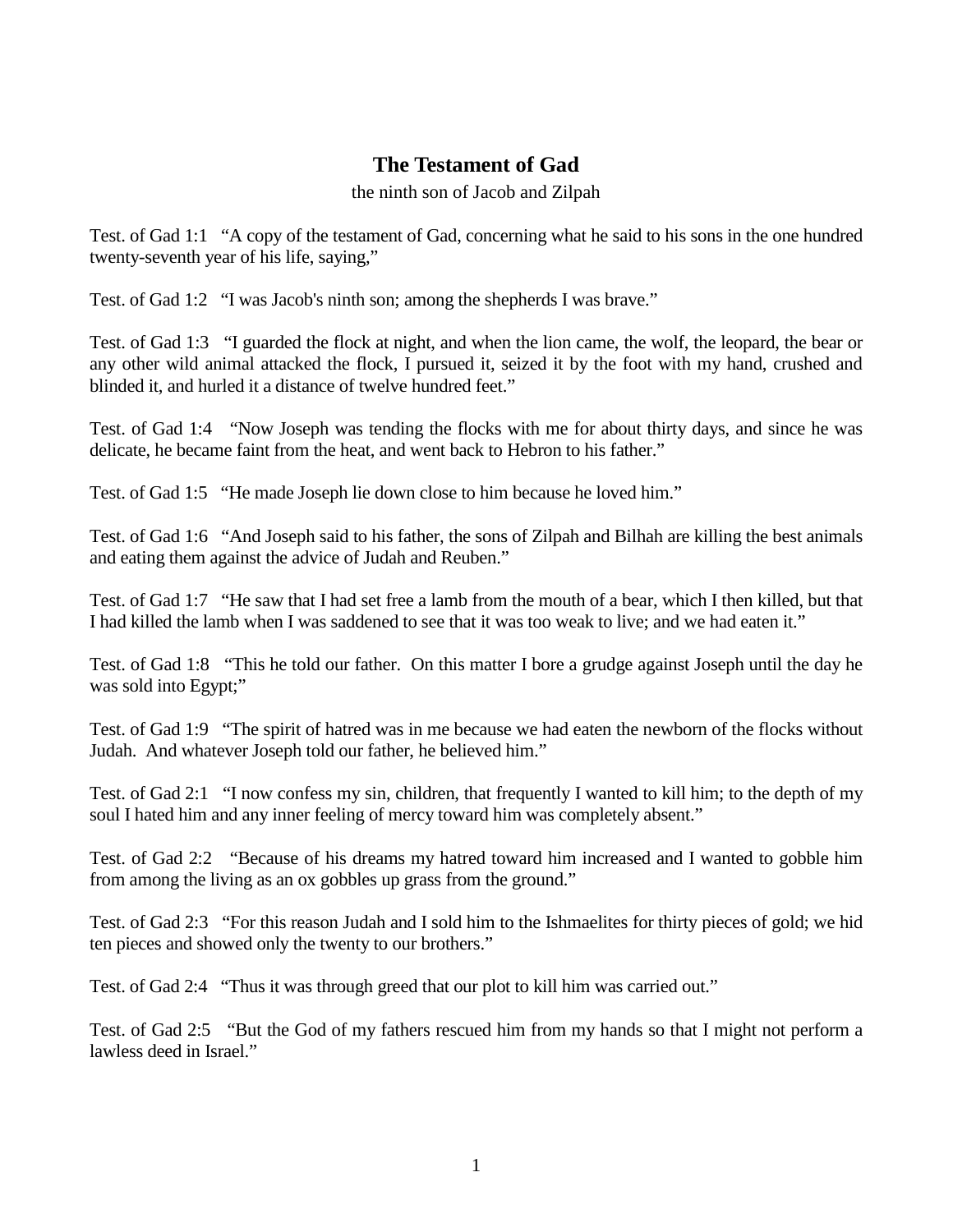Test. of Gad 3:1 "And now children, listen to the words of truth: to perform justice and every law of the Most High; not to be led astray by the spirit of hatred because it is evil beyond all human deeds."

Test. of Gad 3:2 "Whatever anyone does, he who hates is revolted; if he fears the Lord and hopes for good things, the hater has no love for him."

Test. of Gad 3:3 "The hater disparages truth, envies the successful person, relishes slander, loves arrogance, because hatred blinds his soul. It was in this way that I regarded Joseph."

Test. of Gad 4:1 "Beware, my children, of those who hate, because it leads to lawlessness against the Lord himself."

Test. of Gad 4:2 "Hatred does not want to hear repeated his commands concerning love of neighbor, and thus it sins against God."

Test. of Gad 4:3 "For if a brother makes a false step, immediately it wants to spread the tale to everyone, and is eager to have him condemned for it, punished, and executed."

Test. of Gad 4:4 "If the hater is a slave, he conspires against his master, and whenever difficulty arises it plots how he might be killed."

Test. of Gad 4:5 "Hatred collaborates with envy, when it sees or hears about the prosperity of those who do well, it is perpetually peevish."

Test. of Gad 4:6 "Just as love wants to bring the dead back to life and to recall those under sentence of death, so hate wants to kill the living and does not wish to preserve alive those who have committed the slightest sin."

Test. of Gad 4:7 "For among all men the spirit of hatred works by Satan through human frailty for the death of mankind; but the spirit of love works by the Law of God through forbearance for the salvation of mankind."

Test. of Gad 5:1 "Hatred is evil, since it continually consorts with lying, speaking against the truth; it makes small things big, turns light into darkness, says that the sweet is bitter, teaches slander, conflict, violence, and all manner of greed; it fills the heart with diabolical venom."

Test. of Gad 5:2 "I tell you this, my children, from experience, so that you might escape hatred and cling to love of the Lord."

Test. of Gad 5:3 "Righteousness expels hatred; humility kills envy. For the person who is just and humble is ashamed to commit an injustice, not because someone else will pass judgment on him but out of his own heart, because the Lord considers his inner deliberations."

Test. of Gad 5:4 "He will not denounce a fellow man, since fear/reverence of the Most High overcomes hatred."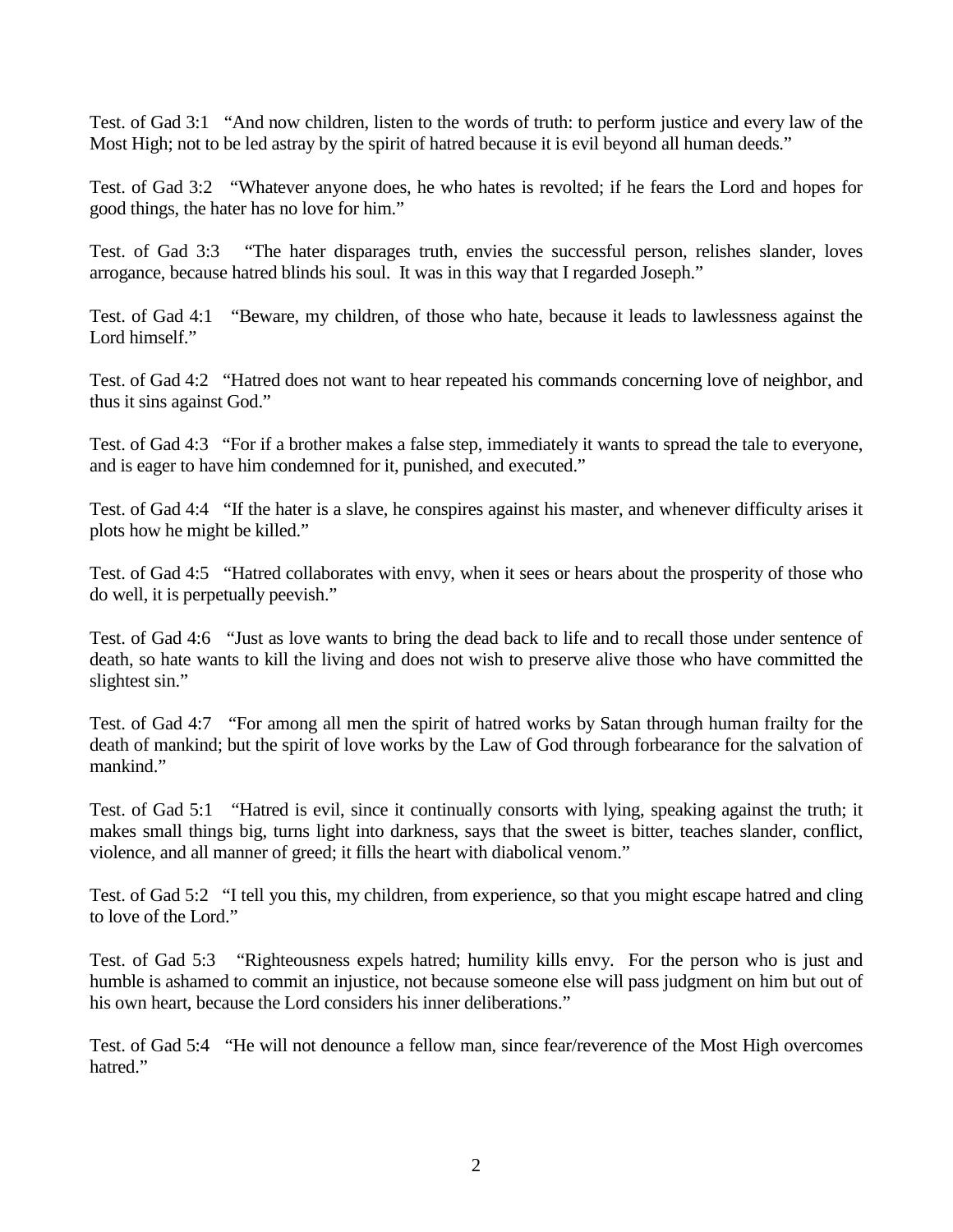Test. of Gad 5:5 "Being concerned not to arouse the Lord's anger, he is completely unwilling to wrong anyone, even in his thoughts."

Test. of Gad 5:6 "I understood this at the last, after I had repented concerning Joseph,"

Test. of Gad 5:7 "For according to God's truth, repentance destroys disobedience, puts darkness to flight, illumines the vision, furnishes knowledge for the soul, and guides the deliberative powers to salvation."

Test. of Gad 5:8 "What it has not learned from human agency, it understands through repentance."

Test. of Gad 5:9 "For God brought on me a disease of the liver, and if it had not been for the prayers of Jacob, my father, he would shortly have summoned from me my spirit."

Test. of Gad 5:10 "For by whatever human capacity anyone transgresses, by that he is also chastised."

Test. of Gad 5:11 "Since my anger was merciless in opposition to Joseph, through this anger of mine I suffered mercilessly, and was brought under judgment for eleven months, as long as I had had it in for Joseph, until he was sold."

Test. of Gad 6:1 "Now, my children, each of you love his brother. Drive hatred out of your hearts. Love one another in deed and word and inward thoughts."

Test. of Gad 6:2 "For when I stood before my father I would speak peaceable about Joseph, but when I went out, the spirit of hatred darkened my mind and aroused my soul to kill him."

Test. of Gad 6:3 "Love one another from the heart, therefore, and if anyone sins against you, speak to him in peace. Expel the venom of hatred, and do not harbor deceit in your heart. If anyone confesses and repents, forgive him."

Test. of Gad 6:4 "If anyone denies his guilt, do not be contentious with him, otherwise he may start cursing, and you would be sinning doubly."

Test. of Gad 6:5 "In a dispute do not let an outsider hear your secrets, since out of hatred for you he may become your enemy, and commit a great sin against you. He may talk to you frequently but treacherously, or be much concerned with you, but for an evil end, having absorbed from you the venom."

Test. of Gad 6:6 "Even if he denies it and acts disgracefully out of a sense of guilt, be quiet and do not become upset. For he who denies will repent, and avoid offending you again; indeed he will honor you, will respect you and be at peace."

Test. of Gad 6:7 "But even if he is devoid of shame and persists in his wickedness, forgive him from the heart and leave vengeance to God."

Test. of Gad 7:1 "If anyone prospers more than you, do not be aggrieved, but pray for him that he may prosper completely, for this is what is precisely to your advantage."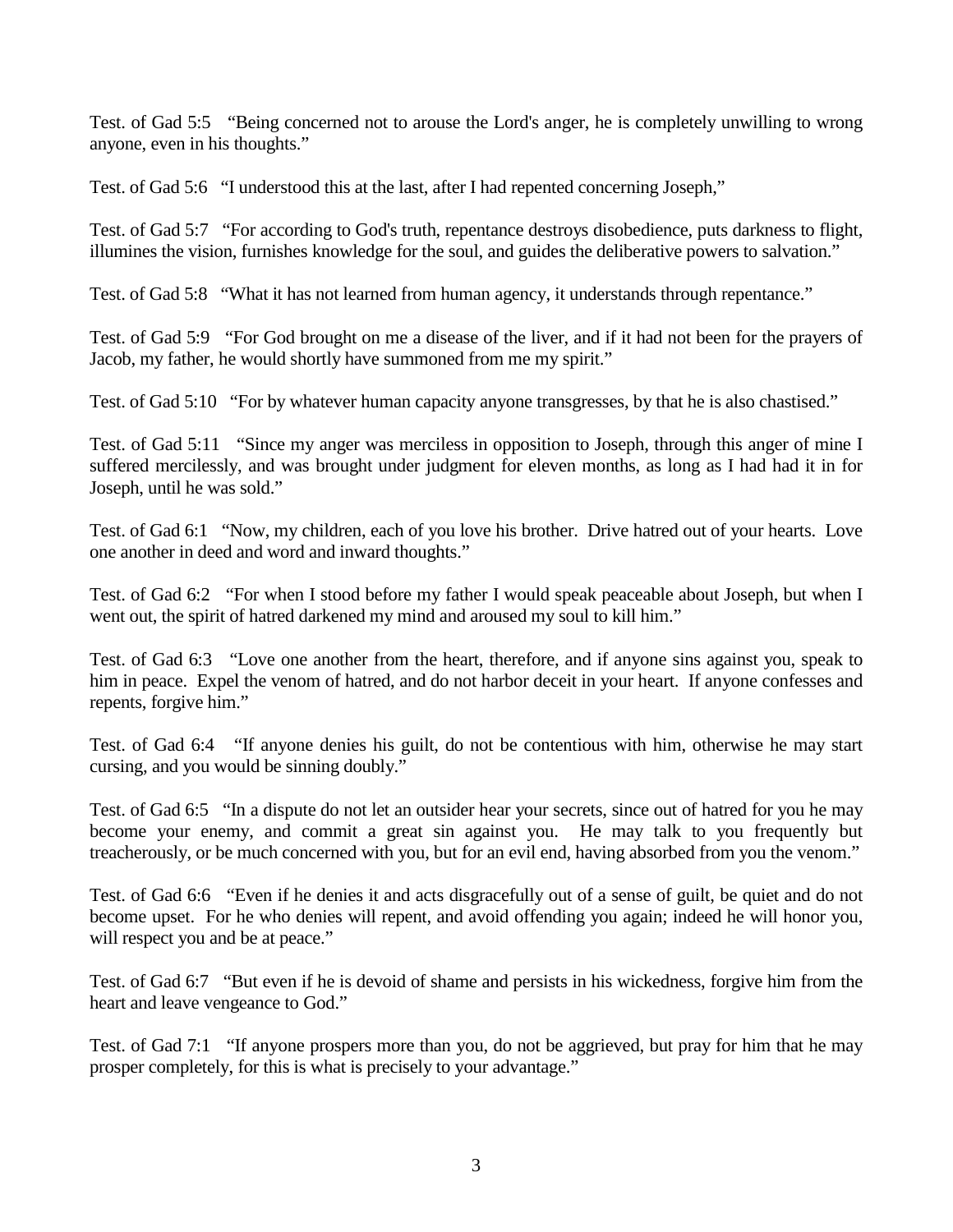Test. of Gad 7:2 "And if he becomes even more exalted, do not be envious, but remember that all humanity dies. Offer praise to the Lord who provides good and beneficial things for all mankind."

Test. of Gad 7:3 "Search out the Lord's judgments, and thus you shall gain an inheritance and your mind will be at rest."

Test. of Gad 7:4 "Even if someone becomes rich by evil schemes, as did Esau, your father's brother, do not be jealous; wait for the Lord to set the limits."

Test. of Gad 7:5 "For if he takes away the things obtained by evil means, those who repent receive forgiveness, and the impenitent one receives eternal punishment."

Test. of Gad 7:6 "The man who is poor but free from envy, who is grateful to the Lord for everything, is richer than all, because he does not love the foolish things that are a temptation common to mankind."

Test. of Gad 7:7 "Drive hatred away from your souls, and love one another in uprightness of heart."

Test. of Gad 8:1 "Tell these things to your children as well, so that they will honor Judah and Levi, because from them the Lord will raise up a Savior for Israel."

Test. of Gad 8:2 "I know that at the end your children will depart from them and will live in all manner of wickedness and evildoing and corruption in the sight of the Lord."

Test. of Gad 8:3 "Then after he had been silent for a brief time he said again to them, My children, obey your father. Bury me near my fathers."

Test. of Gad 8:4 "He drew up his feet and fell asleep in peace. And after five years they took him up and buried him in Hebron with his fathers."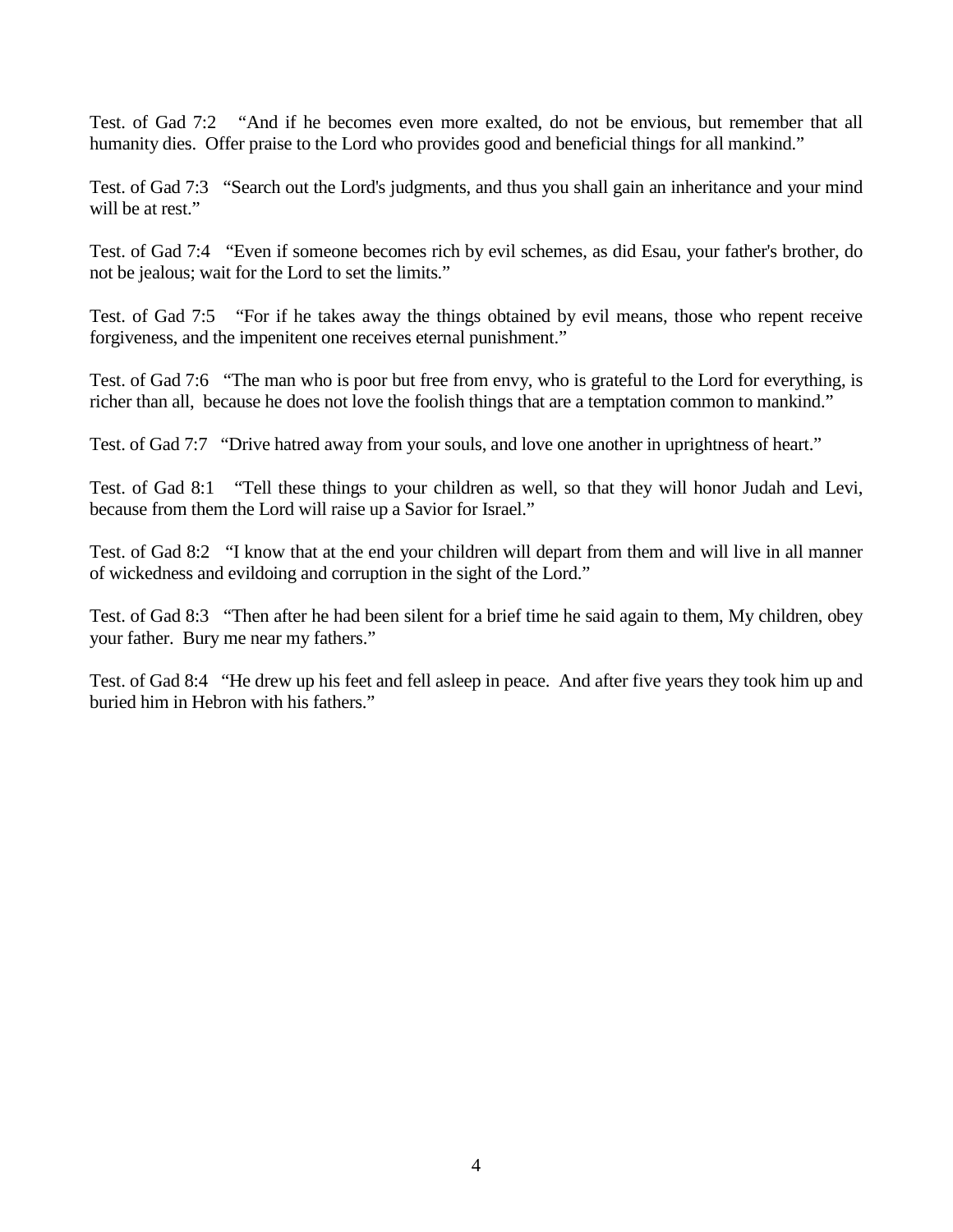### **The Testament of Asher**

the tenth son of Jacob and Zilpah

Test. of Asher 1:1 "A copy of the testament of Asher, the things he spoke to his sons in the one hundred twenty-fifth year of his life."

Test. of Asher 1:2 "While he was still healthy he said to them, Listen, children of Asher, to your father, and I will show you everything that is right in the sight of God."

Test. of Asher 1:3 "God has granted two ways to the sons of men, two mind-sets, two lines of action, two models, and two goals."

Test. of Asher 1:4 "Accordingly, everything is in pairs, the one over against the other."

Test. of Asher 1:5 "The two ways are good and evil; concerning them are two dispositions within our breasts that choose between them."

Test. of Asher 1:6 "If the soul wants to follow the good way, all of its deeds are done in righteousness and every sin is immediately repented."

Test. of Asher 1:7 "Contemplating just deeds and rejecting wickedness, the soul overcomes evil and uproots sin."

Test. of Asher 1:8 "But if the mind is disposed toward evil, all of its deeds are wicked; driving out the good, it accepts the evil and is overmastered by Beliar/Satan, who,"

Test. of Asher 1:9 "Even when good is undertaken, presses the struggle so as to make the aim of his action into evil, since the devil's storehouse is filled with the vermin of the evil spirit."

Test. of Asher 2:1 "The soul, they say, may in words express good for the sake of evil, but the outcome of the action leads to evil."

Test. of Asher 2:2 "There is a man who has no mercy on the one who serves him in performing an evil deed; there are two aspects of this, but the whole is wicked."

Test. of Asher 2:3 "And there is a man who loves the one who does the evil, as he is himself involved in evil, so that he would choose to die in evil for the evildoer's sake. There are also two aspects of this, but the whole situation is evil."

Test. of Asher 2:4 "Although indeed love is there, yet in wickedness is evil concealed; in name it is as though it were good, but the outcome of the act is to bring evil."

Test. of Asher 2:5 "Someone steals, deals unjustly, robs, cheats, but yet has pity on the poor. This also has two aspects, but is evil as a whole."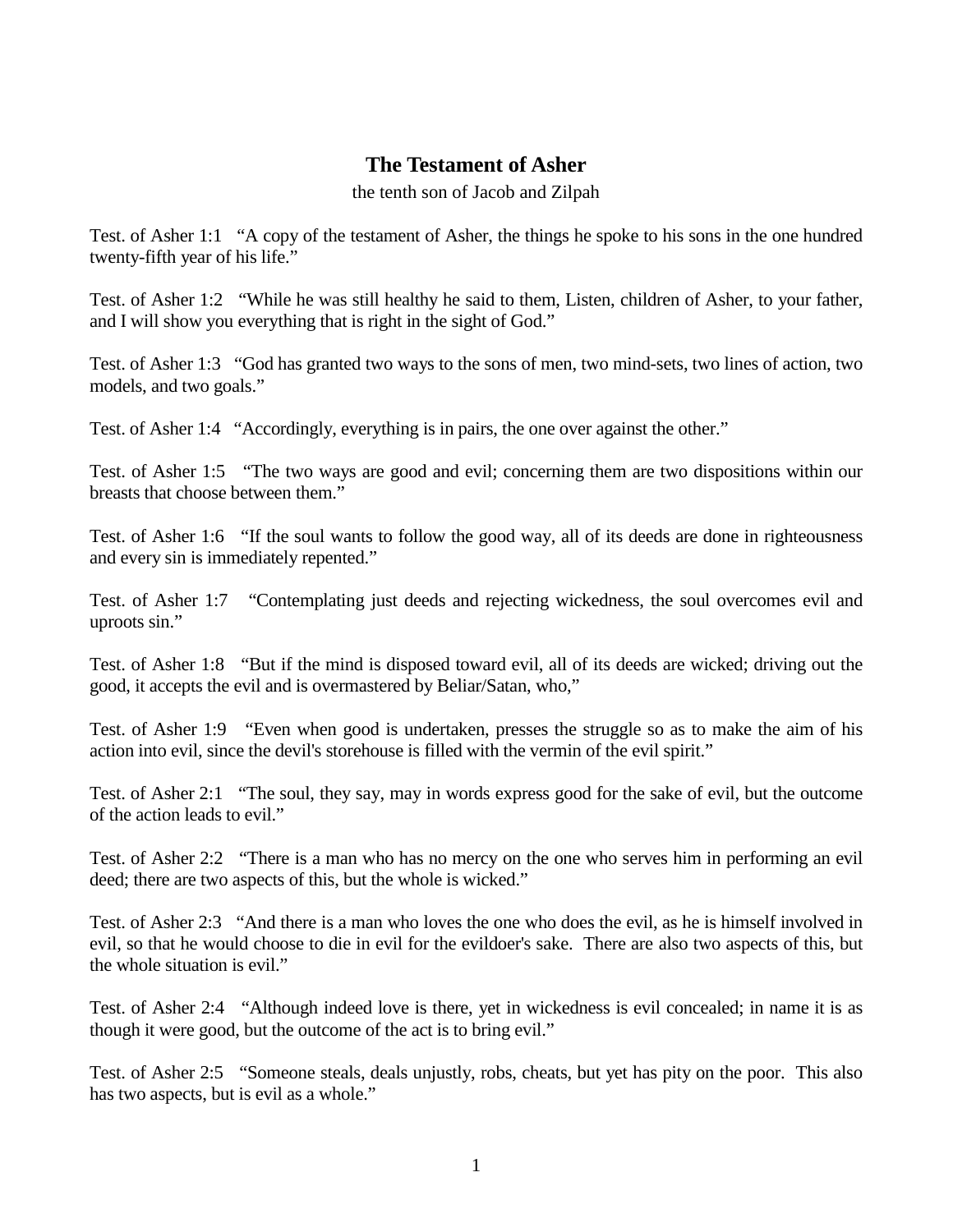Test. of Asher 2:6 "He who cheats his neighbor provokes God's wrath; he who serves falsely before the Most High, and yet has mercy on the poor, disregards the Lord who uttered the Law's commands; he provokes him, and yet he alleviates the plight of the poor day laborer."

Test. of Asher 2:7 "He defiles the soul and takes pride in his own body; he kills many, yet has pity on a few. This also has two aspects, but is evil as a whole."

Test. of Asher 2:8 "Someone else commits adultery and is sexually promiscuous, yet is abstemious/moderate in his eating. While fasting, he is committing evil deeds. Through the power of his wealth he ravages many, and yet in spite of his excessive evil, he performs the commandments."

Test. of Asher 2:9 "This also has two aspects, but is evil as a whole. Such persons are hares, because although they are halfway clean, in truth they are unclean,"

Test. of Asher 2:10 "For this is what God has said on the tables of the commandments."

Test. of Asher 3:1 "But you, my children, do not be two-faced like them, one good and the other evil; rather, cling only to goodness, because in it the Lord God is at rest, and men aspire to it."

Test. of Asher 3:2 "Flee from the evil tendency, destroying the devil by your good works. For those who are two-faced are not of God, but they are enslaved to their evil spirits, so that they might be pleasing to Beliar/Satan and to persons like themselves."

Test. of Asher 4:1 "For persons who are good, who are single-minded - even though they are considered by the two-faced to be sinners - are righteous before God."

Test. of Asher 4:2 "For many who destroy the wicked perform two works - good and evil - but it is good as a whole, because evil is uprooted and destroyed."

Test. of Asher 4:3 "One person hates the man who, though merciful, is also unjust, or who is an adulterer, even though he fasts, and thus is two-faced. But his work is good as a whole, because he imitates the Lord, not accepting the seeming good as though it were the truly good."

Test. of Asher 4:4 "Another person does not want to see any pleasant days among the convivial, lest they disgrace the body and pollute the soul. This also has two aspects, but is good on the whole."

Test. of Asher 4:5 "For such persons are like gazelles and stags: In appearance they seem wild and unclean, but as a whole they are clean. They live by zeal for the Lord, abstaining from what God hates and has forbidden through his commandments, staving off evil by the good."

Test. of Asher 5:1 "Children, you see how in everything there are two factors, one against the other, one concealed by the other: In possessions is greed, in merriment is drunkenness, in laughter is lamentation, in marriage is dissoluteness."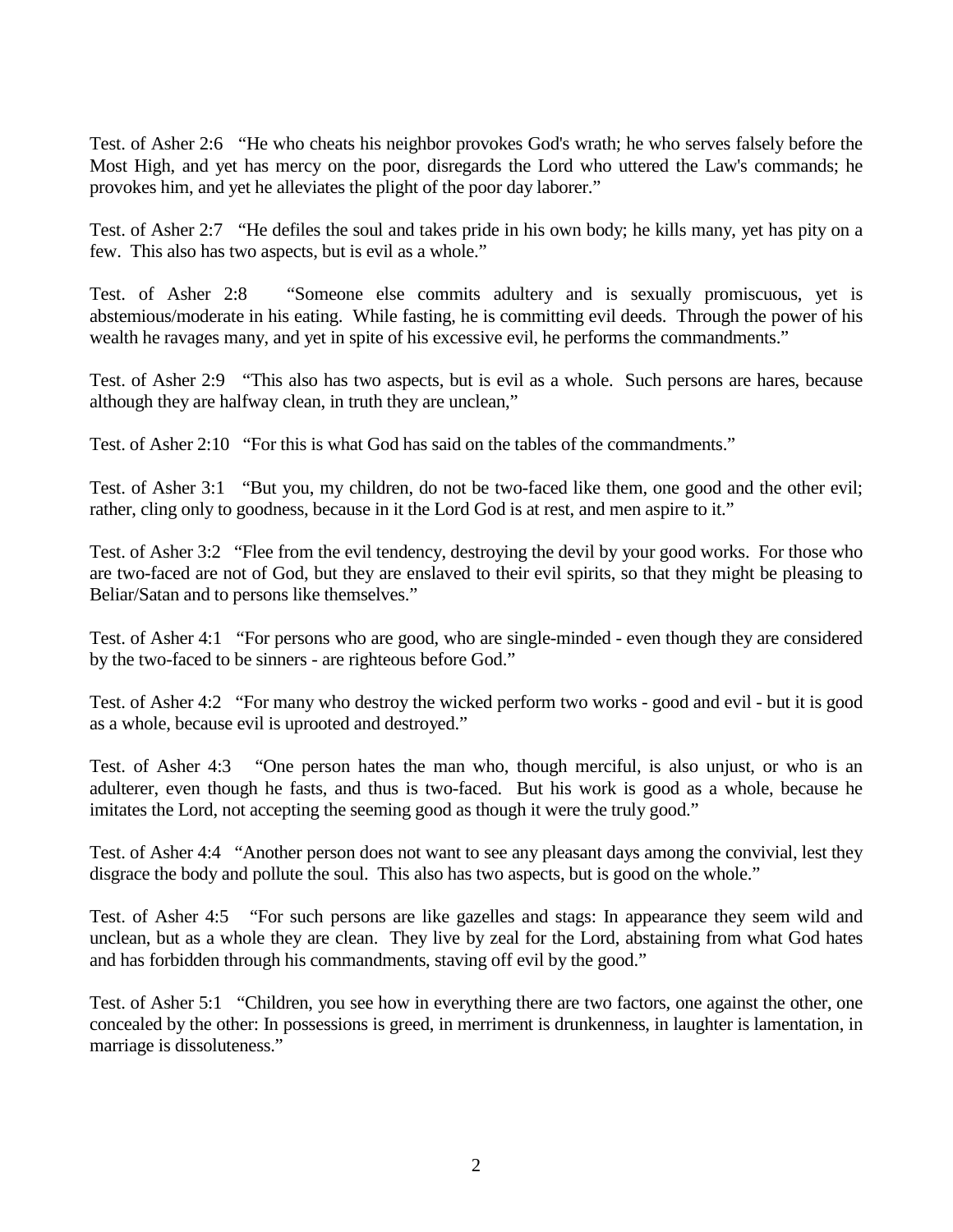Test. of Asher 5:2 "Death is successor to life, dishonor to glory, night to day, darkness to light, but all these things lead ultimately to day: righteous actions to life, unjust actions to death, since eternal life wards off death."

Test. of Asher 5:3 "One cannot say truth is a lie, nor a righteous act is unjust, because all truth is subject ultimately to the light, just as all things are subject ultimately to God."

Test. of Asher 5:4 "I have demonstrated all these things in my life, and have not strayed from the Lord's truth. I have searched out the commandments of the Most High and lived them according to all my strength."

Test. of Asher 6:1 "You also, my children, give attention to the Lord's command, pursuing the truth with singleness of mind."

Test. of Asher 6:2 "The two-faced are doubly punished because they both practice evil and approve of others who practice it; they imitate the spirits of error and join in the struggle against mankind."

Test. of Asher 6:3 "You therefore, my children, keep the Law of the Lord; do not pay attention to evil as to good, but have regard for what is really good and keep it thoroughly in all the Lord's commandments, taking it as your way of life and finding rest in it."

Test. of Asher 6:4 "For the ultimate end of human beings displays their righteousness, since they are made known to the angels of the Lord and of Beliar/Satan."

Test. of Asher 6:5 "For when the evil soul departs, it is harassed by the evil spirit which it served through its desires and evil works. But if anyone is peaceful with joy he comes to know the angel of peace and enters eternal life."

Test. of Asher 7:1 "Do not become like Sodom, which did not recognize the Lord's angels and perished forever."

Test. of Asher 7:2 "For I know that you will sin and be delivered into the hands of your enemies; your land shall be made desolate and your sanctuary wholly polluted."

Test. of Asher 7:3 "You will be scattered to the four corners of the earth; in the dispersion you shall be regarded as worthless, like useless water, until such time as the Most High visits the earth. [He shall come as a man eating and drinking with human beings,] crushing the dragon's head in the water. He will save Israel and all the nations, [God speaking like a man.]"

Test. of Asher 7:4 "Tell these things, my children, to your children, so that they will not disobey him."

Test. of Asher 7:5 "For I know that you will be thoroughly disobedient, that you will be thoroughly irreligious, heeding not God's Law but human commandments, being corrupted by evil."

Test. of Asher 7:6 "For this reason, you will be scattered like Dan and Gad, my brothers, you shall not know your own lands, tribe, or language."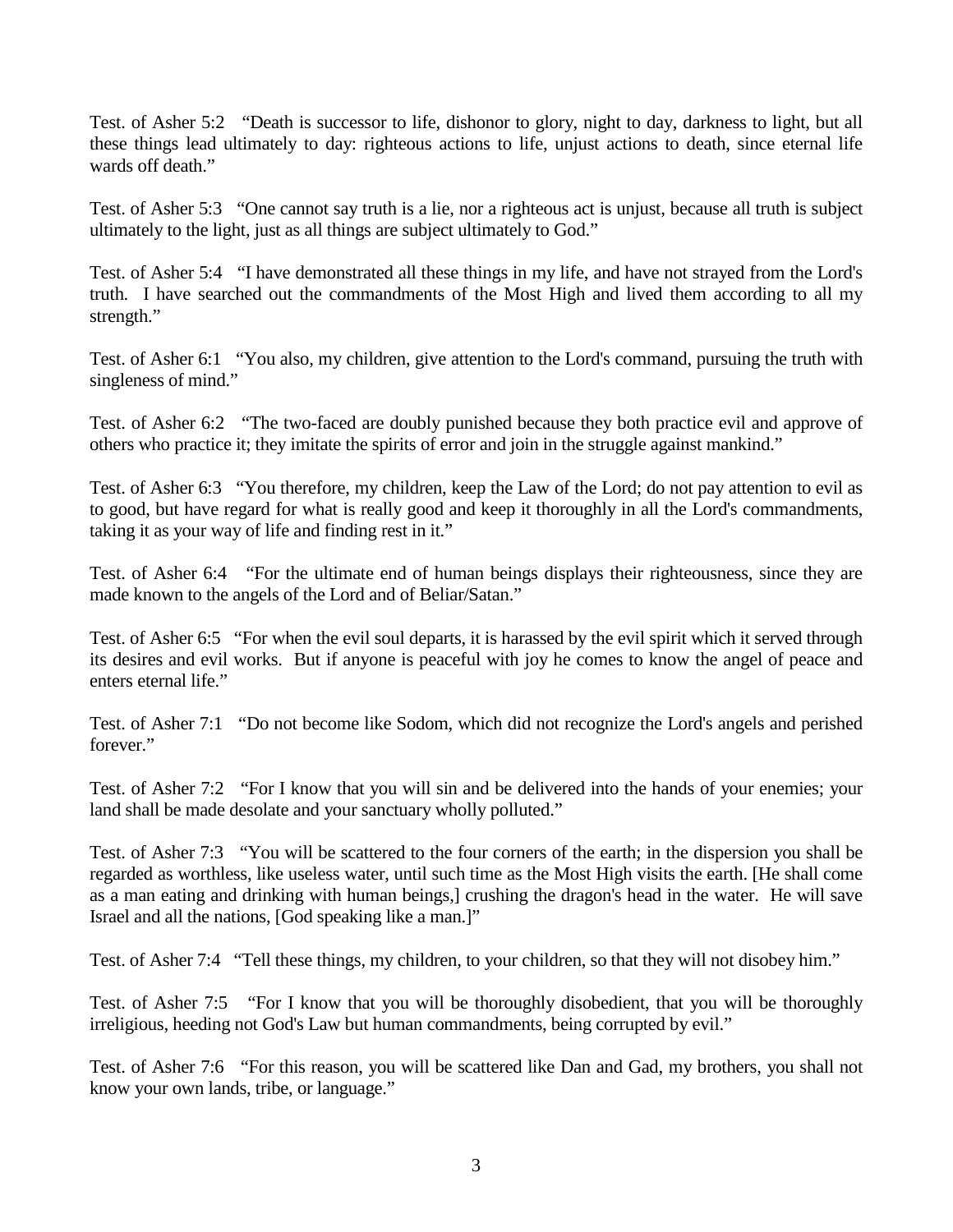Test. of Asher 7:7 "But he will gather you in faith/truth through his compassion and on account of Abraham, Isaac, and Jacob."

Test. of Asher 8:1 "After he had said these things he gave instructions, saying, Bury me in Hebron. And he died, having fallen into a beautiful sleep."

Test. of Asher 8:2 "And his sons did as he commanded them: They took him up to Hebron and buried him with his fathers."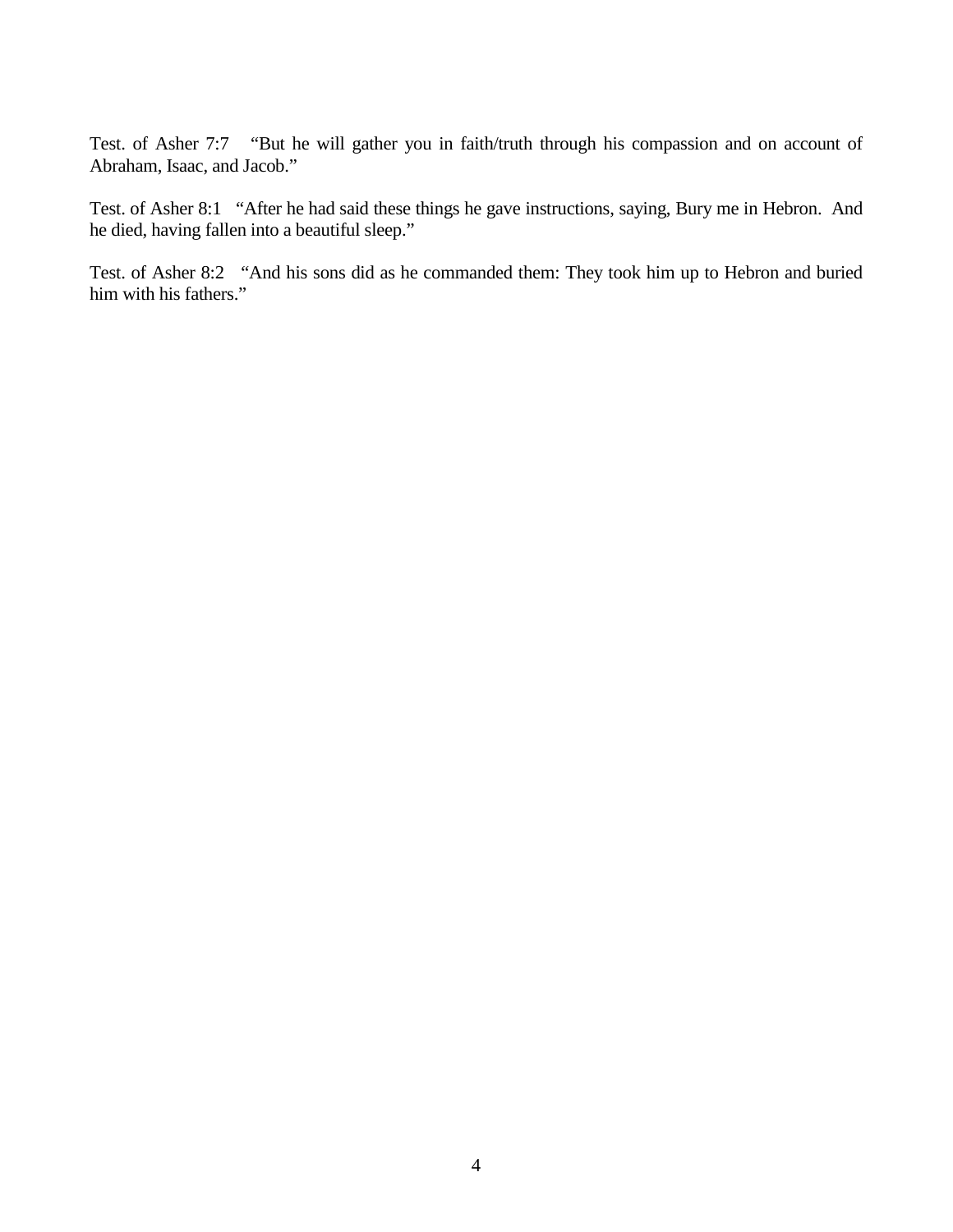### **The Testament of Joseph**

the eleventh son of Jacob and Rachel

Test. of Joseph 1:1 "A copy of the testament of Joseph. When he was about to die, he called his sons and his brothers and said to them:"

Test. of Joseph 1:2 "My brothers and my children. Listen to Joseph, the one beloved of Israel. Give ear to the words of my mouth."

Test. of Joseph 1:3 "In my life I have seen envy and death. But I have not gone astray: I continued in the truth of the Lord."

Test. of Joseph 1:4 "These, my brothers, hated me but the Lord loved me. They wanted to kill me, but the God of my fathers preserved me. Into a cistern they lowered me; the Most High raised me up."

Test. of Joseph 1:5 "They sold me into slavery; the Lord of all set me free. I was taken into captivity; the strength of His hand came to my aid. I was overtaken by hunger; the Lord himself fed me generously."

Test. of Joseph 1:6 "I was alone, and God came to help me. I was in weakness, and the Lord showed his concern for me. I was in prison, and the Savior acted graciously in my behalf. I was in bonds, and he loosed me;"

Test. of Joseph 1:7 "Falsely accused, and he testified in my behalf. Assaulted by bitter words of the Egyptians, and he rescued me. A slave, and he exalted me."

Test. of Joseph 2:1 "And this chief officer of Pharaoh entrusted to me his household."

Test. of Joseph 2:2 "I struggled with a shameless woman who kept prodding me to transgress with her, but the God of my father rescued me from the burning flame."

Test. of Joseph 2:3 "I was jailed, I was whipped, I was sneered at, but the Lord granted me mercy in the sight of the prison-keeper."

Test. of Joseph 2:4 "For the Lord does not abandon those who fear/reverence him, neither in darkness, or chains, or tribulation or direst need."

Test. of Joseph 2:5 "For God does not disappoint as does man, nor is he timorous like a son of man nor like an earthborn is he weak or frightened away."

Test. of Joseph 2:6 "In all these matters he takes his stand, and in various ways he offers assistance, even though for a brief time he may stand aside in order to test the disposition of the soul."

Test. of Joseph 2:7 "In ten testings he showed that I was approved, and in all of them I persevered, because perseverance is a powerful medicine and endurance provides many good things."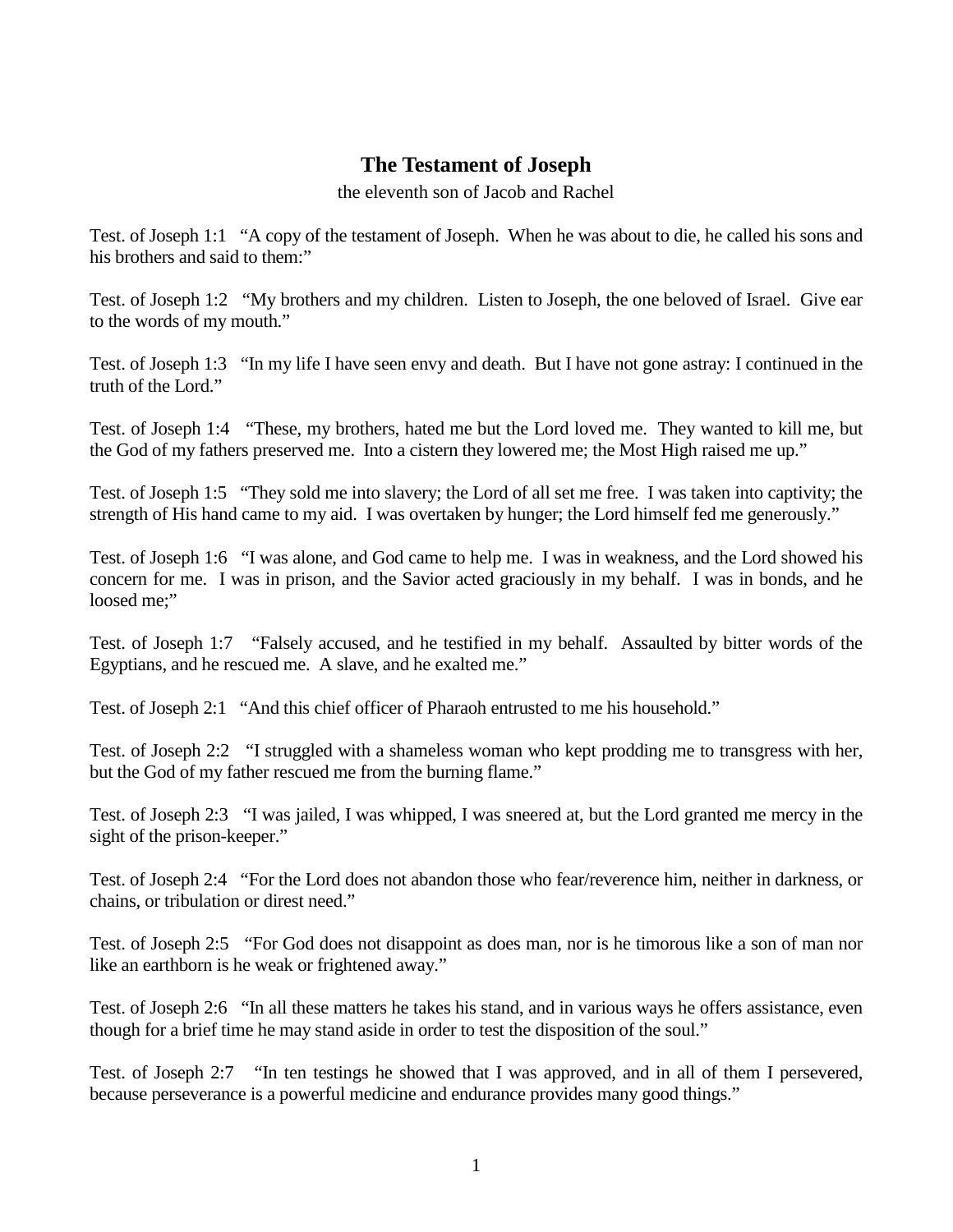Test. of Joseph 3:1 "How often the Egyptian woman threatened me with death! How often, after turning me over to the tormentors she would call me back and threaten me! But since I was unwilling to have intercourse with her, she kept saying to me,"

Test. of Joseph 3:2 "You will be master over me and all my household if you will only give yourself over to me; then you will be our ruler."

Test. of Joseph 3:3 "But I recalled my father's words, went weeping into my quarters, and prayed to the Lord."

Test. of Joseph 3:4 "For those seven years I fasted, and yet seemed to the Egyptians like someone who was living luxuriously, for those who fast for the sake of God receive graciousness of countenance."

Test. of Joseph 3:5 "If my master was absent, I drank no wine; for three-day periods I would take no food but give it to the poor and the ill."

Test. of Joseph 3:6 "I would awaken early and pray to the Lord, weeping over the Egyptian woman of Memphis because she annoyed me exceedingly and relentlessly."

Test. of Joseph 3:7 "In the night she would come in to me, pretending a mere visit. Because she had no male child, she pretended to consider me as a son."

Test. of Joseph 3:8 "For a time she would embrace me as a son, but then I realized later that she was trying to lure me into a sexual relationship."

Test. of Joseph 3:9 "When I became aware of this I lamented to the point of death. After she had gone out, I came to myself and mourned in her behalf for many days, because I had recognized her deceit and her deviousness."

Test. of Joseph 3:10 "I spoke to her the words of the Most High, hoping he might divert her from evil desire."

Test. of Joseph 4:1 "How often, then, did she flatter me with words as a holy man, deceitfully praising my self-control through her words in the presence of her husband, but when we were alone she sought to seduce me."

Test. of Joseph 4:2 "Publicly she honored me for my self-control, while privately she said to me, Have no fear of my husband, for he is convinced of your chastity so that even if someone were to tell him about you, he would not believe it."

Test. of Joseph 4:3 "During all these affairs I stretched out on the ground praying God to rescue me from her treachery."

Test. of Joseph 4:4 "When she achieved nothing by means of it, she began to approach me for instruction, so that she might learn the Word of God."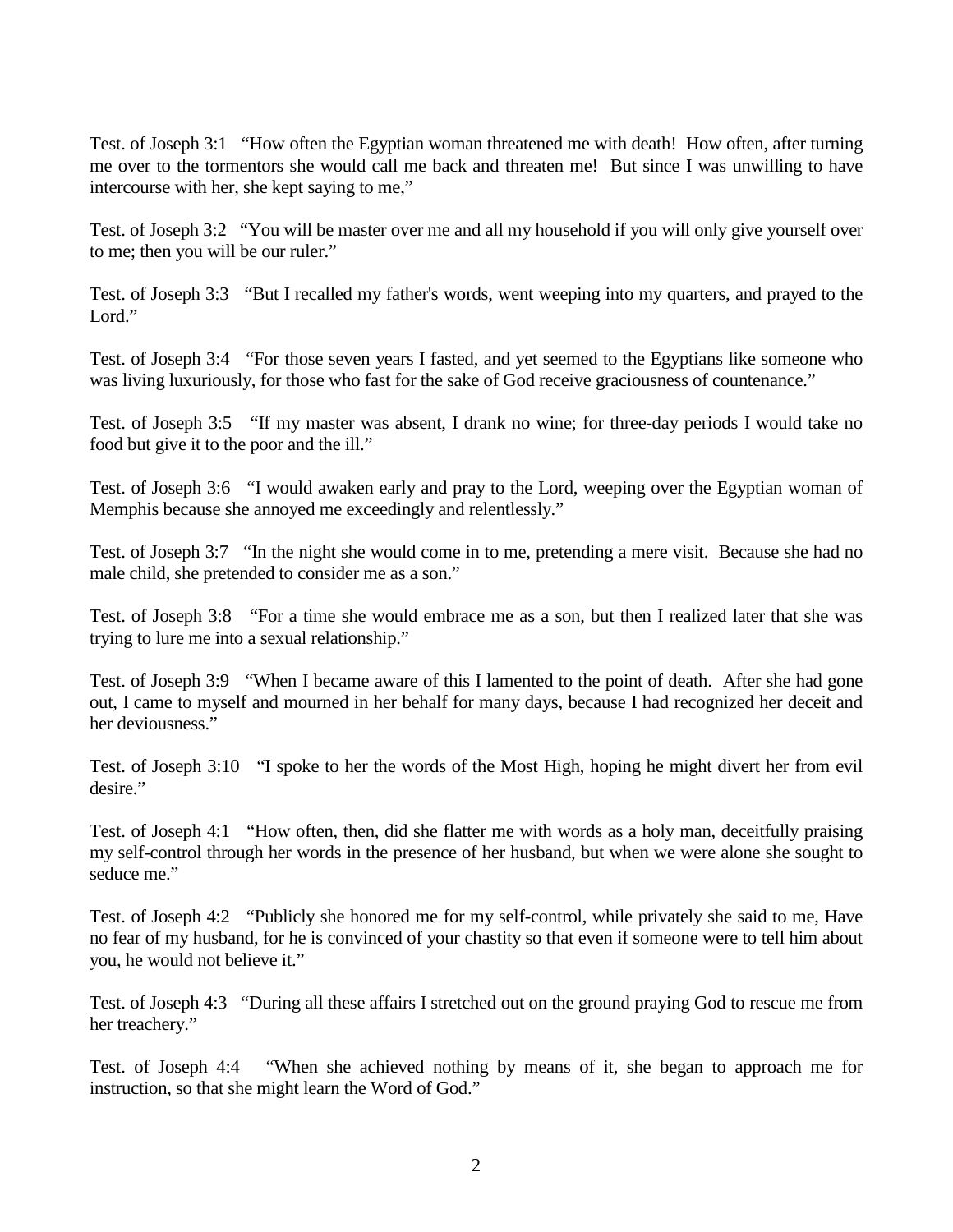Test. of Joseph 4:5 "And she kept saying to me, If you want me to abandon the idols, have intercourse with me, and I shall persuade my husband to put away the idols, and we shall live in the presence of your Lord."

Test. of Joseph 4:6 "But I kept telling her that the Lord did not want worshipers who come by means of uncleanness, nor would he be pleased with adulterers, but with those who were pure in heart and undefiled in speech."

Test. of Joseph 4:7 "She was consumed with jealousy, wanting to fulfill her desire."

Test. of Joseph 4:8 "But I devoted myself the more to fasting and prayer that the Lord might rescue me from her."

Test. of Joseph 5:1 "Again on another occasion she said to me, If you do not want to commit adultery, I shall kill my husband by a drug and take you as my husband."

Test. of Joseph 5:2 "When I heard this, I tore my clothing and said to her, Woman, show reverence to God; do not commit this wicked deed, lest you be utterly destroyed. For you should know that I shall make it known to all that this is your scheme."

Test. of Joseph 5:3 "Filled with fear, she ordered me not to disclose her plan."

Test. of Joseph 5:4 "Then she withdrew, but kept trying to entice me with gifts and every manner of pleasurable things."

Test. of Joseph 6:1 "Later she sent me food mixed with enchantments."

Test. of Joseph 6:2 "When the eunuch who was carrying it arrived, I looked up and saw a frightening man who offered me a sword along with the bowl. So I perceived it was a trick to lead me astray."

Test. of Joseph 6:3 "When he departed, I wept; I tasted neither one item nor the other of the food he brought."

Test. of Joseph 6:4 "A day later she came to me and said, when she recognized the food, Why didn't you eat the food?"

Test. of Joseph 6:5 "And I said to her Because you filled it with a deadly enchantment. How can you say, I do not go near idols, but only to the Lord."

Test. of Joseph 6:6 "Now then understand that the God of my father revealed to me through an angel your wickedness, but I have kept it for this reason: to shame you if somehow by seeing it you might repent."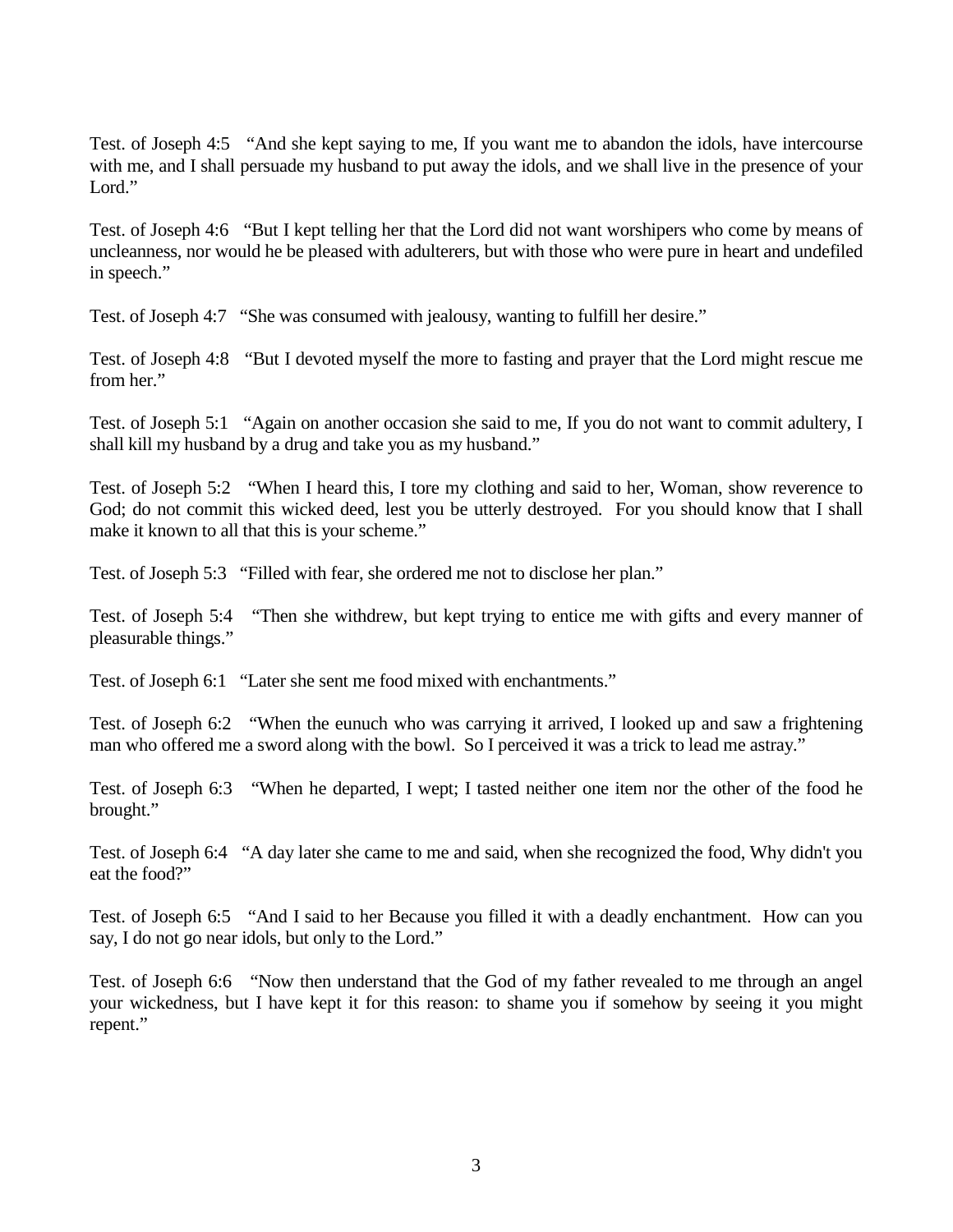Test. of Joseph 6:7 "In order for you to learn that the evil of the irreligious will not triumph over those who exercise self-control in their worship of God, I will take this and eat it in your presence. When I had said that, I prayed aloud, May the God of my fathers and the angel of Abraham be with me."

Test. of Joseph 6:8 "And I ate. When she saw this, she fell upon her face at my feet weeping. I raised her up and warned her, and she agreed with me that she should no longer commit this impiety."

Test. of Joseph 7:1 "But her heart was still inclined to evil and she turned over in her mind how she might entrap me. Shortly she was groaning and depressed, even though she was not sick."

Test. of Joseph 7:2 "When her husband saw her, he said to her, Why are you so downcast? She responded to him, I am suffering from a pain in my heart, and groans of my spirit have taken hold of me."

Test. of Joseph 7:3 "He tried to cure her with words. Then she seized the occasion and came running in to me, while her husband was still outside, and said to me, I shall hang myself, or hurl myself over the precipice if you do not have intercourse with me."

Test. of Joseph 7:4 "Since I perceived that the spirit of Beliar/Satan was troubling her, I prayed to the Lord, but I said to her:"

Test. of Joseph 7:5 "Why, wretched female, are you troubled and disturbed, blinded by sin? Remember that if you kill yourself, Astetha, your husband's concubine, who is filled with envy of you, will beat your children; thus you will destroy your memory from the earth."

Test. of Joseph 7:6 "And she said, See, then, you do love me. That is enough. Only keep contending for my life and that of my children, and I shall cling to my expectation of gaining my desire."

Test. of Joseph 7:7 "She did not understand that I spoke in this way for the Lord's sake and not for hers."

Test. of Joseph 7:8 "For if anyone is subjected to the passion of desire and is enslaved by it, as she was, even when he hears something good bearing on that passion he receives it as aiding his wicked desire."

Test. of Joseph 8:1 "I tell you, my children, it was about the sixth hour when she left me. Bending my knees before the Lord, I prayed a whole day and a whole night. Toward dawn I arose, crying and begging deliverance from her."

Test. of Joseph 8:2 "Finally, she grasped my clothing, determined to force me into having intercourse with her."

Test. of Joseph 8:3 "When I saw, therefore, that in her madness she had seized my garment, I shook loose and left it and fled naked."

Test. of Joseph 8:4 "She held on to it, and brought false accusation against me. Her husband came and threw me in prison in his own house; then the next day he whipped me and sent me to the Pharaoh's prison."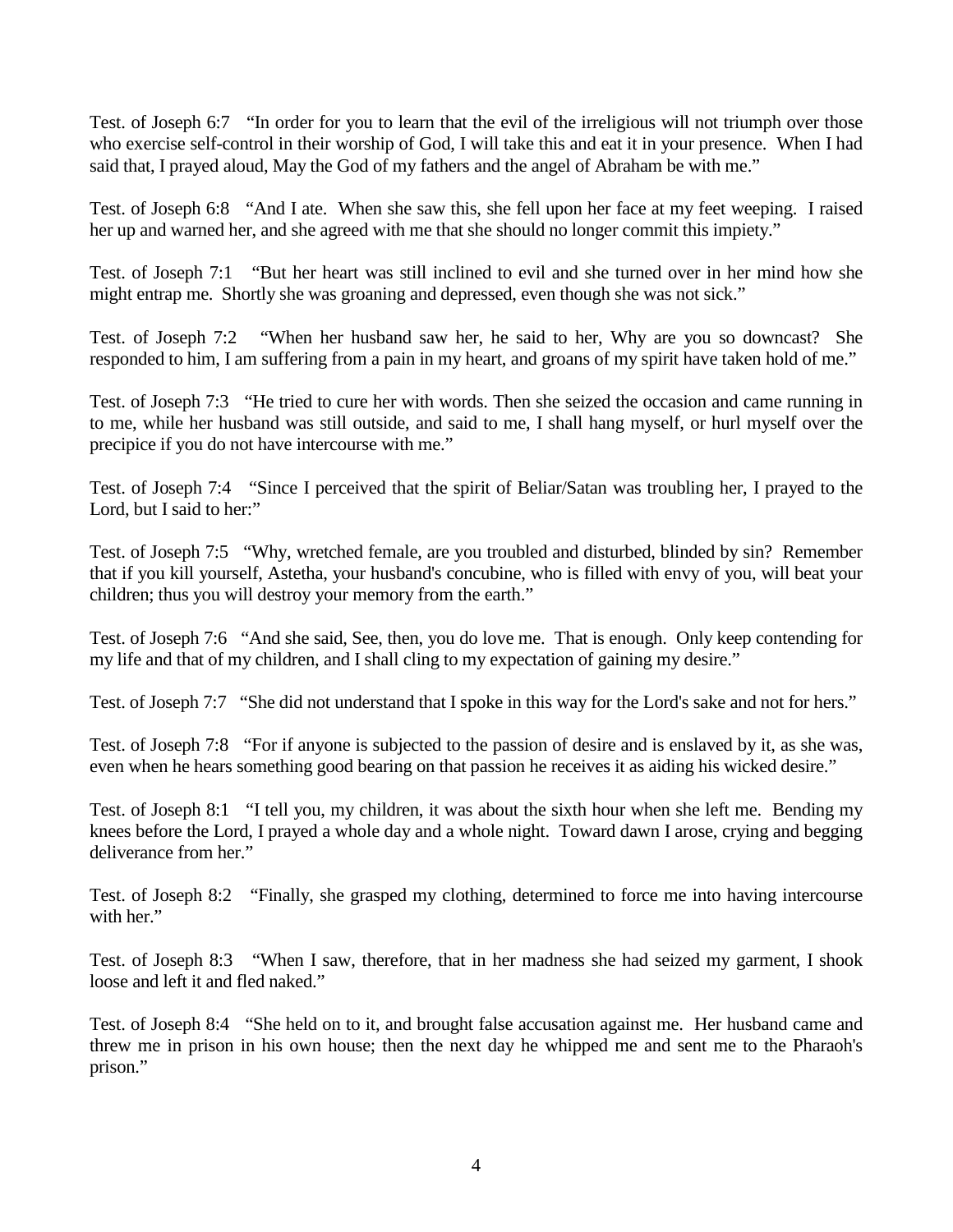Test. of Joseph 8:5 "When I was in fetters, the Egyptian woman was overtaken with grief. She came and heard the report how I gave thanks to the Lord and sang praise in the house of darkness, and how I rejoiced with cheerful voice, glorifying my God, because through her trumped-up charge I was set free from this Egyptian woman."

Test. of Joseph 9:1 "Many times she sent messages to me saying, Acquiesce in fulfilling my desire, and I will release you from the fetters and liberate you from the darkness."

Test. of Joseph 9:2 "Not even in my mind did I yield to her, for God loves more the one who is faithful in self-control in a dark cistern than the one who in royal chambers feasts on delicacies with excess."

Test. of Joseph 9:3 "If a man strives for self-control and at the same time desires glory - and the Most High knows that it is appropriate for him - he brings it about for him, even as he did for me."

Test. of Joseph 9:4 "How often, as though she were ill, she came down at odd hours and listened to my voice as I prayed! When I was aware of her groaning, I fell silent."

Test. of Joseph 9:5 "For when I had been with her in her house, she would bare her arms and thighs so that I might lie with her. For she was wholly beautiful and splendidly decked out to entice me, but the Lord protected me from her manipulations."

Test. of Joseph 10:1 "So you see, my children, how great are the things that patience and prayer with fasting accomplish."

Test. of Joseph 10:2 "You also, if you pursue self-control and purity with patience and prayer with fasting in humility of heart, the Lord will swell among you, because he loves self-control."

Test. of Joseph 10:3 "And where the Most High dwells, even if envy befall someone, or slavery or false accusation, the Lord who dwells with him on account of his self-control not only will rescue him from these evils, but will exalt him and glorify him as he did for me."

Test. of Joseph 10:4 "For these problems beset all mankind either in deed or word or thought."

Test. of Joseph 10:5 "For my brothers know how much my father loved me, yet I was not puffed up in my thoughts. Even while I was a child I had the fear/reverence of God in my heart, for I understood that all things pass away."

Test. of Joseph 10:6 "I did not arouse myself with evil design, but honored my brothers, and out of regard for them even when they sold me I was silent rather than tell the Ishmaelites that I was the son of Jacob, a great and righteous man."

Test. of Joseph 11:1 "You, therefore, my children, in every act keep the fear/reverence of God before your eyes and honor your brothers. For everyone who does the Law of the Lord will be loved by him."

Test. of Joseph 11:2 "As I was going with the Ishmaelites, they kept asking me, Are you a slave? And I replied, I am a slave out of a household, so as not to disgrace my brothers."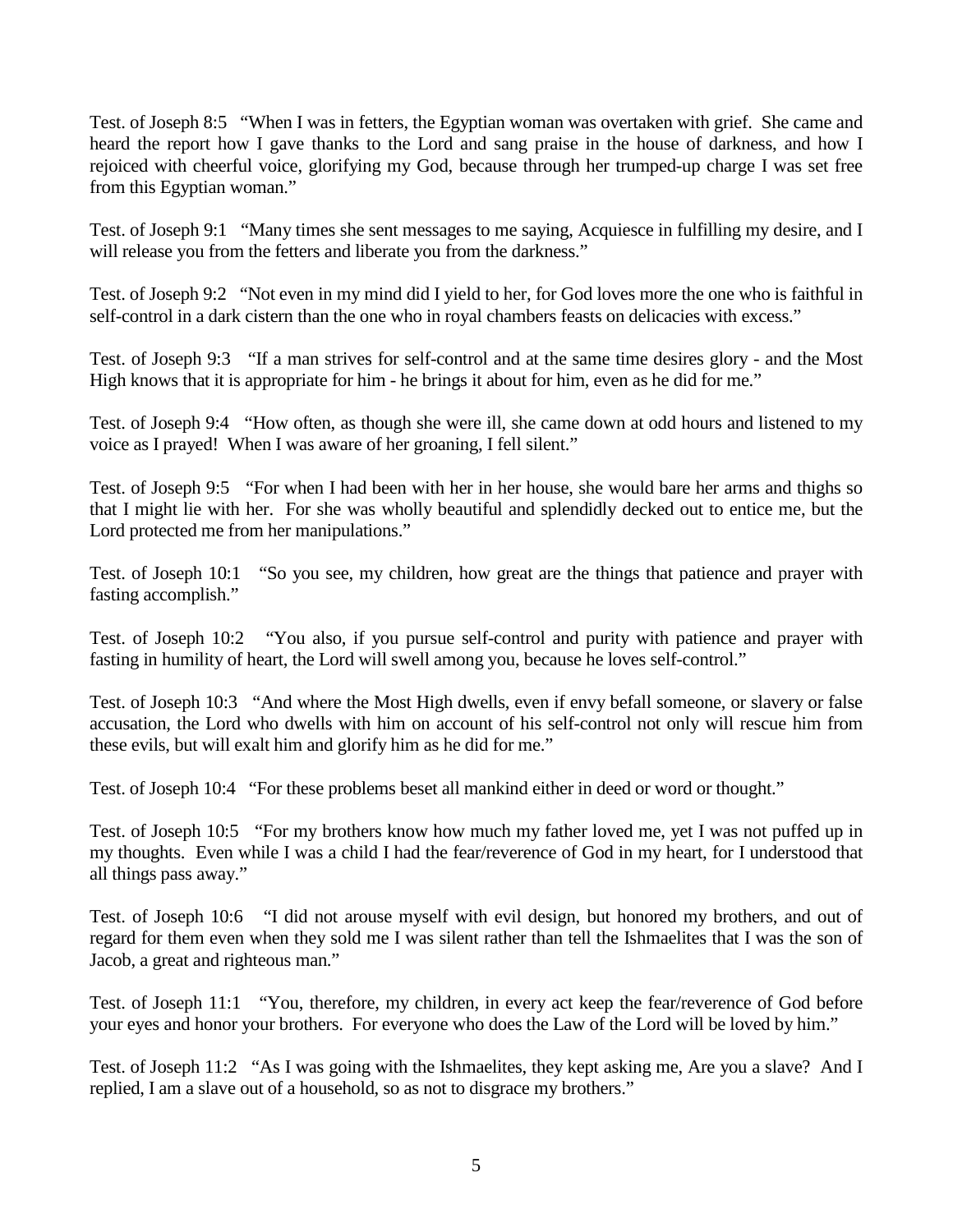Test. of Joseph 11:3 "The greatest of them said to me, You are not a slave; even your appearance discloses that. But I told them that I was a slave."

Test. of Joseph 11:4 "As we were reaching Egypt they began to squabble over me as to which of them would put up the money and take me."

Test. of Joseph 11:5 "Accordingly it seemed good to all of them that I should be left in Egypt with a trader handling their trading post until they returned bringing their merchandise."

Test. of Joseph 11:6 "The Lord granted me favor in the eyes of the trader and he entrusted me with his household."

Test. of Joseph 11:7 "And God blessed him by my hand, and he prospered in gold and silver and in business. And I was with him three months."

Test. of Joseph 12:1 "At that time the Memphian woman, Pentephris' wife, came down in a palanquin with great splendor, because she had heard about me from one of her eunuchs."

Test. of Joseph 12:2 "She said to her husband that through a certain young Hebrew the trader had become rich; they say that he surely stole him out of the land of Canaan."

Test. of Joseph 12:3 "Now, then, work justice concerning him; take the young man to your household, and the God of the Hebrews will bless you, because grace from heaven is with him."

Test. of Joseph 13:1 "Pentephris believed her words, ordered the trader to come, and said to him, What is this I hear about you, that you steal persons from the land of Canaan and sell them as slaves?"

Test. of Joseph 13:2 "The trader fell at his feet and besought him saying, I pray you, my lord, I do not know what you are saying."

Test. of Joseph 13:3 "Pentephris said to him, Where is this Hebrew from, then? And he said, The Ishmaelites left him with me until they return."

Test. of Joseph 13:4 "But he did not believe the trader and ordered that he be stripped and beaten."

Test. of Joseph 13:5 "But since he persisted in his statements, Pentephris said, Bring in the young man. When I entered I prostrated myself before Pentephris, for he was third in rank among Pharaoh's officers."

Test. of Joseph 13:6 "And taking me aside from the trader he said to me, Are you a slave or a freeman?"

Test. of Joseph 13:7 "I said to him, A slave. He said, Of whom? I replied, Of the Ishmaelites."

Test. of Joseph 13:8 "He said, How did you become a slave? And I said, They bought me out of the land of Canaan."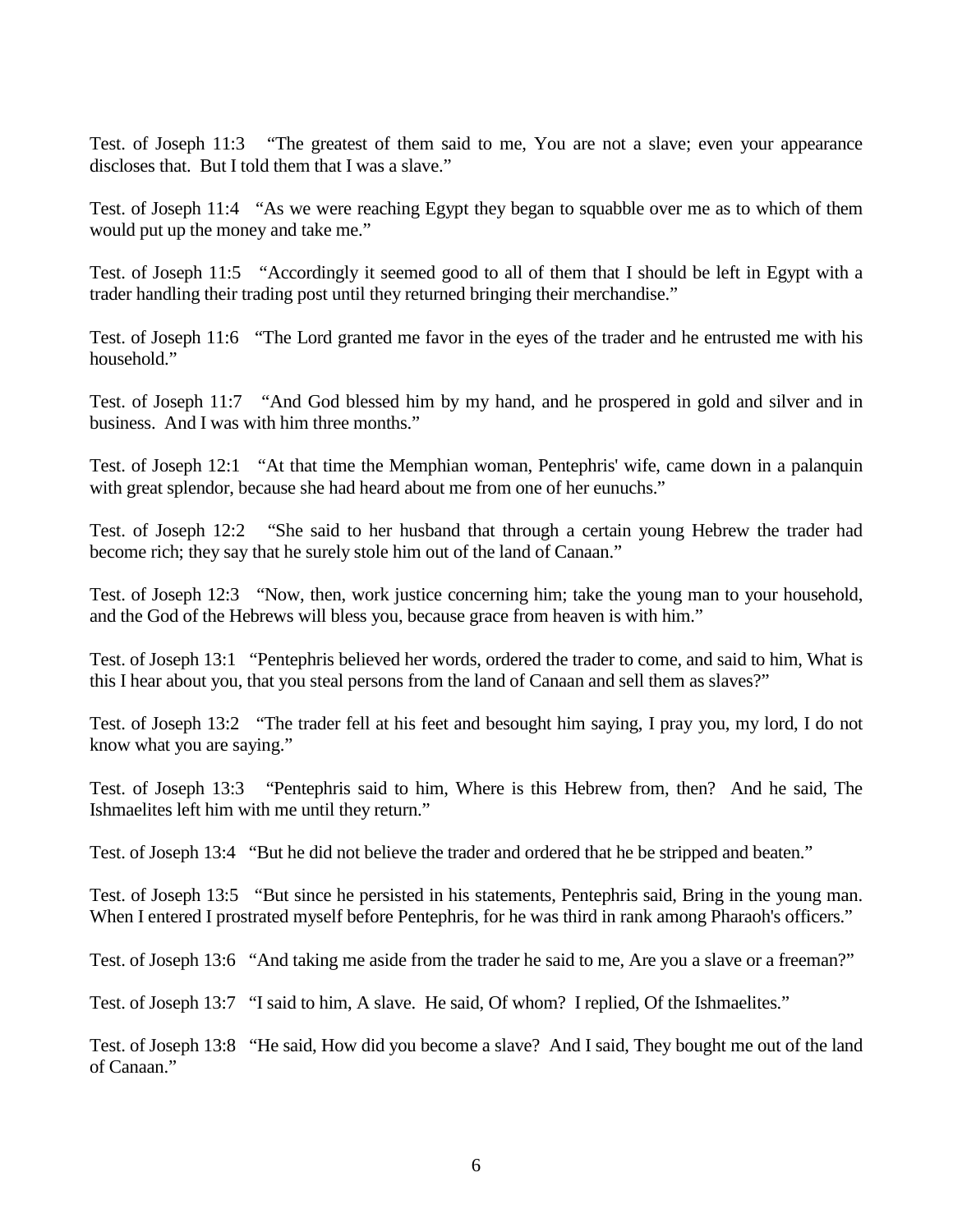Test. of Joseph 13:9 "But he said to me, You are really lying. and immediately he ordered that I also be stripped and whipped."

Test. of Joseph 14:1 "The Memphian woman was watching through the doors as they beat me, for her residence was nearby. So she sent a message to him. Your sentence is unjust, because you have punished as a wrongdoer someone who, though a freeman, was stolen."

Test. of Joseph 14:2 "But since I did not change my statement while they were beating me, he ordered me to be imprisoned until, he said, the masters of the servant boy arrive."

Test. of Joseph 14:3 "But the woman said to her husband, Why do you detain in bonds this young man who, though a captive, is well-born?"

Test. of Joseph 14:4 "Rather he should be set free and attended to by my servants. She wanted to see me by reason of her sinful passion, but I was ignorant of all these things."

Test. of Joseph 14:5 "He said to her, It is not proper for Egyptians to take away what belongs to others before the evidence has been presented. He said this concerning the trader, but the young man he kept incarcerated."

Test. of Joseph 15:1 "Twenty-four days later the Ishmaelites came; they had heard that Jacob, my father, was mourning greatly over me, and they came and told me."

Test. of Joseph 15:2 "Why did you tell us that you were a slave? Look, we now know that you are the son of a great man in the land of Canaan, and that your father is mourning for you in sackcloth and ashes."

Test. of Joseph 15:3 "When I heard this my inner being was dissolved and my heart melted, and I wanted to weep very much, but I restrained myself so as not to bring disgrace on my brothers. So I said to them, I know nothing; I am a slave."

Test. of Joseph 15:4 "Then they conferred about selling me so that I might not be discovered in bondage to them, for they feared my father,"

Test. of Joseph 15:5 "That he might come and avenge himself powerfully against them. They had heard that he was a great person in the sight of God and men."

Test. of Joseph 15:6 "Then the trader said to them, Release me from Pentephris' judgment. So they came and requested of me, Say that you were purchased by us with money, and then he will release us from responsibility."

Test. of Joseph 16:1 "The Memphian woman said to her husband, But the young man, for I hear it said that they are selling him."

Test. of Joseph 16:2 "Immediately she sent a eunuch to the Ishmaelites, requesting them to sell me."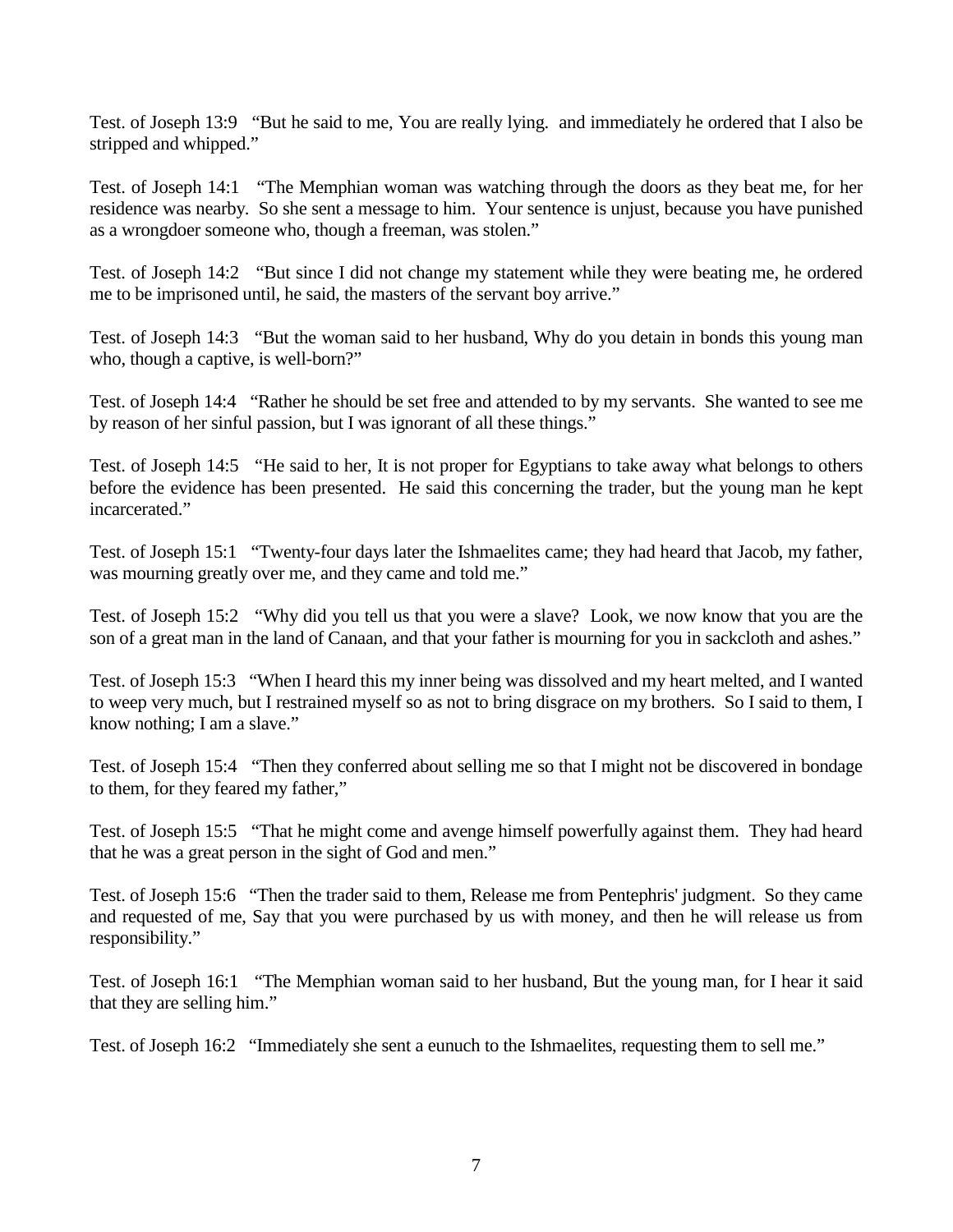Test. of Joseph 16:3 "But the eunuch was not willing to buy me and came away after testing them out. He told his mistress that they were asking a great deal of money for the boy."

Test. of Joseph 16:4 "She sent the eunuch back again and told him, Even if they are asking two minas; offer it. Do not be sparing of the gold; just buy the boy and bring him to me."

Test. of Joseph 16:5 "The eunuch went and gave them eighty pieces of gold and took me away, but he told the Egyptian woman he had paid a hundred. Although I knew the facts, I kept quiet in order not to bring the eunuch under disgrace."

Test. of Joseph 17:1 "So you see, my children, how many things I endured in order not to bring my brothers into disgrace."

Test. of Joseph 17:2 "You, therefore, love one another and in patient endurance conceal one another's shortcomings."

Test. of Joseph 17:3 "God is delighted by harmony among brothers and by the intention of a kind heart that takes pleasure in goodness."

Test. of Joseph 17:4 "When my brothers came to Egypt they learned that I had returned their money to them, that I did not scorn them, and that I sought to console them."

Test. of Joseph 17:5 "After the death of Jacob, my father, I loved them beyond measure, and everything he had wanted for them I did abundantly in their behalf."

Test. of Joseph 17:6 "I did not permit them to be troubled by the slightest matter, and everything I had under my control I gave to them."

Test. of Joseph 17:7 "Their sons were mine, and mine were as their servants; their life was as my life, and every pain of theirs was my pain; every ailment of theirs was my sickness; their wish was my wish."

Test. of Joseph 17:8 "I did not exalt myself above them arrogantly because of my worldly position of glory, but I was among them as one of the least." (Matt 23:11)

Test. of Joseph 18:1 "If you live in accord with the Lord's commands, God will exalt you with good things forever."

Test. of Joseph 18:2 "And if anyone wishes to do you harm, you should pray for him, along with doing good, and you will be rescued by the Lord from every evil."

Test. of Joseph 18:3 "Indeed you can see that on account of my humility and patient endurance I took to myself a wife, the *step-*daughter of the priest of Heliopolis; a hundred talents of gold were given to me along with her, and my Lord caused them to be my servants."

Test. of Joseph 18:4 "And he also gave me mature beauty, more than those of mature beauty in Israel; he preserved me until old age with strength and beauty. In every way I was like Jacob."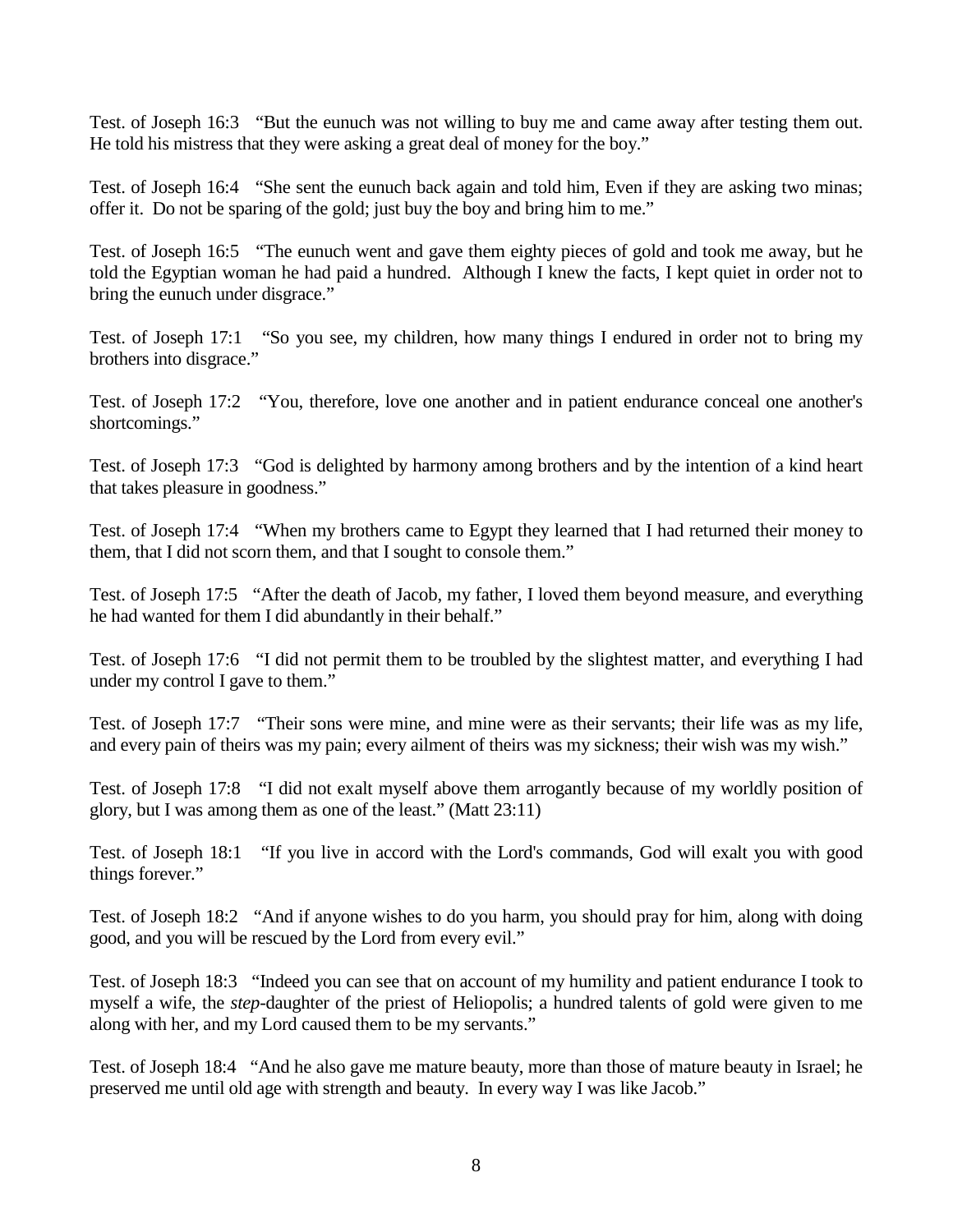Test. of Joseph 19:1 "Listen, my children, concerning the dream that I saw."

Test. of Joseph 19:2 "Twelve stags/harts were grazing at a certain place; nine were scattered over the whole earth, and likewise also the three"

Aramaic:

Test. of Joseph 19:3 "And as I looked, the three stags became three lambs; they cried out to the Lord, and the Lord let them into a fertile, well-watered place. He led them out of darkness into the light."

Test. of Joseph 19:4 "And there they cried out to the Lord until the nine stages were gathered to him, and they all became like twelve sheep. After a short time they multiplied and became many herds."

Test. of Joseph 19:5 "Later as I was looking, twelve bulls were nursing from one cow, who furnished a sea of milk."

Test. of Joseph 19:6 "The twelve herds and the innumerable herds drank from it. And the horns of the fourth bull ascended to heaven and became as a rampart for the herds. And from between the two horns there sprouted forth yet another horn."

Test. of Joseph 19:7 "And I saw a heifer which surrounded them twelve times and which became to perfection an aide to the bulls."

Test. of Joseph 19:8 "And I saw in the midst of the horns a certain virgin/maiden wearing a multicolored stole; from her came forth a lamb. Rushing from the left were all sorts of wild animals and reptiles, and the lamb conquered them."

Test. of Joseph 19:9 "Because of him the bull rejoiced and the cow and the stags were also glad with them."

Test. of Joseph 19:10 "These things must take place in their appropriate time."

Test. of Joseph 19:11 "And you, my children, honor Levi and Judah, because from them shall arise the salvation of Israel."

Test. of Joseph 19:12 "For my kingdom shall have an end among you, like an orchard guard who disappears after the summer."

Test. of Joseph 20:1 "For I know that after my death the Egyptians will oppress you, but God will work vengeance on your behalf, and will lead you into the promises made to your fathers."

Test. of Joseph 20:2 "You shall carry my bones along with you, for when you are taking my bones up there, the Lord will be with you in the light, while Beliar/Satan will be with the Egyptians in the dark."

Test. of Joseph 20:3 "Take Aseneth, your mother, and bury her by the hippodrome, near Rachel, your grandmother."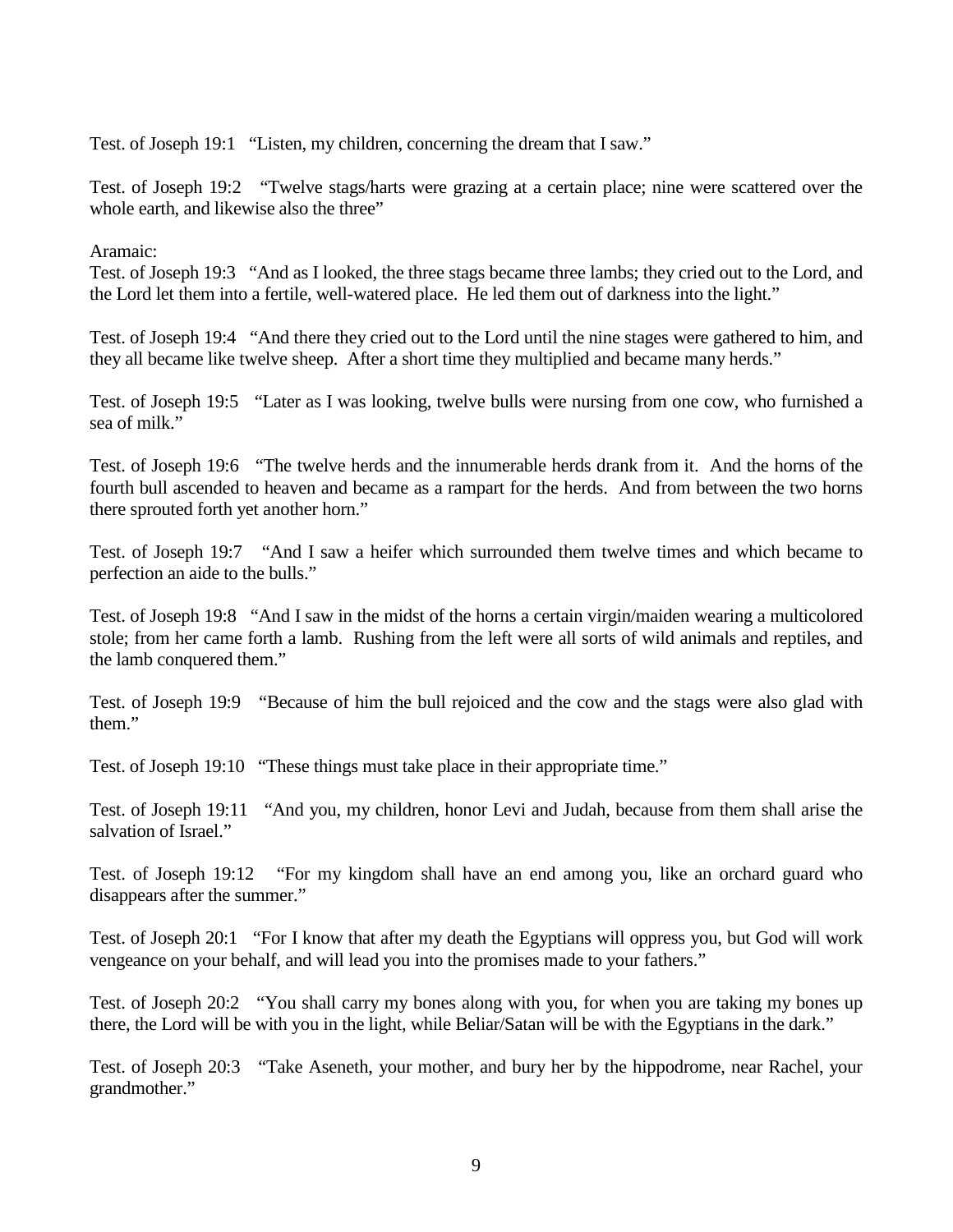Test. of Joseph 20:4 "And when he had said this he stretched out his feet and fell into a beautiful sleep."

Test. of Joseph 20:5 "And all Israel and all Egypt mourned with great lamentation."

Test. of Joseph 20:6 "And at the departure of the sons of Israel from Egypt, they took along Joseph's bones and buried him in Hebron with his fathers. The years of his life were one hundred ten."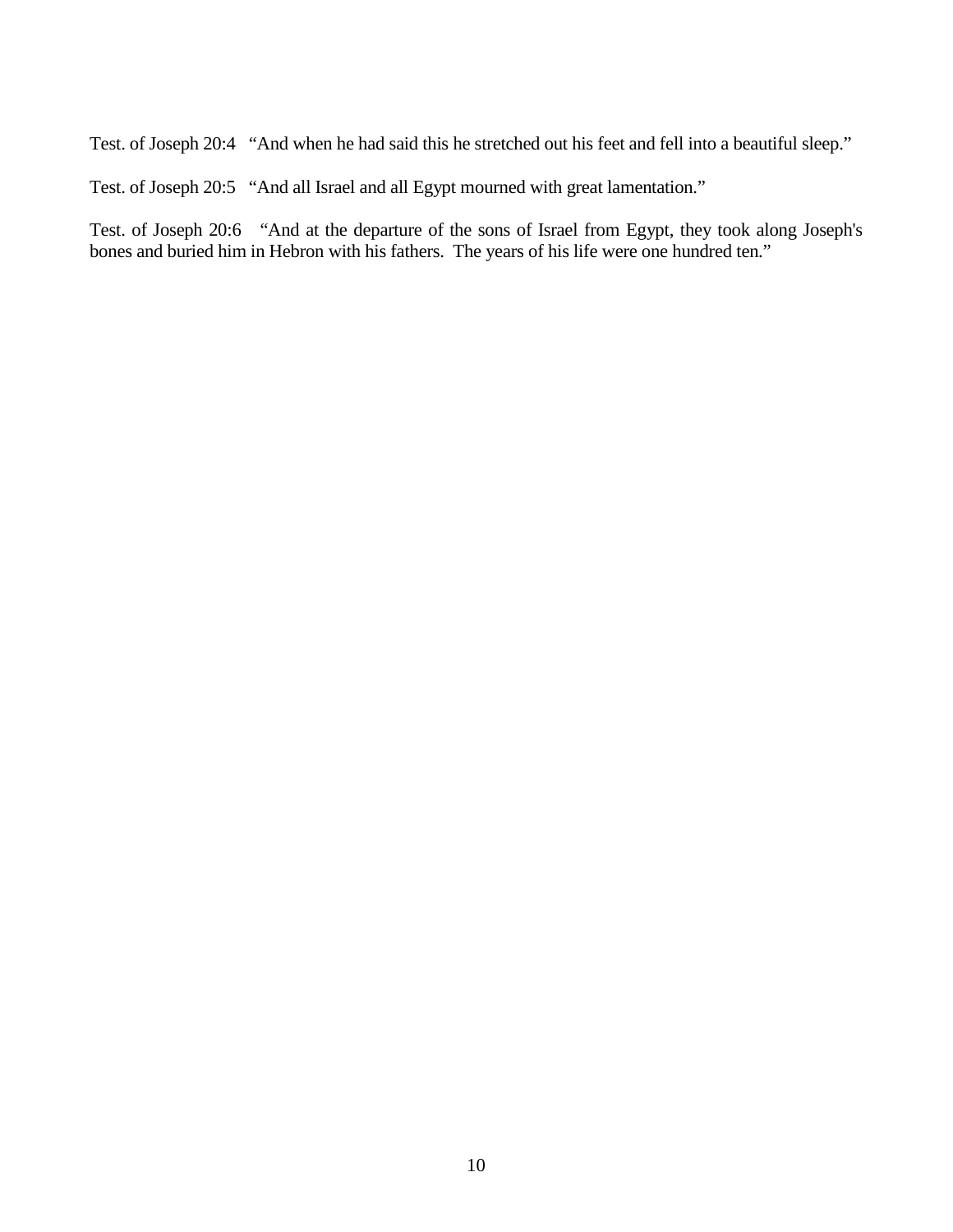# **The Testament of Benjamin**

the twelfth son of Jacob and Rachel

Test. of Benjamin 1:1 "A copy of the words of Benjamin which he testified to his sons, having lived one hundred twenty-five years."

Test. of Benjamin 1:2 "He kissed them and said, Just as Isaac was born to Abraham in his old age, so I was born to Jacob."

Test. of Benjamin 1:3 "Since Rachel, my mother, died as she was bearing me, I had no milk from her, but was nursed instead by Bilhah, her maid servant."

Test. of Benjamin 1:4 "For after Rachel bore Joseph she was sterile for twelve years; she prayed to the Lord, with fasting,"

Test. of Benjamin 1:5 "And conceived and gave birth to me. My father loved Rachel exceedingly, and prayed that he might see two sons born from her."

Test. of Benjamin 1:6 "For this reason I was called Benjamin, that is son of days (old age)." (Gen 44:20)

Test. of Benjamin 2:1 "When I came to Joseph in Egypt and my brother recognized me, he said, What did they say to my father when they sold me?"

Test. of Benjamin 2:2 "And I replied to him, They spattered your shirt with blood and sent it to him and said, Do you know if this shirt belongs to your son?"

Test. of Benjamin 2:3 "And Joseph said to me, Yes, brother. When they stripped off my shirt and gave me to the Ishmaelites, they gave me a loincloth, beat me, and told me to run."

Test. of Benjamin 2:4 "One of them who had whipped me was met by a lion and it ate him."

Test. of Benjamin 2:5 "So his partners were terrified and kept me under a looser rein."

Test. of Benjamin 3:1 "Now, my children, love the Lord God of heaven and earth; keep his commandments; pattern your life after the good and pious man Joseph."

Test. of Benjamin 3:2 "Let your thoughts incline to the good, as you know to be so with me, because he who has the right set of mind sees everything rightly."

Test. of Benjamin 3:3 "Fear/reverence the Lord and love your neighbor. Even if the spirits of Beliar/Satan seek to derange you with all sorts of wicked oppression, they will not dominate you, any more than they dominated Joseph, my brother."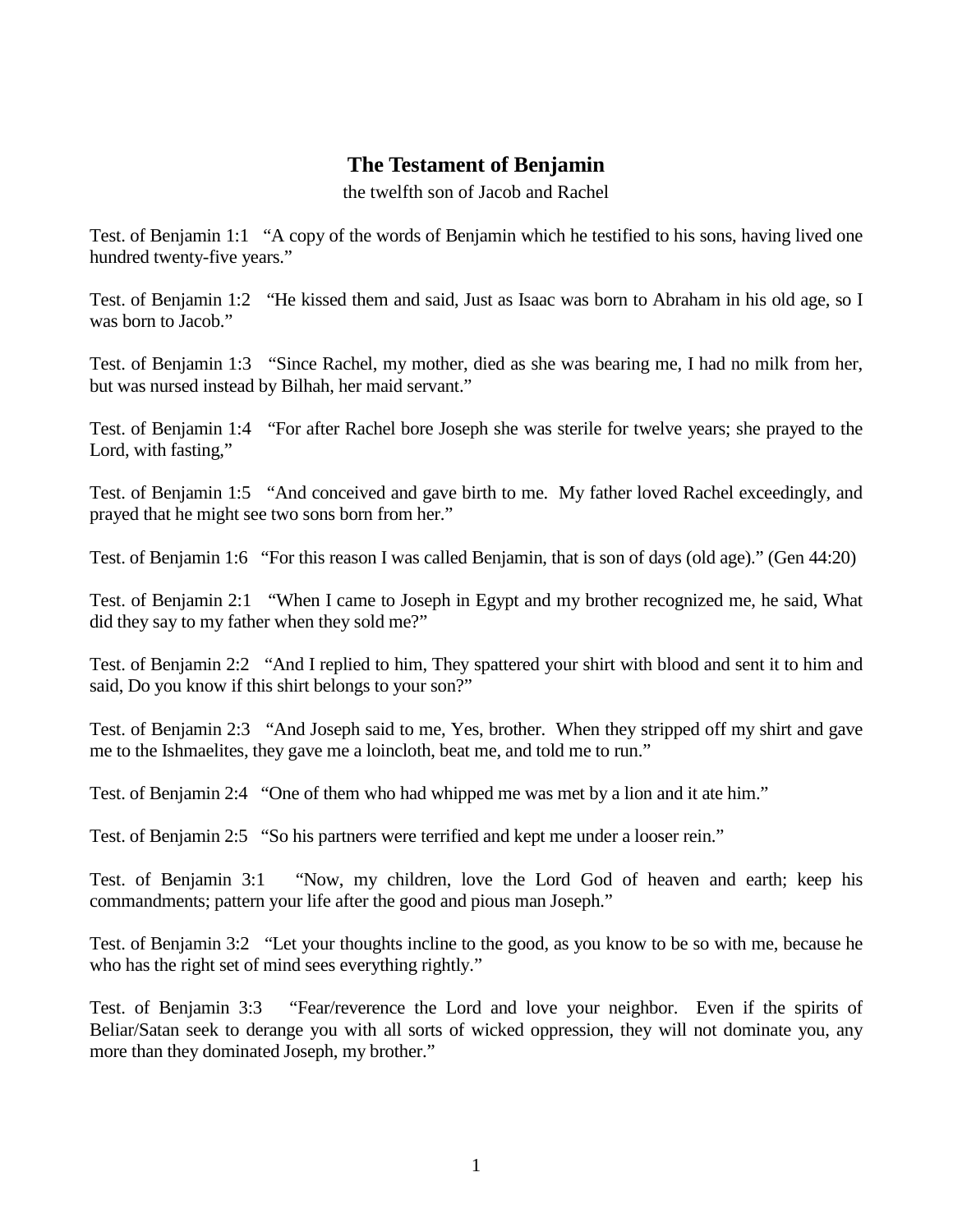Test. of Benjamin 3:4 "How many men wanted to destroy him, and God looked out for him! For the person who fears God and loves his neighbor cannot be plagued by the spirit of Beliar/Satan since he is sheltered by the fear/reverence of God."

Test. of Benjamin 3:5 "Neither man's schemes not those of animals can prevail over him, for he is aided in living by this: by the love which he has toward his neighbor."

Test. of Benjamin 3:6 "Joseph also urged our father to pray for his brothers, that the Lord would not hold them accountable for their sin which they so wickedly committed against him."

Test. of Benjamin 3:7 "And Jacob cried out, O noble child, you have crushed the inner feelings of Jacob, your father. He embraced him and kept kissing him for two hours, saying,"

Test. of Benjamin 3:8 "In you will be fulfilled the heavenly prophecy which says that the spotless one will be defiled by lawless men and the sinless one will die for the sake of impious men."

Test. of Benjamin 4:1 "See then, my children, what is the goal of the good man. Be imitators of him in his goodness because of his compassion, in order that you may wear crowns of glory."

Test. of Benjamin 4:2 "For a good man does not have a blind eye, but he is merciful to all, even though they may be sinners."

Test. of Benjamin 4:3 "And even if persons plot against him for evil ends, by doing good this man conquers evil, being watched over by God. He loves those who wrong him as he loves his own life."

Test. of Benjamin 4:4 "If anyone glorifies himself, he holds no envy. If anyone becomes rich, he is not jealous. If anyone is brave, he praises him. He loves the moderate person; he shows mercy to the impoverished; to the ill he shows compassion; he fears God."

Test. of Benjamin 4:5 "He loves the person who has the gift of a good spirit as he loves his own life."

Test. of Benjamin 5:1 "If your mind is set toward good, even evil men will be at peace with you; the dissolute will respect you and will turn back to the good. The greedy will not only abstain from their passion but will give to the oppressed the things which they covetously hold."

Test. of Benjamin 5:2 "If you continue to do good, even the unclean spirits will flee from you and wild animals will fear you."

Test. of Benjamin 5:3 "For where someone has within himself respect for good works and has light in the understanding, darkness will slink away from that person."

Test. of Benjamin 5:4 "For if anyone wantonly attacks a pious man, he repents, since the pious man shows mercy to the one who abused him, and maintains silence. And if anyone betrays a righteous man, the righteous man prays. Even though for a brief time he may be humbled, later he will appear far more illustrious, as happened with Joseph, my brother."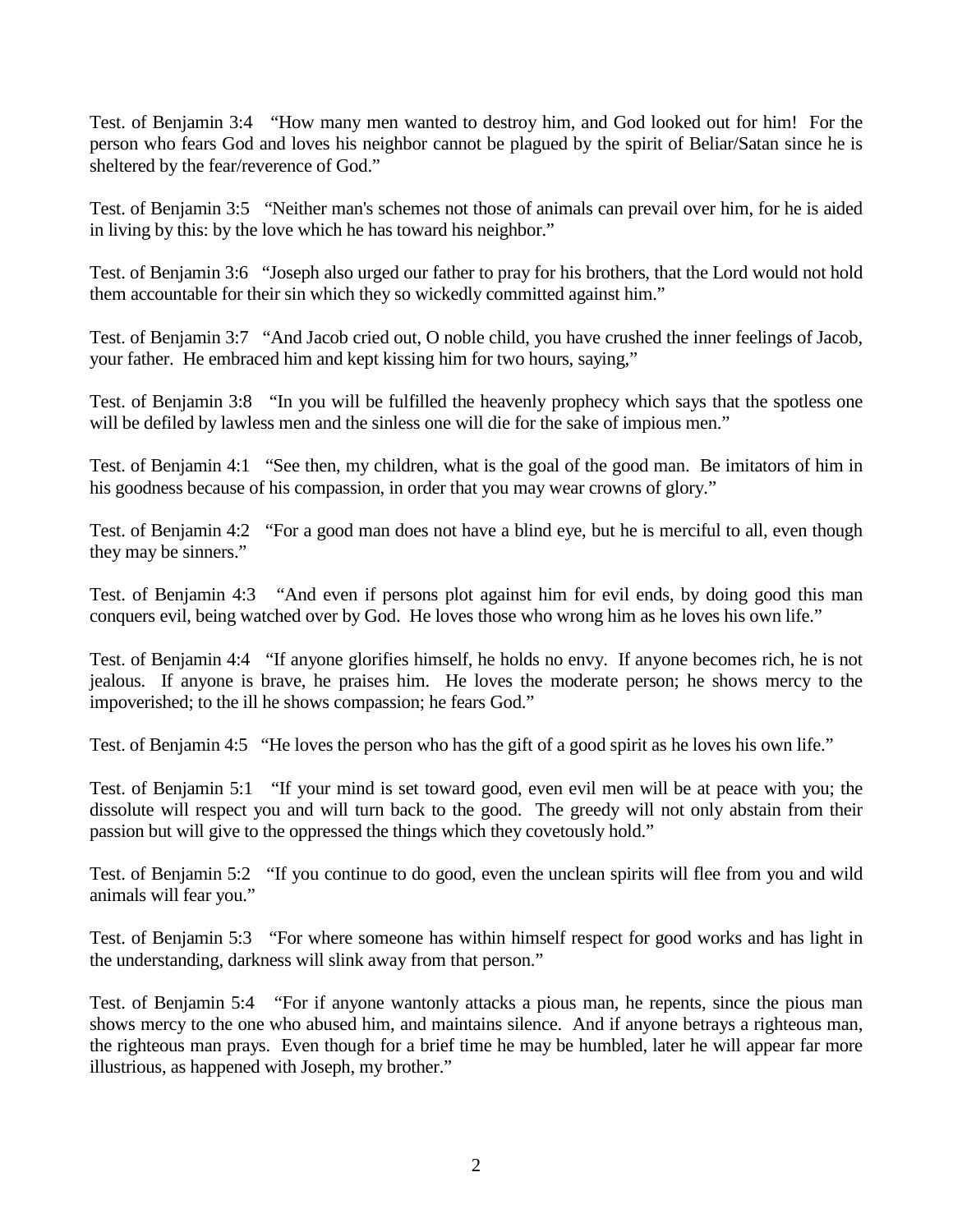Test. of Benjamin 6:1 "The deliberations of the good man are not in the control of the deceitful spirit, Beliar/Satan, for the angel of peace guides his life."

Test. of Benjamin 6:2 "For he does not look with passionate longing at corruptible things, nor does he accumulate wealth out of love for pleasure."

Test. of Benjamin 6:3 "He does not find delight in pleasure, nor does he grieve his neighbor, nor does he stuff himself with delicacies, nor is he led astray by visual excitement: The Lord is his lot."

Test. of Benjamin 6:4 "The good set of mind does not receive glory or dishonor from men, nor does it know deceit, or lying, or conflict, or abuse. For the Lord dwells in him, illumines his life, and he rejoices in everything at every appropriate time."

Test. of Benjamin 6:5 "The good set of mind does not talk from both sides of its mouth: praises and curses, abuse and honor, calm and strife, hypocrisy and truth, poverty and wealth, but it has one disposition, uncontaminated and pure, toward all men."

Test. of Benjamin 6:6 "There is no duplicity in its perception or its hearing. Whatever it does, or speaks, or perceives, it knows that the Lord is watching over its life,"

Test. of Benjamin 6:7 "For he cleanses his mind in order that he will not be suspected of wrongdoing either by men or by God. The works of Beliar/Satan are twofold, and have in them no integrity."

Test. of Benjamin 7:1 "So I tell you, my children, flee from the evil of Beliar/Satan, because he offers a sword to those who obey him."

Test. of Benjamin 7:2 "And the sword is the mother of the seven evils; it receives them through Beliar/Satan: The first is moral corruption, the second is destruction, the third is oppression, the fourth is captivity, the fifth is want, the sixth is turmoil, the seventh is desolation."

Test. of Benjamin 7:3 "It is for this reason that Cain was handed over by God for seven punishments, for in every hundredth year the Lord brought upon him one plague."

Test. of Benjamin 7:4 "When he was two hundred years old suffering began and in his nine hundredth year he was deprived of life. For he was condemned on account of Abel his brother as a result of all his evil deeds, but Lamech was condemned by seventy times seven."

Test. of Benjamin 7:5 "Until eternity those who are like Cain in their moral corruption and hatred of brother shall be punished with similar judgment."

Test. of Benjamin 8:1 "But you, my children, run from evil, corruption, and hatred of brothers;"

Test. of Benjamin 8:2 "Cling to goodness and love. For the person with a mind that is pure with love does not look on a woman for the purpose of having sexual relations."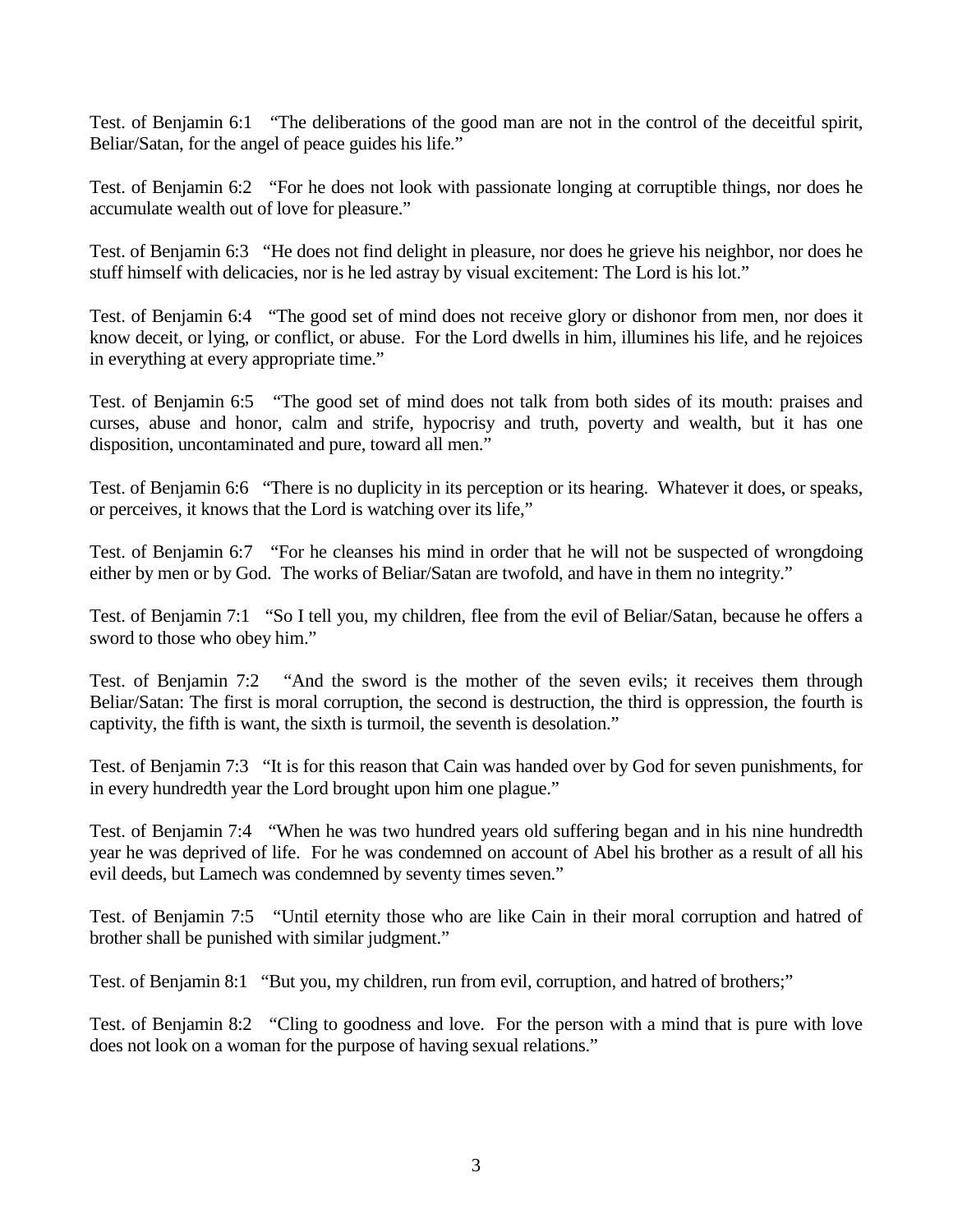Test. of Benjamin 8:3 "He has no pollution in his heart, because upon him is resting the spirit of God. for just as the sun is unpolluted, though it touches dung and slime, but dries up both and drives off the bad odor, so also the pure mind, though involved with the corruptions of earth, edifies instead and is not itself corrupted."

Test. of Benjamin 9:1 "From the words of Enoch the Righteous I tell you that you will be sexually promiscuous like the promiscuity of the Sodomites and will perish, with few exceptions. You shall resume your actions with loose women, and the kingdom of the Lord will not be among you, for he will take it away forthwith."

Test. of Benjamin 9:2 "But in your allotted place will be the temple of God, and the latter temple will exceed the former in glory. The twelve tribes shall be gathered there and all the nations, until such time as the Most High shall send forth his salvation through the ministration of the unique prophet."

Test. of Benjamin 10:1 "When Joseph was in Egypt I earnestly desired to see his appearance and the form of his face, and through my father Jacob's prayers I saw him, while I was awake during the day, just as he was, his whole appearance."

Test. of Benjamin 10:2 "After he had spoken these things to them he said, You know then, my children, that I am dying. do the truth, each of you to his neighbor;"

Test. of Benjamin 10:3 "Keep the Law of the Lord and his commandments."

Test. of Benjamin 10:4 "For I leave you these things instead of an inheritance. Give them, then, to your children for an eternal possession; this is what Abraham, Isaac, and Jacob did."

Test. of Benjamin 10:5 "They gave us all these things as an inheritance, saying, Keep God's commandments until the Lord reveals his salvation to all the nations."

Test. of Benjamin 10:6 "And then you will see Enoch and Seth and Abraham and Isaac and Jacob being raised up at the right hand in great joy."

Test. of Benjamin 10:7 "Then shall we also be raised, each of us over our tribe, and we shall prostrate ourselves before the heavenly king."

Test. of Benjamin 10:8 "Then all shall be changed, some destined for glory, others for dishonor, for the Lord first judges Israel for the wrong she has committed,"

Test. of Benjamin 10:9 "And then he shall do the same for all the nations."

Test. of Benjamin 10:10 "Then he shall judge Israel by the chosen gentiles/nations/people as he tested Esau by the Midianites who loved their brothers. You, therefore, my children, may your lot come to be with those who fear/reverence the Lord."

Test. of Benjamin 10:11 "Therefore, my children, if you live in holiness, in accord with the Lord's commands, you shall again dwell with me in hope, all Israel will be gathered to the Lord."